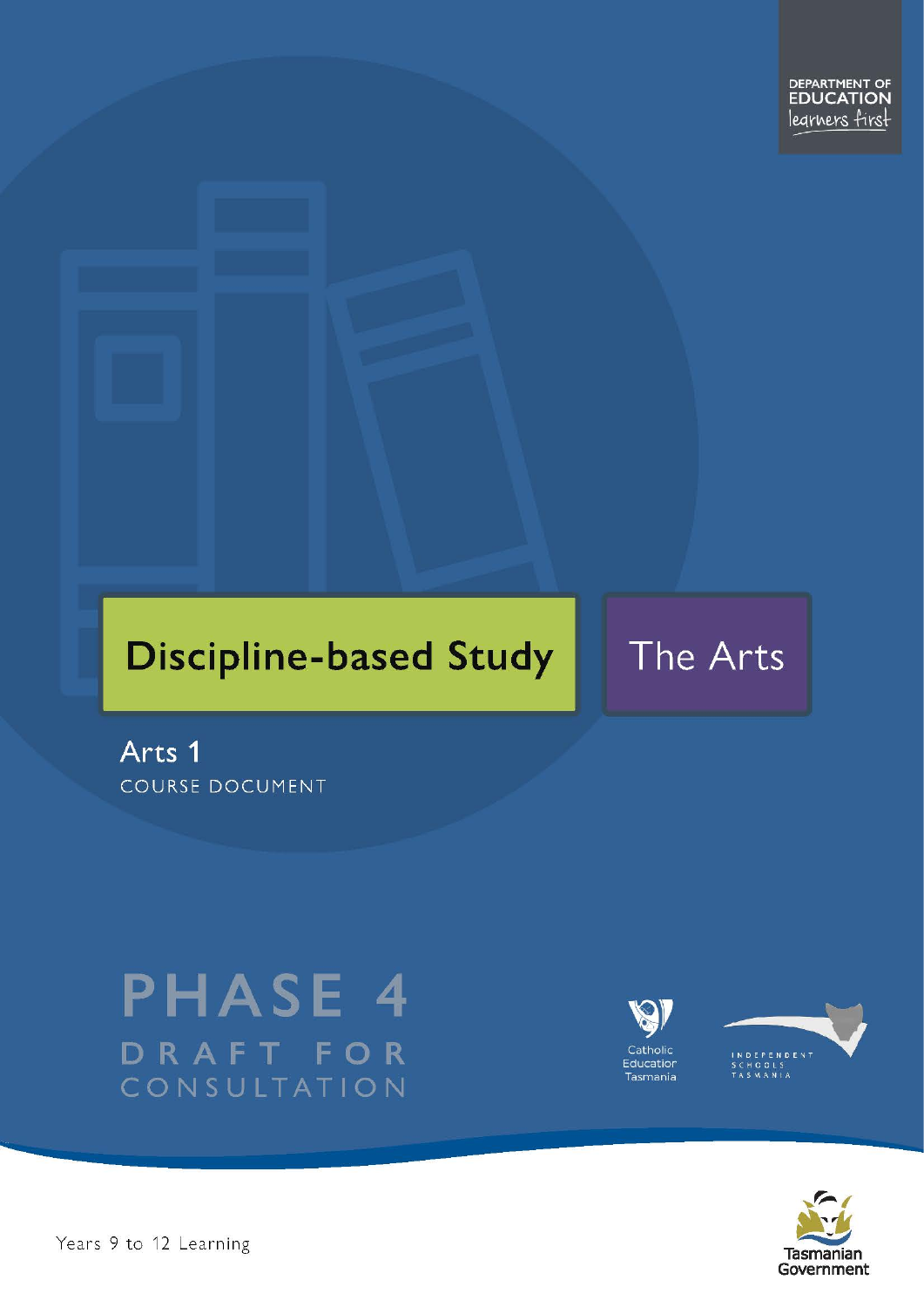### Table of Contents

Phase 4 Consultation Draft Published: August 2021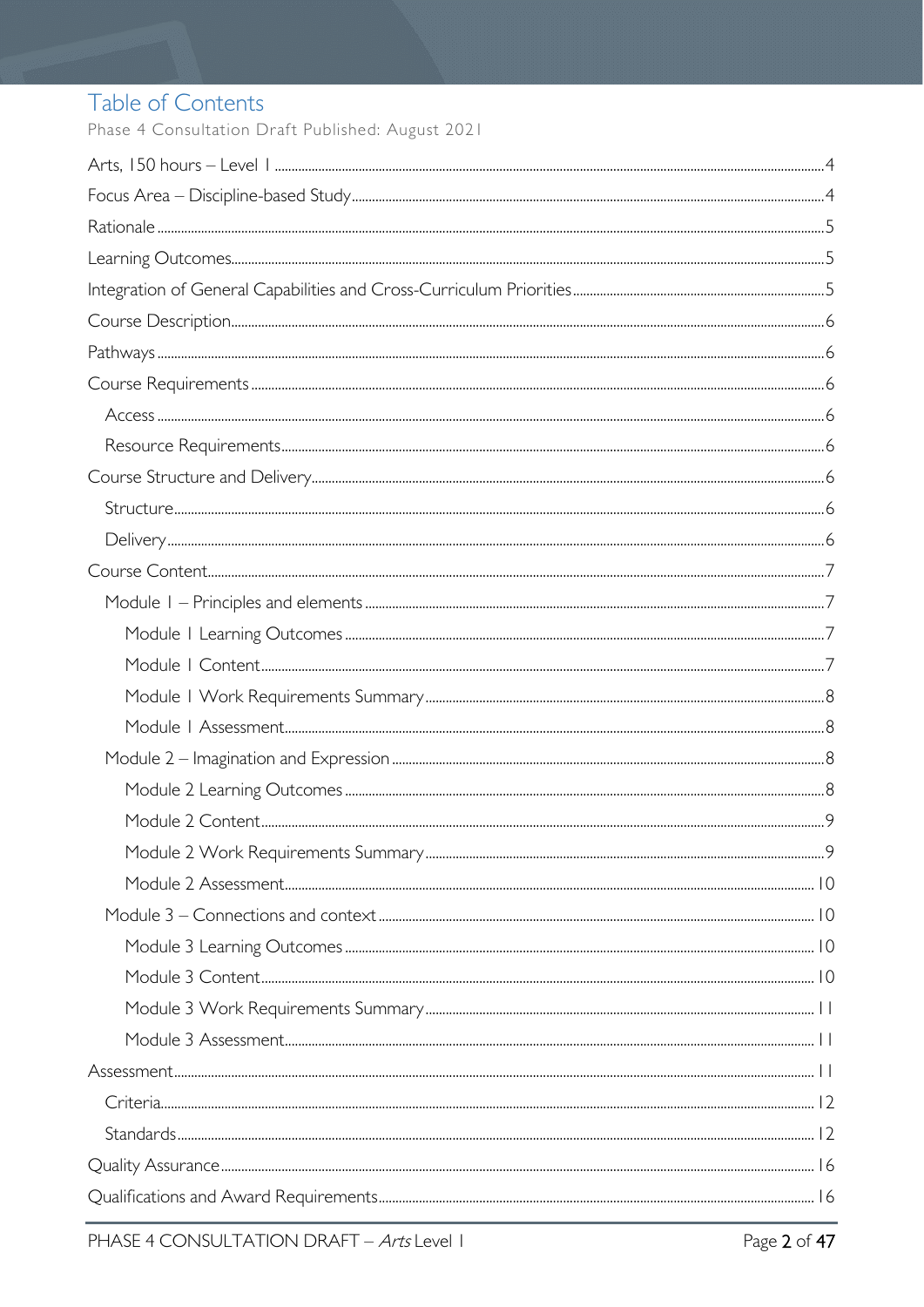| Fundamental artistic elements, principles, and techniques that are specific to each art discipline46 |  |
|------------------------------------------------------------------------------------------------------|--|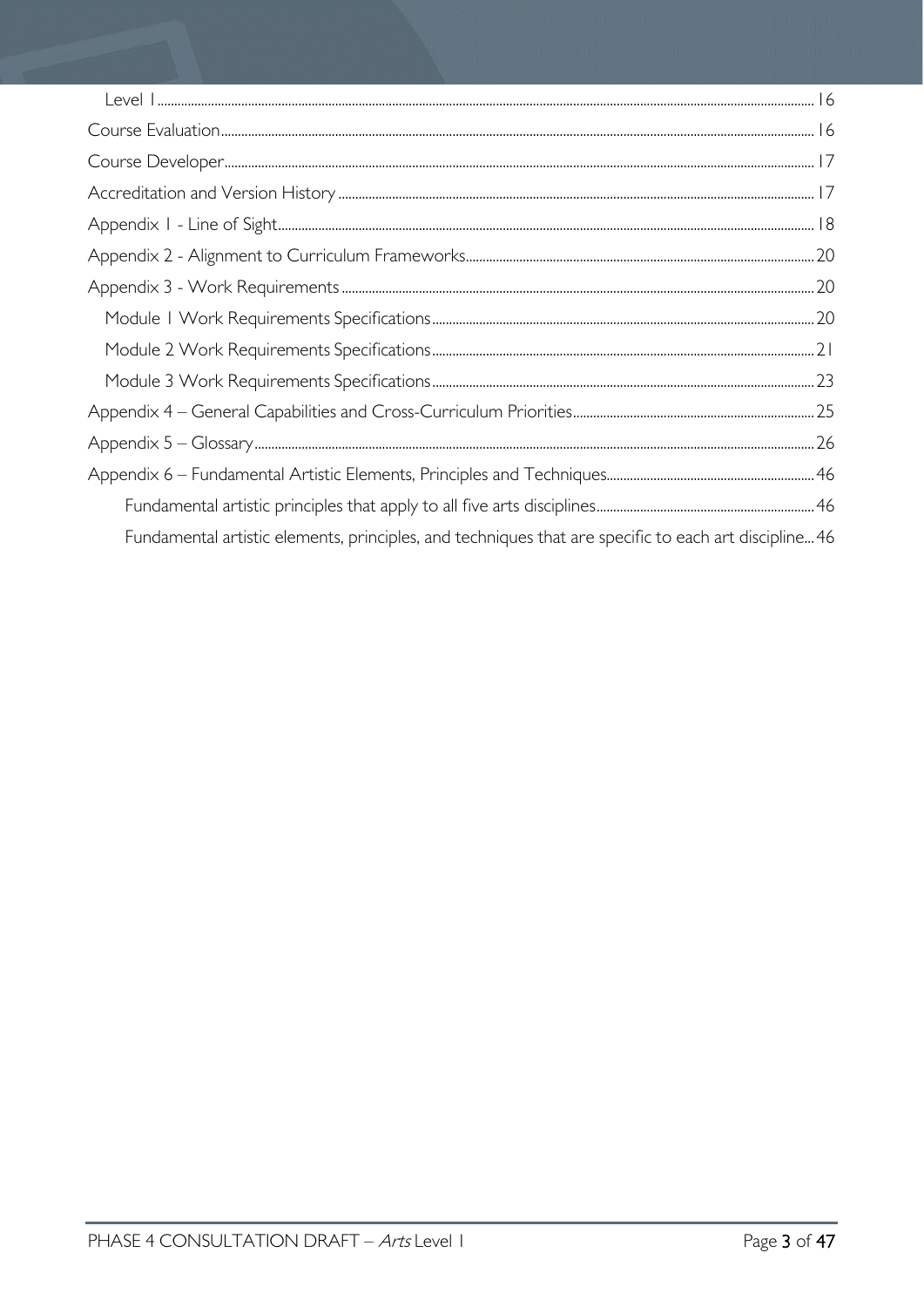### <span id="page-3-0"></span>Arts, 150 hours – Level 1

This course is the Level 1 component of the proposed Arts suite.

### <span id="page-3-1"></span>Focus Area – Discipline-based Study

Courses aligned to the [Years 9 to 12 Curriculum Framework](https://publicdocumentcentre.education.tas.gov.au/library/Shared%20Documents/Education%209-12%20Frameworks%20A3%20WEB%20POSTER.pdf) belong to one of the five focus areas of Discipline-based Study, Transdisciplinary Projects, Professional Studies, Work-based Learning and Personal Futures.

Arts Level 1 is a Discipline-based Study course.

Discipline-based Study includes content, core concepts and big ideas; enabling deep knowledge and understanding of the content and the application of what is learned. Students consider accepted key disciplinary knowledge, apply distinctive ways of thinking, and become increasingly independent learners. They use methodologies specific to the discipline to explore and strengthen their understanding of key concepts and develop deep knowledge, skills and understanding.

Discipline-based Study courses have three key features that guide teaching and learning:

- specialist knowledge
- theories and concepts and
- methodology and terminology.



In this course learners will do this by:

- understanding the big ideas of art. For example, that they the learner are both the creators of, and responders to, art
- experiencing art as a form of meaning making and communication
- using arts practices:
	- o in dance, for example developing dance phrases and using choreographic devices
	- o in drama, for example developing the ensemble through improvisation
	- o in media arts, for example experimenting with different media tools to communicate perspectives
	- o in music, for example experimenting with music and sound
	- o in visual arts, for example experimenting with different technologies and techniques.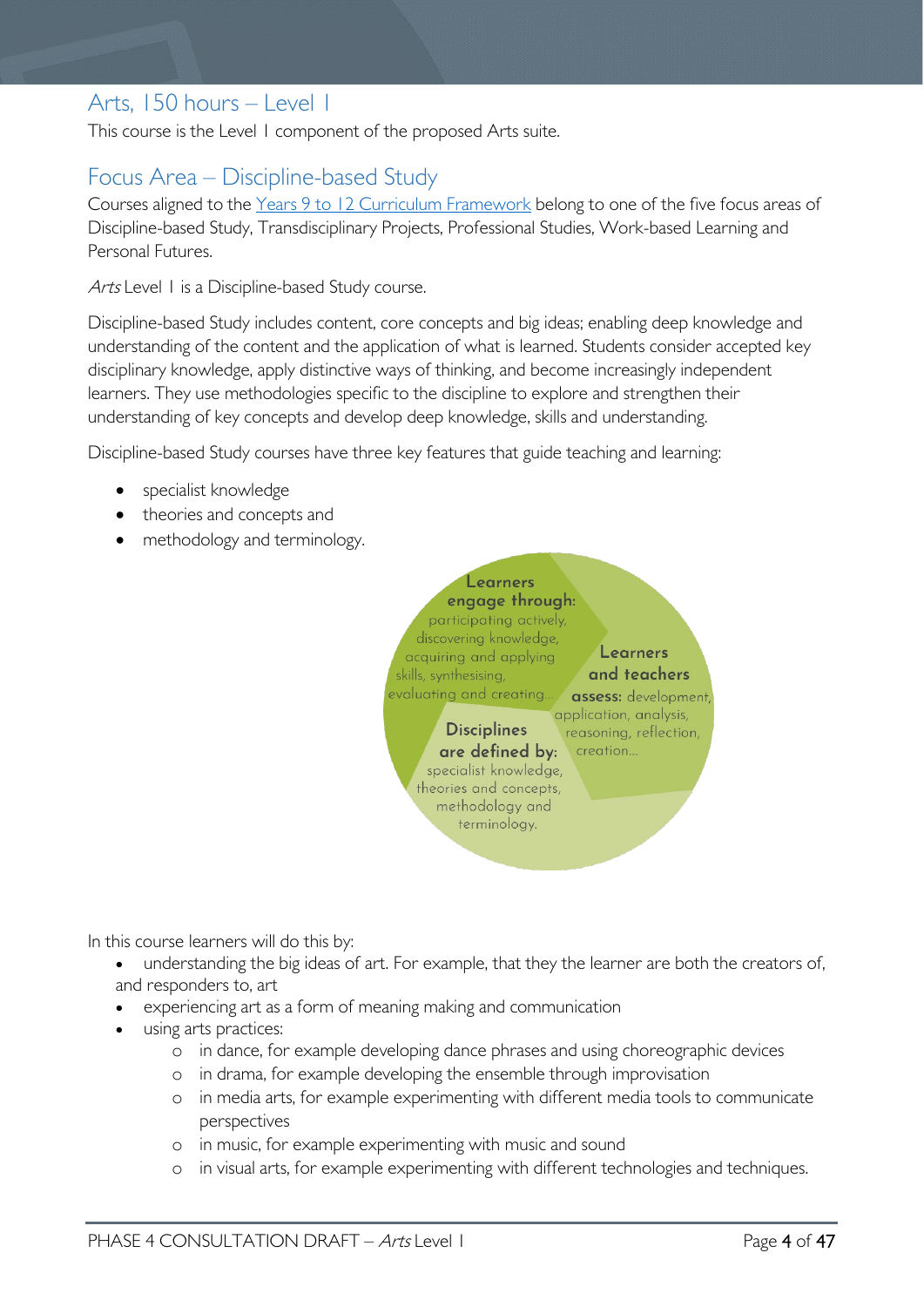### <span id="page-4-0"></span>Rationale

Art is a fundamental human activity and people have made and responded to art since the beginning of civilisation. Art is created to understand or reflect upon the world, to communicate meaning, and express how it feels to be human. The arts can be powerful motivators for personal and social change and can promote empathy and emotional resilience. All arts disciplines rely on collaboration to different extents and all foster communication and meaning-making skills.

Arts Level 1 is the study of an arts discipline to consolidate and develop arts techniques and arts skills. Arts Level 1 allows learners to engage with the arts and develop confidence and creativity through their ability to manipulate elements, media, and technologies. Learners will have the opportunity to create original, personalised artworks/performances to convey ideas, emotions, or issues. They choose one art form from the disciplines of Dance, Drama, Media Arts, Music or Visual Arts. Learners will develop a growing appreciation of artworks/performances made by others including those from a diversity of time periods, cultures, and places.

As learners develop technical proficiency, they will be given opportunities to make, present, perform, reflect, or respond to their own and others' art works in a guided artistic process. Arts Level 1 will expand access and opportunities for learners by broadening opportunity, building learner agency, and explicitly addressing the General Capabilities.

The purpose of Years 9 to 12 Education is to enable all students to achieve their potential through Years 9 to 12 and beyond in further study, training, or employment.

Years 9 to 12 Education enables Personal Empowerment, Cultural Transmission, Preparation for Citizenship and Preparation for Work.

This course is built on the principles of: Access, Agency, Excellence, Balance, Support and Achievement as part of a range of programs that enables students to access a diverse and flexible range of learning opportunities suited to their level of readiness, interests and aspirations.

### <span id="page-4-1"></span>Learning Outcomes

On successful completion of this course learners will be able to:

- 1. use fundamental elements and artistic principles to develop and create their own artworks/performances
- 2. develop and practise artistic techniques
- 3. express their own views by communicating ideas and emotions through their own artworks/performances
- 4. observe cultural similarities in artworks/performances and respond to artworks/performances
- 5. develop goal setting skills when making and responding to art
- 6. describe their own artwork/performances
- 7. develop reflective strategies to inform their art making
- 8. create artworks/performances to express an intention.

### <span id="page-4-2"></span>Integration of General Capabilities and Cross-Curriculum Priorities

The general capabilities addressed specifically in this course are:

- Critical and creative thinking  $\mathbb{C}$
- Personal and social capability  $\ddot{\bullet}$

The cross-curriculum priorities enabled through this course are: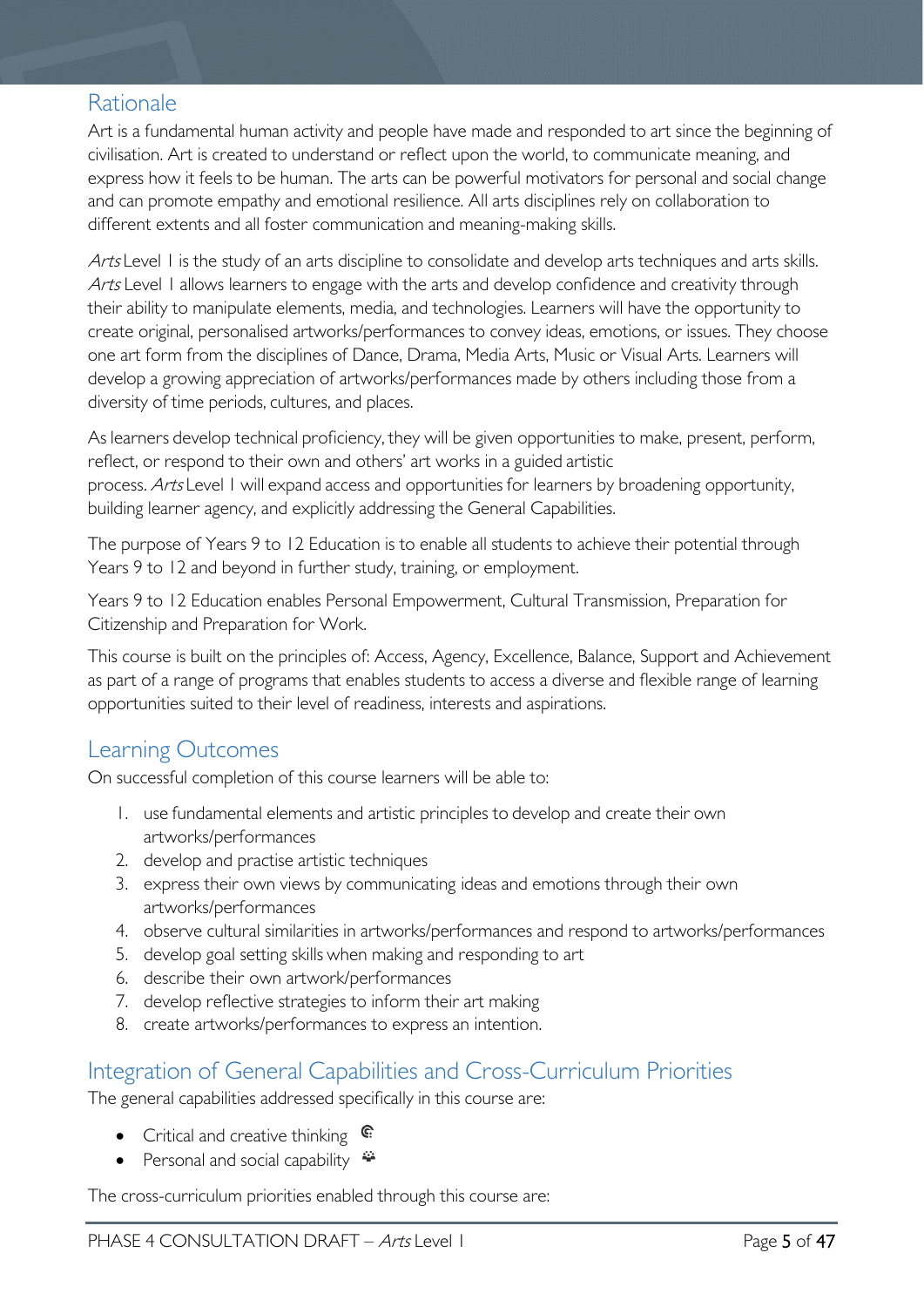- Aboriginal and Torres Strait Islander Histories and Cultures  $\mathcal$
- Asia and Australia's Engagement with Asia **MA**
- Sustainability  $\triangleleft$

### <span id="page-5-0"></span>Course Description

Arts Level 1 is designed to teach learners basic skills and technologies, and use fundamental principles of an art discipline to create art. Students learn how to describe their art and what they are intending to convey through their art. They identify some of the similarities and differences between their own work and the work of others. Arts Level 1 is an introductory course to Level 2 in Dance, Drama, Media Arts, Music or Visual Arts. Learners will have the opportunity to develop confidence and creativity and communicate their unique perspectives on the world as they create and respond to a range of artworks/performances.

### <span id="page-5-1"></span>Pathways

Pathways into the proposed Arts Level 1 course enable learning continuity from Preliminary Arts, or for students who may have completed the Years 7-8 band of the Australian Curriculum: The Arts or for students who have minimal prior arts experience.

Pathways out of proposed Arts Level 1 course include opportunities for learners to undertake courses in *The Arts* at Level 2 in Dance, Drama, Media Arts, Music and Visual Arts.

### <span id="page-5-2"></span>Course Requirements

### <span id="page-5-3"></span>Access

Learners may have some prior arts knowledge or experience, but it is not mandatory for Arts Level 1.

### <span id="page-5-4"></span>Resource Requirements

- Dance and Drama clear space will be needed to allow movement
- Media Arts computers and smart phones will be needed to make media art works, and a range of apps and technologies designed to enhance the learning
- Music musical instruments/voices
- Visual Arts a range of arts materials.

### <span id="page-5-5"></span>Course Structure and Delivery

### <span id="page-5-6"></span>Structure

This course consists of three 50-hour modules. The 150 hour course must be delivered within one academic year.

### <span id="page-5-7"></span>**Delivery**

The three modules must be delivered in order (1, 2, 3).

- Module 1 Principles and elements
- Module 2 Imagination and expression
- Module 3 Connections and context

The modules work in a progressive way and learners keep a Work Diary throughout the three modules to document their ongoing development. Learners also collect support material. Dependent on the arts discipline chosen for this 150-hour course (and learners need to choose either Dance, Drama, Media Arts, Music, or Visual Arts) the term 'artwork' refers to the art that is created,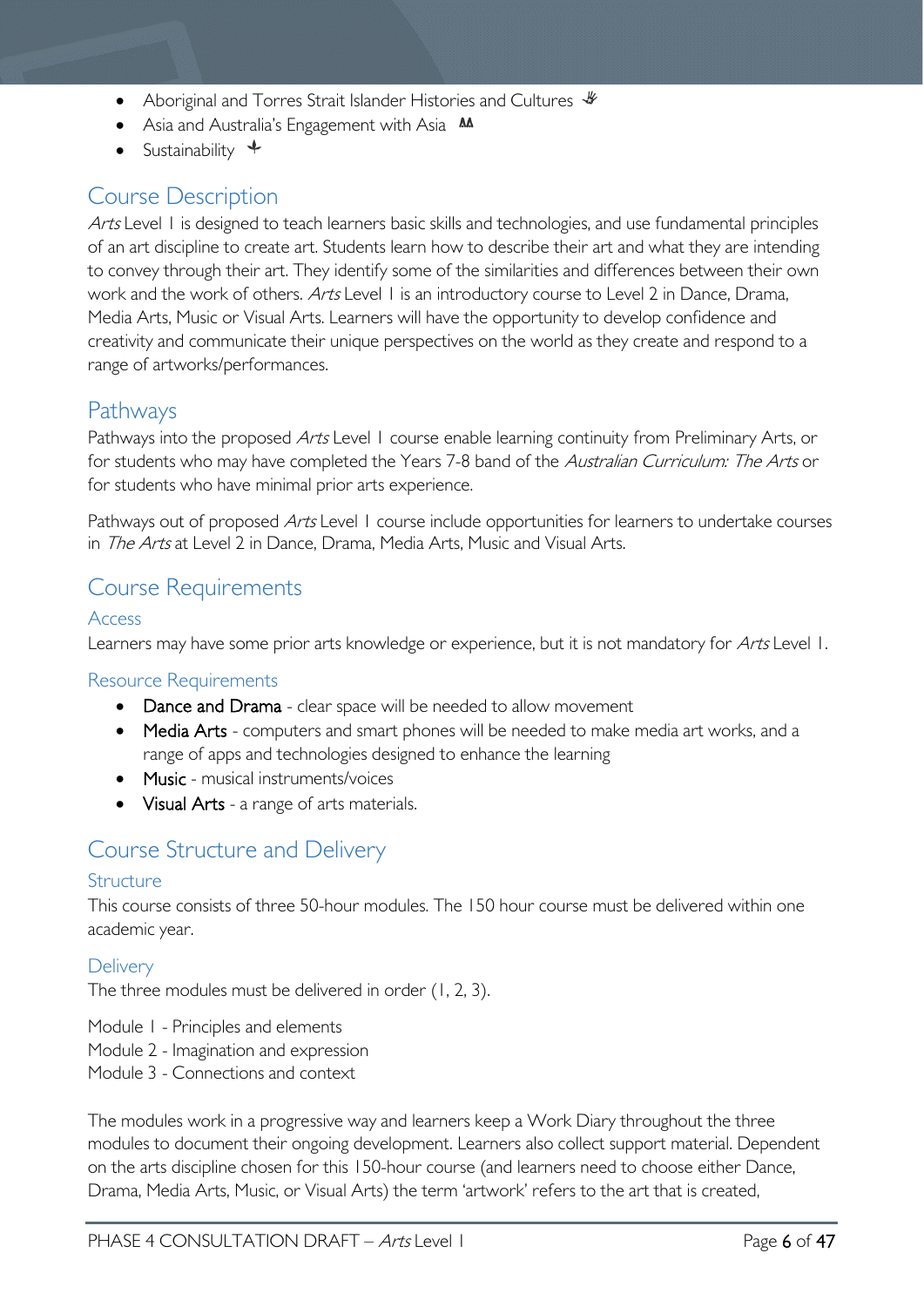performed or presented by the learner. The term 'artwork' could therefore refer to a dance piece, an improvised contact dance, a scripted drama, an improvised scene, animation, short film, sound installation, performed song, improvised music piece, painting, ceramic, computer graphic or whatever artwork the learner decides to do within their chosen arts discipline.

### <span id="page-6-0"></span>Course Content

### <span id="page-6-1"></span>Module 1 – Principles and elements

Module 1 introduces learners to a range of fundamental artistic principles, elements, and processes.

### <span id="page-6-2"></span>Module 1 Learning Outcomes

The following Learning Outcomes are a focus of this module:

- 1. use fundamental elements and artistic principles to develop and create their own artworks/performances
- 2. develop and practise artistic techniques
- 3. express their own views by communicating ideas and emotions through their own artworks/performances
- 4. observe cultural similarities in artworks/performances and respond to artworks/performances
- 5. develop goal setting skills when making and responding to art
- 6. describe their own artwork/performances.

### <span id="page-6-3"></span>Module 1 Content

Learners are introduced to a range of fundamental processes, elements and artistic principles and develop a basic understanding of an arts discipline: Dance, Drama, Media Arts, Music or Visual Arts.

### Key Knowledge:

- the student is both the artist and the audience
- artistic process is made up of phases that can include inspiration, development, creation, communication, and reflection and these phases can be revisited and repeated throughout the creation of an artwork or to develop techniques and skills:
	- o inspiration phase may include the introduction of a stimulus, experiential activities, exposure to artworks/performances, guided visualisations, and movement or character work responding to impulses
	- o development phase may include processes such as improvisation, experimentation, trial and error, drafting, modelling, practising or asking for feedback
	- o creation phase may include rehearsing, refining, selecting, polishing, or realising
	- o communication phase may include sharing with a teacher and peers, performing to an audience, displaying work, or presenting a film
	- o reflection phase may include independent note taking, verbalising a response, responding to feedback and goal setting.

Learners are guided to create individual and/or small group art experimentations following instructions and guidelines. Experimentation is used to develop artistic expression and build confidence in practical realisation.

Learners are introduced to basic elements and principles of the arts discipline and experiment with them to begin making artworks/performances. Learners are introduced to the discipline-specific language and terminology of the chosen arts discipline.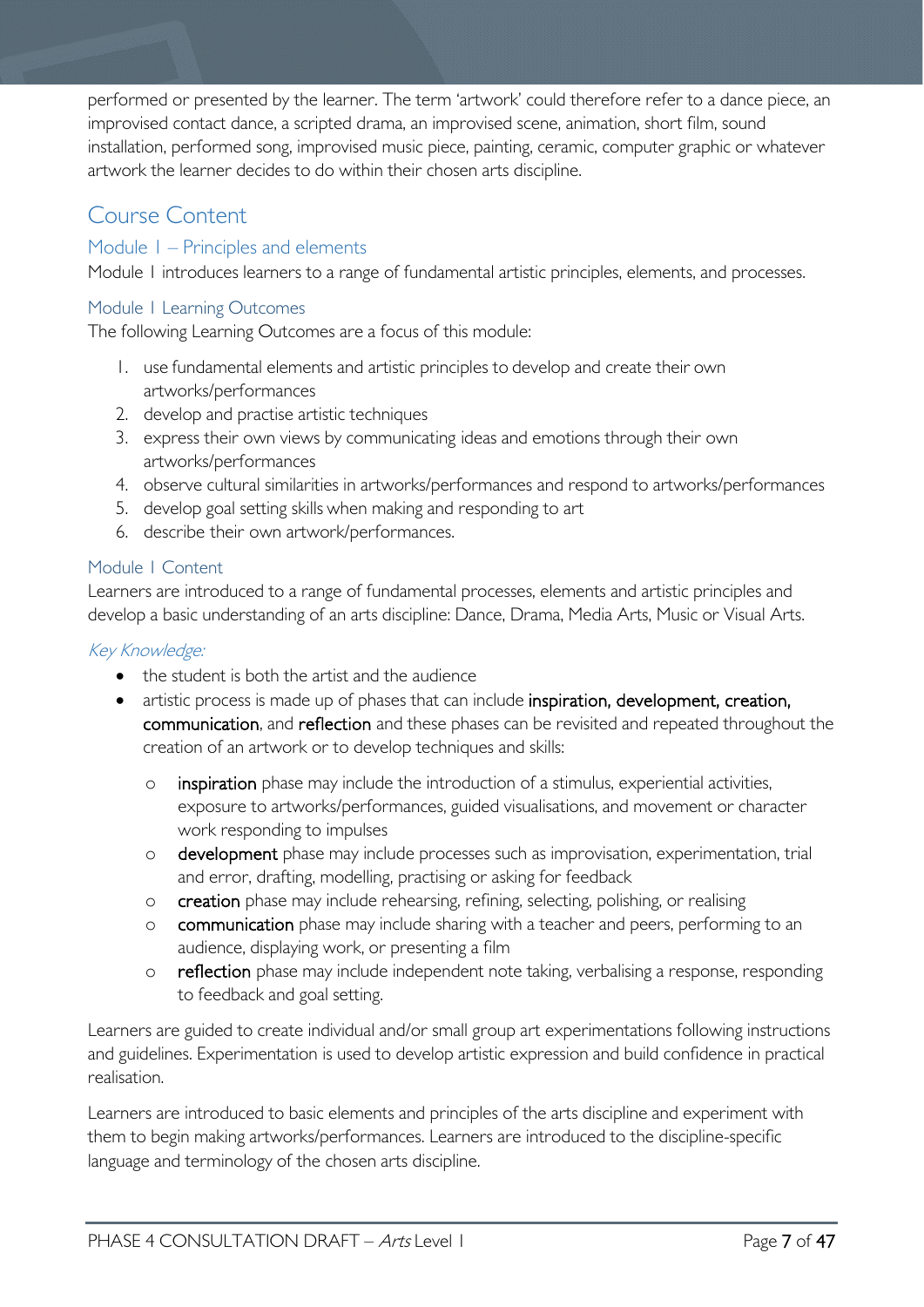Depending on the discipline chosen, learners participate in activities that allow them to gain experiences which increase their understanding of:

- Fundamental Arts Principles (all disciplines)
- Mediums (Visual Arts)
- Tools (Media Arts and Visual Arts)
- Fundamental Elements and Performance (Dance, Drama, Music)
- Fundamental Techniques (all disciplines).

### Key Skills:

### Art Creating:

- experimentation and risk taking
- gathering and collating ideas
- using elements and basic devices of dance (Dance)
- improvising and ensemble activities (Drama)
- introduction to point of view (Media Arts)
- introduction to instrument (Music)
- basic principles and elements of design (Visual Arts).

### Art Investigations:

- reflecting on own artwork
- responding to artwork
- personal response to artworks/performances
- identifying ideas; what artworks/performances may be about.

### <span id="page-7-0"></span>Module 1 Work Requirements Summary

The work requirements of a course are processes, products or performances that provide a significant demonstration of achievement that is measurable against the course's standards. Work requirements need not be the sole form of assessment for a module.

The work requirements for this module include:

- one (1) X extended response (use of Work Diary to be commenced in Module 1 and continued in Module 2 and 3)
- one (1) X artefact (Artwork)
- one (1) X short response (Identifying similarities and differences between artworks/performances)
- one (1) X short response (Support Material)

See Appendix 3 for the full specifications of the Work Requirements of this course.

### <span id="page-7-1"></span>Module 1 Assessment

This module has a focus on criteria 1, 2, 3, 4, 5 and 6.

### <span id="page-7-2"></span>Module 2 – Imagination and Expression

Module 2 allows learners to engage with a range of artworks/performances that informs their own art creation and inspires new approaches.

### <span id="page-7-3"></span>Module 2 Learning Outcomes

The following Learning Outcomes are a focus of this module:

1. use fundamental elements and artistic principles to develop and create their own artworks/performances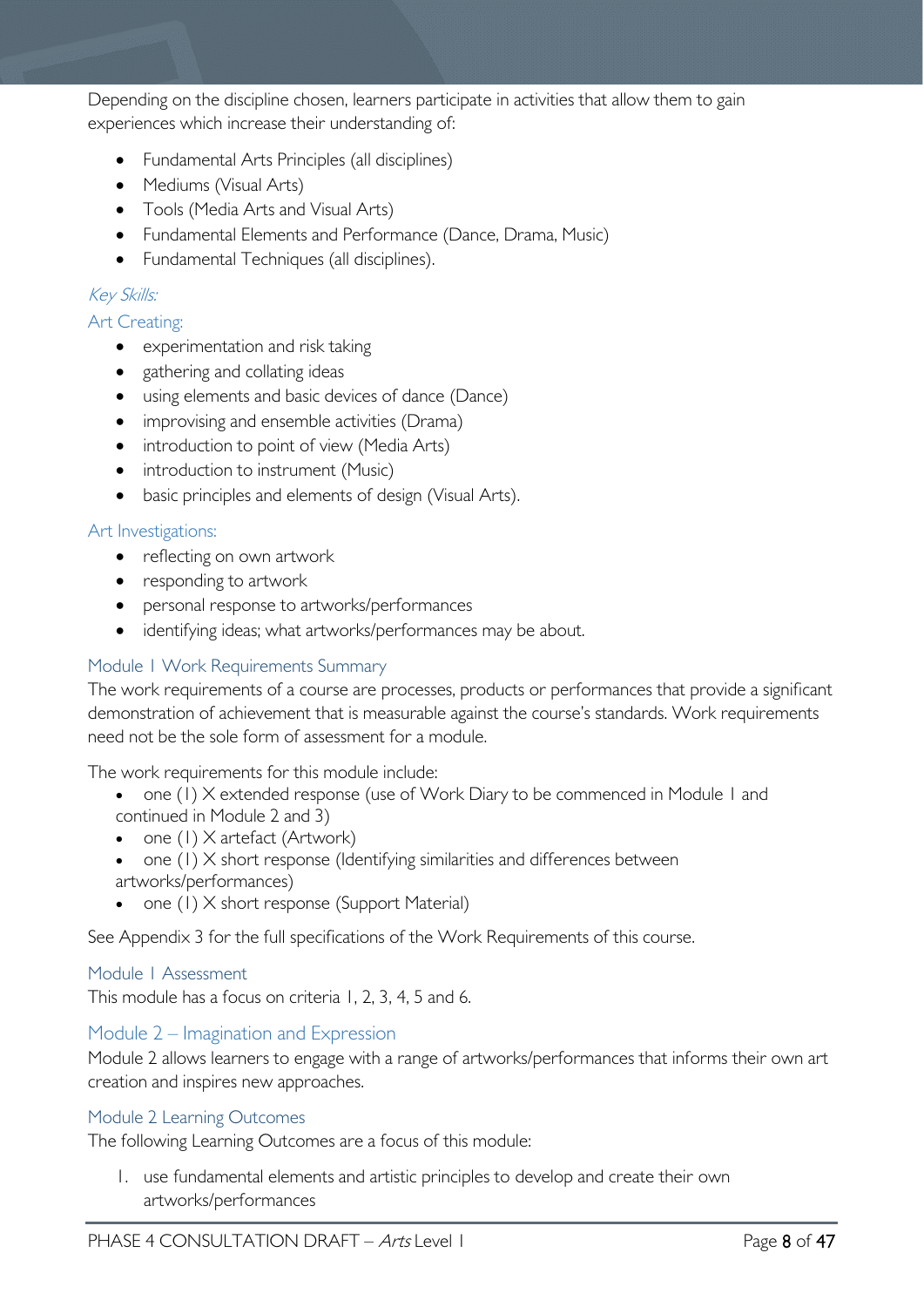- 2. develop and practise artistic techniques
- 3. express their own views by communicating ideas and emotions through their own artworks/performances
- 4. observe cultural similarities in artworks/performances and respond to artworks/performances
- 5. develop goal setting skills when making and responding to art
- 7. develop reflective strategies to inform their art making.

#### <span id="page-8-0"></span>Module 2 Content

Learners are encouraged to explore their own and others' artmaking. They identify and respond to inspiration from a variety of sources and use their imagination to create responses in a variety of ways.  

#### Key Knowledge:

- art can contain cultural knowledge and express cultural ideas
- over time art can present an accumulation of the experiences of others that are presented in organised forms
- art forms include traditional (culturally agreed, folk or stylistic forms) and non-traditional (a style that breaks away from the conventionally accepted forms).

Learners are introduced to traditional and non-traditional approaches to artmaking; these are introduced to allow learners to create artworks/performances that reflect personal meaning and ideas, using a variety of techniques and technologies.

Exposure to a variety of themes (subjects or topics) and briefs (structured processes of a task) allow learners to explore responses and guided approaches to create artworks/performances with confidence and developing competence.

Learners gain confidence in creating finished works of art through appropriation and structured collaboration.  

### Key Skills:

#### Art Creating:

- expressing themes and ideas in a variety of ways/mediums
- exploring traditional and non-traditional dances (Dance)
- exploring traditional and non-traditional texts and stories (Drama)
- exploring traditional and non-traditional materials and techniques (Media and Visual Arts)
- exploring traditional and non-traditional music and songs (Music)
- adopting ideas of others
- trialling new techniques to express ideas.

#### Art Investigations:

- considering a variety of approaches to creating artworks/performances
- exposure to a variety of ways to express ideas
- discussing inspiration of own and others works
- reflect on new learning and understanding.

#### <span id="page-8-1"></span>Module 2 Work Requirements Summary

The work requirements of a course are processes, products or performances that provide a significant demonstration of achievement that is measurable against the course's standards. Work requirements need not be the sole form of assessment for a module.

The work requirements for this module include: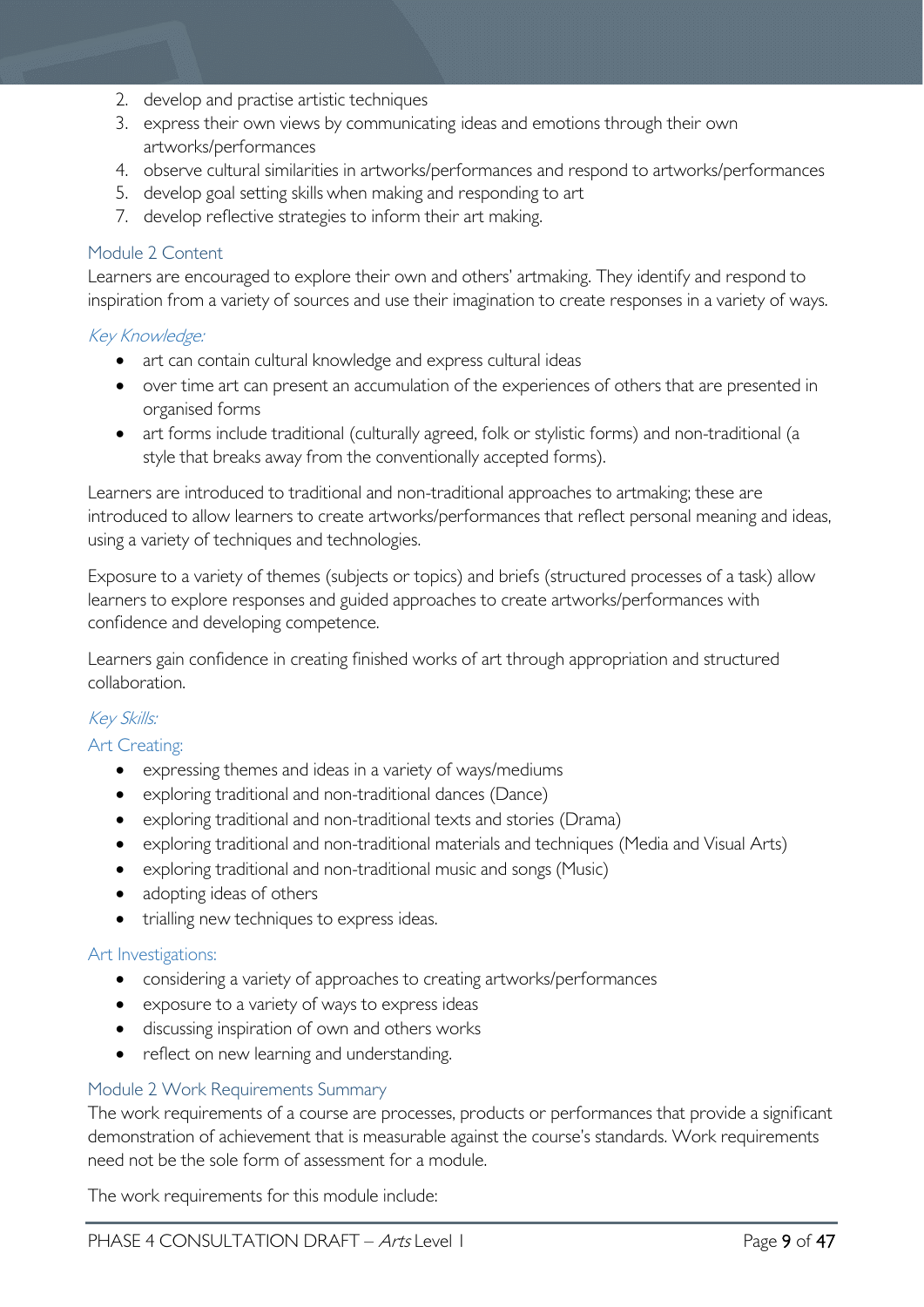- one (1) extended response (continued use of Work Diary as developed in Module 1)
- one (1) artefact (Artwork)
- one (1) X short response (Recognising and reflecting on own learning)
- one (1) X short response (Support Material).

See Appendix 3 for the full specifications of the Work Requirements of this course.

### <span id="page-9-0"></span>Module 2 Assessment

This module has a focus on criteria 1, 2, 3, 4, 5 and 7.

### <span id="page-9-1"></span>Module 3 – Connections and context

Module 3 is the culminating module of the course and learners are encouraged to resolve their art works and respond to their own work and the work of others.

### <span id="page-9-2"></span>Module 3 Learning Outcomes

The following Learning Outcomes are a focus of this module:

- 1. use fundamental elements and artistic principles to develop and create their own artworks/performances
- 2. develop and practise artistic techniques
- 3. express their own views by communicating ideas and emotions through their own artworks/performances
- 4. observe cultural similarities in artworks/performances and respond to artworks/performances
- 5. develop goal setting skills when making and responding to art
- 8. create artworks/performances to express an intention.

### <span id="page-9-3"></span>Module 3 Content

Learners are encouraged to express personal ideas and feelings in art. They are introduced to a range of artworks/performances and gain experience in artmaking to convey meaning.

### Key Knowledge:

Artists convey ideas, emotions and issues through artworks/performances and purposefully communicate to others. Creating art is a process requiring practise and determination.

Learners are encouraged to react to artworks/performances and identify a variety of forms and styles. They view and experience a variety of works by artists from varying cultural backgrounds which should include the work of Aboriginal and Torres Strait Islander artists and those of the Asia/Pacific region. Learners are introduced to techniques and processes to resolve and display their work. Sharing and presenting finished works promotes confidence and encourages learners to respect their own and others work.

Learners are supported to connect their growing understandings of the artistic process to refine and develop their artwork. They shape and define ideas based on their own knowledge and through exposure to the works of others.  Learners connect in a variety of ways: with other learners, artists, ideas, and approaches. They use these connections to expand and deepen their own artmaking.

Processes for refinement and presentation are further developed and learners respond to their own and others work when displayed, presented, or performed.  

### Key Skills:

### Art Creating:

- selecting and using materials or elements for a purpose
- presenting, displaying, or performing artworks/performances which may include: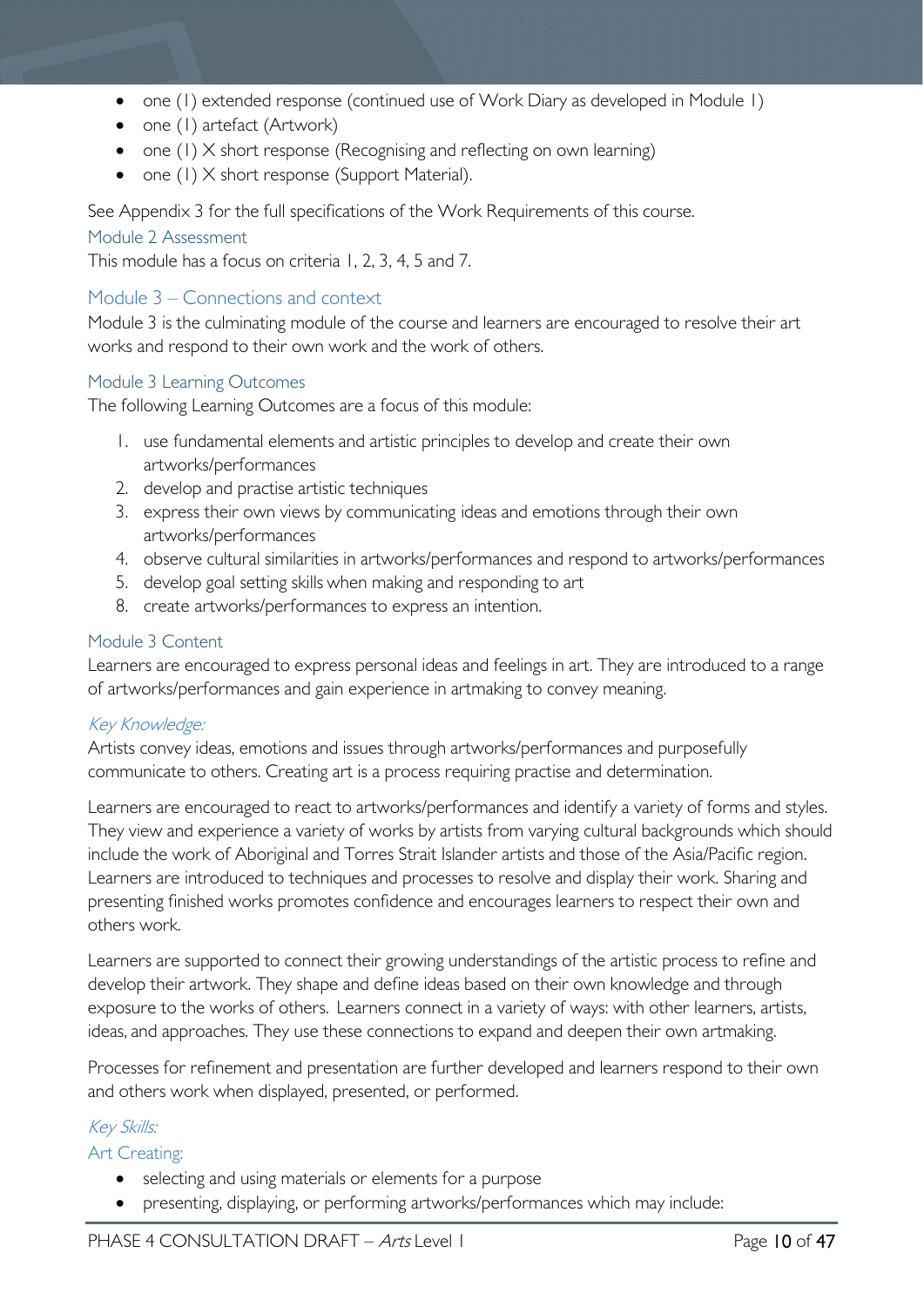- o selecting
- o rehearsing
- o arranging
- o polishing
- o resizing
- o mounting
- demonstrating techniques
- exploring connections between research and practical application
- resolving work including completing, refining, editing, or reworking.

### Art Investigations:

- reflecting on and making judgements about artworks/performances
- responding to artworks/performances using basic disciplinary language
- identifying meaning and purpose of artworks/performances
- exposure to artists when producing artworks/performances.

#### <span id="page-10-0"></span>Module 3 Work Requirements Summary

The work requirements of a course are processes, products or performances that provide a significant demonstration of achievement that is measurable against the course's standards. Work requirements need not be the sole form of assessment for a module.

The work requirements for this module include:

- one (1) extended response (continued use of Work Diaryl as developed in Module 1 and 2)
- one (1) X artefact (a completed Artwork)
- one (1) X short response (Support Material)

See Appendix 3 for the full specifications of the Work Requirements of this course.

#### <span id="page-10-1"></span>Module 3 Assessment

This module has a focus on criteria 1, 2, 3, 4, 5 and 8.

### <span id="page-10-2"></span>Assessment

Criterion-based assessment is a form of outcomes assessment that identifies the extent of learner achievement at an appropriate end-point of study. Although assessment – as part of the learning program – is continuous, much of it is formative, and is done to help learners identify what they need to do to attain the maximum benefit from their study of the course. Therefore, assessment for summative reporting to TASC will focus on what both teacher and learner understand to reflect endpoint achievement.

The standard of achievement each learner attains on each criterion is recorded as a rating 'A', 'B', or 'C', according to the outcomes specified in the standards section of the course.

A 't' notation must be used where a learner demonstrates any achievement against a criterion less than the standard specified for the 'C' rating.

A 'z' notation is to be used where a learner provides no evidence of achievement at all.

Internal assessment of all criteria will be made by the provider. Providers will report the learner's rating for each criterion to TASC.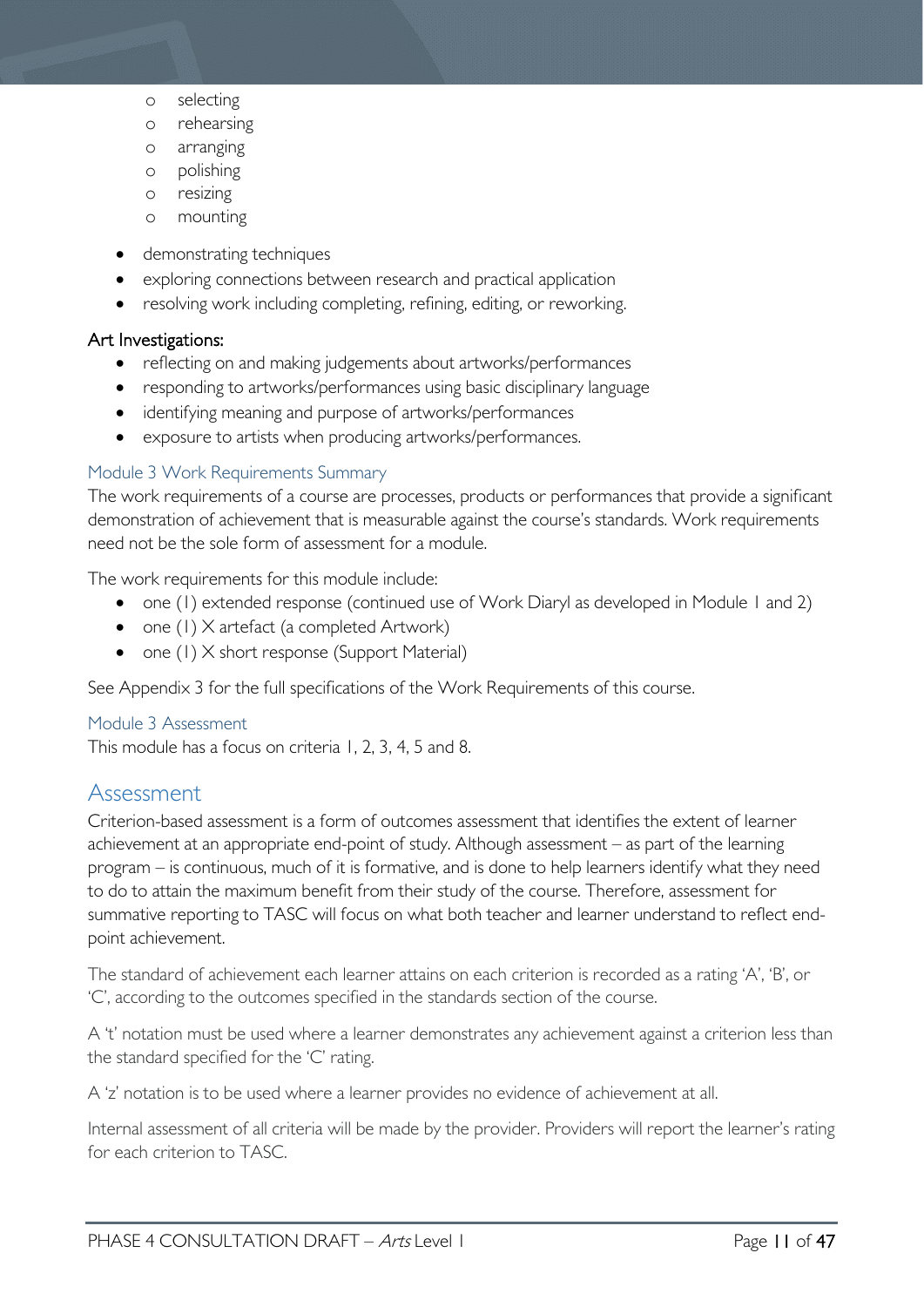#### <span id="page-11-0"></span>**Criteria**

|                | Module I | Module 2                                                 | Module 3 |
|----------------|----------|----------------------------------------------------------|----------|
| Criteria Focus |          | $1, 2, 3, 4, 5, 6$   1, 2, 3, 4, 5, 7   1, 2, 3, 4, 5, 8 |          |

The assessment for Art Level 1 will be based on the degree to which the learner can:

- 1. recognise and apply fundamental elements and artistic principles to artworks/performances
- 2. use artistic techniques when making artworks/performances
- 3. communicate ideas and emotions through artworks/performances
- 4. identify cultural similarities in artworks/performances and respond to artworks/performances
- 5. apply goal setting skills to arts activities
- 6. describe the artistic features of own artworks/performances
- 7. recognise and reflect on own learning
- 8. create artworks/performances

### <span id="page-11-1"></span>**Standards**

Criterion 1: recognise and apply fundamental elements and artistic principles† to artworks/performances

| <b>Standard Element</b>                 | <b>Rating C</b>                                                                                                                                                          | <b>Rating B</b>                                                                                                                                                     | <b>Rating A</b>                                                                                                                                                          |
|-----------------------------------------|--------------------------------------------------------------------------------------------------------------------------------------------------------------------------|---------------------------------------------------------------------------------------------------------------------------------------------------------------------|--------------------------------------------------------------------------------------------------------------------------------------------------------------------------|
| $EI - Recognise$<br>artistic principles | identifies fundamental<br>artistic elements and<br>principles                                                                                                            | outlines fundamental<br>artistic elements and<br>principles, and the<br>relationship of these<br>artistic principles to the<br>creation of<br>artworks/performances | describes fundamental<br>artistic elements and<br>principles, and the<br>relationship of these<br>artistic principles to the<br>creation of<br>artworks/performances     |
| $E2 -$ Apply artistic<br>principles     | applies recommended<br>artistic principles to<br>achieve suggested<br>outcomes                                                                                           | applies recommended<br>artistic principles to<br>achieve desired<br>outcomes                                                                                        | selects and applies artistic<br>principles to achieve<br>desired outcomes                                                                                                |
| $E3 - Solve$<br>problems                | applies recommended<br>elements and principles<br>of an art discipline to<br>solve simple artistic<br>problems in the creation<br>of their own<br>artworks/performances. | applies elements and<br>principles of an art<br>discipline to solve simple<br>artistic problems in the<br>creation of their own<br>artworks/performances.           | selects and applies<br>elements and principles<br>of an art discipline to<br>solve simple artistic<br>problems in the creation<br>of their own<br>artworks/performances. |

† Refer to Appendix 6 Fundamental Elements, Principles and Techniques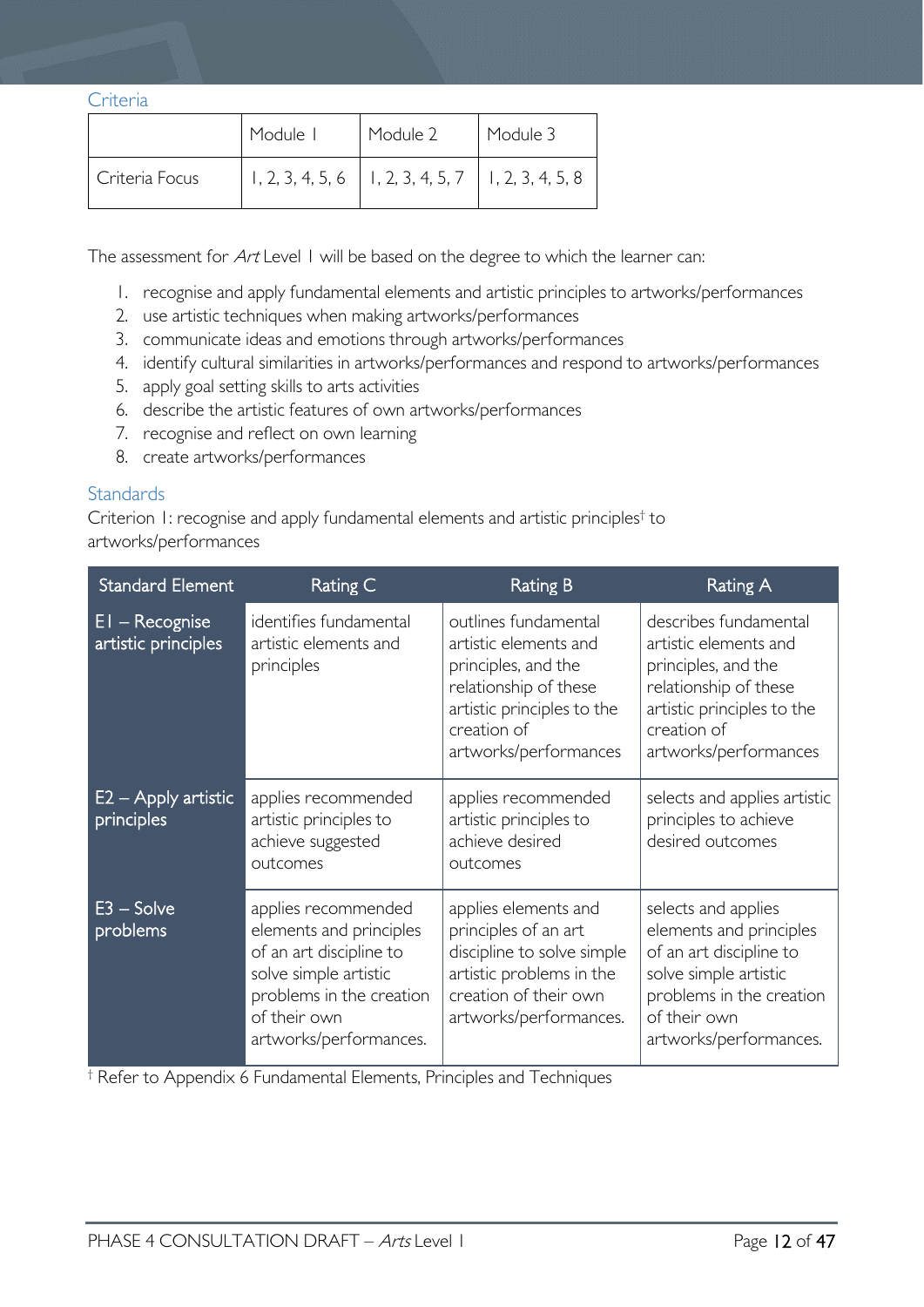Criterion 2: use artistic techniques† when making artworks/performances

| <b>Standard Element</b>                                  | Rating C                                                                             | Rating B                                                                     | Rating A                                                                |
|----------------------------------------------------------|--------------------------------------------------------------------------------------|------------------------------------------------------------------------------|-------------------------------------------------------------------------|
| $EI - Identity$<br>artistic techniques                   | identifies artistic<br>techniques and/or<br>technologies.                            | outlines artistic<br>techniques and/or<br>technologies.                      | describes artistic<br>techniques and/or<br>technologies.                |
| $E2 - Develops$ a<br>range of artistic<br>techniques     | uses a limited range of<br>recommended artistic<br>techniques and/or<br>technologies | uses a range of<br>appropriate artistic<br>techniques and/or<br>technologies | uses a range of effective<br>artistic techniques and/or<br>technologies |
| $E3 - Develop$<br>increasing fluency<br>and/or dexterity | through practice,<br>develops limited<br>technical fluency and/or<br>dexterity.      | through practice,<br>develops technical<br>fluency and/or dexterity.         | through practice, refines<br>technical fluency and/or<br>dexterity.     |

† Refer to Appendix 6 Fundamental Elements, Principles and Techniques

Criterion 3: communicate ideas and emotions through artworks/performances

| <b>Standard Element</b>                   | Rating C                                                                                                                                            | <b>Rating B</b>                                                                                                                                     | <b>Rating A</b>                                                                                                                                   |
|-------------------------------------------|-----------------------------------------------------------------------------------------------------------------------------------------------------|-----------------------------------------------------------------------------------------------------------------------------------------------------|---------------------------------------------------------------------------------------------------------------------------------------------------|
| FI –<br>Communicate<br>artistic intention | communicates artistic<br>intention, in verbal or<br>written form, when<br>making<br>artworks/performances                                           | clearly communicates<br>artistic intention, in<br>verbal or written form,<br>when making<br>artworks/performances                                   | effectively<br>communicates artistic<br>intention, in verbal or<br>written form, when<br>making<br>artworks/performances                          |
| $E2 - Use$<br>techniques                  | recognises, and applies in<br>practical work,<br>techniques in the<br>creation of their<br>artworks/performances<br>to convey artistic<br>intention | identifies, and applies in<br>practical work,<br>techniques in the<br>creation of their<br>artworks/performances<br>to convey artistic<br>intention | outlines, and applies in<br>practical work,<br>techniques in the<br>creation of their<br>artworks/performances<br>to convey artistic<br>intention |
| $E3 - Outcome$                            | communicates ideas<br>and/or emotions in their<br>personal<br>artworks/performances.                                                                | clearly communicates<br>ideas and/or emotions in<br>their personal<br>artworks/performances.                                                        | effectively communicates<br>ideas and/or emotions in<br>their personal<br>artworks/performances.                                                  |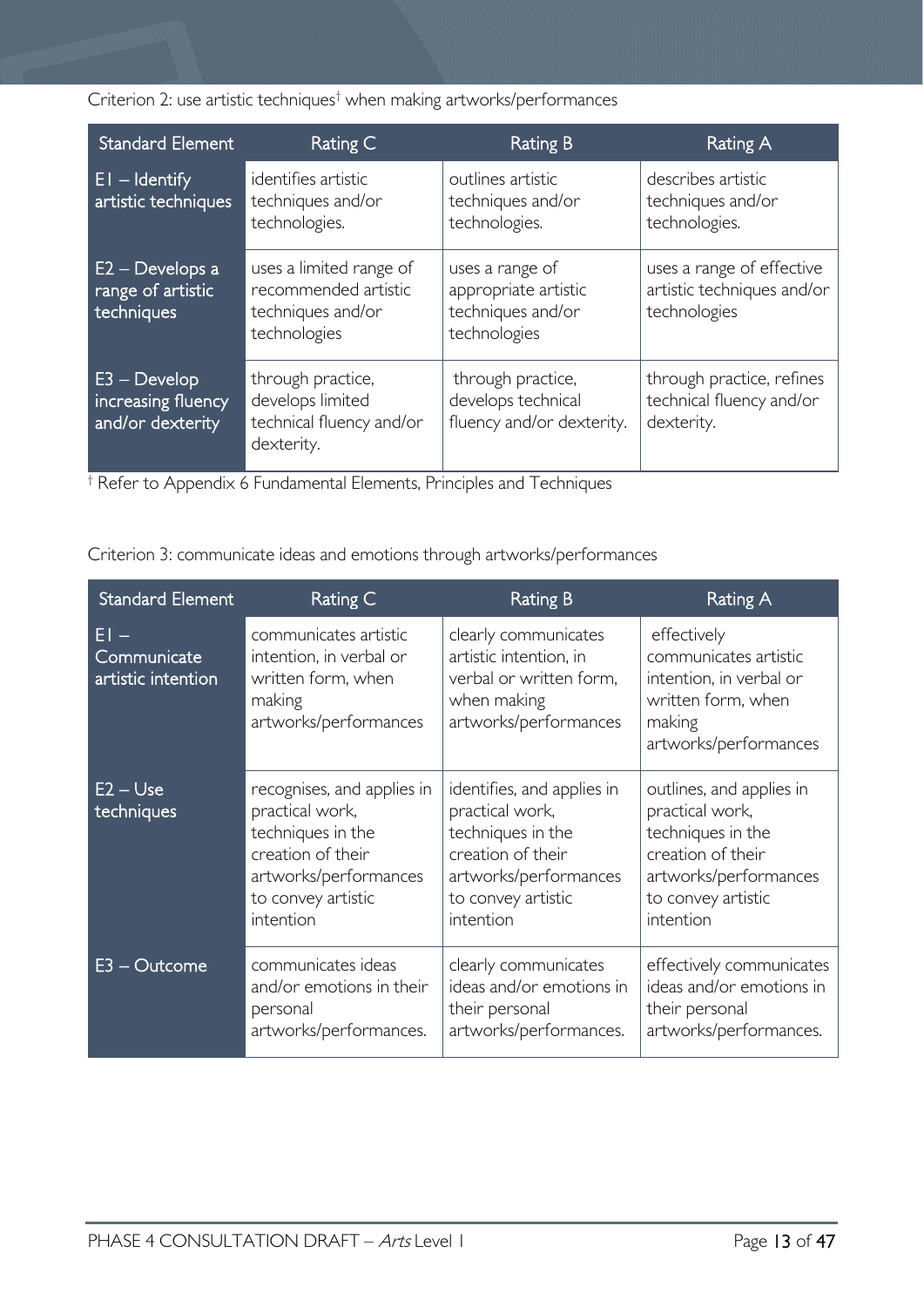Criterion 4: identify cultural similarities in artworks/performances and respond to artworks/performances

| <b>Standard Element</b>                                       | Rating C                                                                                                    | <b>Rating B</b>                                                                                  | Rating A                                                                                               |
|---------------------------------------------------------------|-------------------------------------------------------------------------------------------------------------|--------------------------------------------------------------------------------------------------|--------------------------------------------------------------------------------------------------------|
| $EI$ – Identify work<br>of self and others                    | identifies a limited range<br>of similarities between<br>the<br>artworks/performances<br>of self and others | identifies a range of<br>similarities between the<br>artworks/performances<br>of self and others | describes a range of<br>similarities between the<br>artworks/performances<br>of self and others        |
| $E2 -$ Identify<br>artistic features                          | recognises limited range<br>of artistic features of<br>artworks/performances                                | identifies a range of<br>artistic features of<br>artworks/performances                           | outlines a wide range of<br>artistic features of<br>artworks/performances                              |
| $E3 -$ Identify<br>relationship<br>between art and<br>culture | identifies a limited range<br>of relationships between<br>art and culture through<br>reflective responses.  | outlines a range of<br>relationships between art<br>and culture through<br>reflective responses. | describes a wide range of<br>relationships between art<br>and culture through<br>reflective responses. |

Criterion 5: apply goal setting skills to arts activities

| <b>Standard Element</b>               | Rating C                                                                                                                                                  | <b>Rating B</b>                                                                                                                           | <b>Rating A</b>                                                                                                      |
|---------------------------------------|-----------------------------------------------------------------------------------------------------------------------------------------------------------|-------------------------------------------------------------------------------------------------------------------------------------------|----------------------------------------------------------------------------------------------------------------------|
| $EI - Develop$<br>planning strategies | identifies planning<br>activities in either verbal<br>or written form that<br>contribute to completing<br>artworks/performances<br>in an agreed timeframe | develops plans in either<br>verbal or written form<br>that contribute to<br>completing<br>artworks/performances<br>in an agreed timeframe | completes written or<br>verbal plans that result in<br>completed<br>artworks/performances<br>in an agreed timeframe  |
| $E2 - Set$ artistic<br>goals          | identifies activities, in<br>verbal and written form,<br>that contribute to<br>achieving goal of<br>developing artistic skills<br>and techniques          | uses recommended<br>plans, in verbal and<br>written form, to achieve<br>goal of developing artistic<br>skills and techniques              | plans, in verbal and<br>written form, and<br>achieves goal of<br>developing artistic skills<br>and techniques        |
| E3- Produce<br>support material       | produces support<br>material that documents<br>some of the<br>development of own<br>artworks/performances.                                                | produces support<br>material that documents<br>most of the<br>development of own<br>artworks/performances.                                | produces support<br>material that accurately<br>documents all of the<br>development of own<br>artworks/performances. |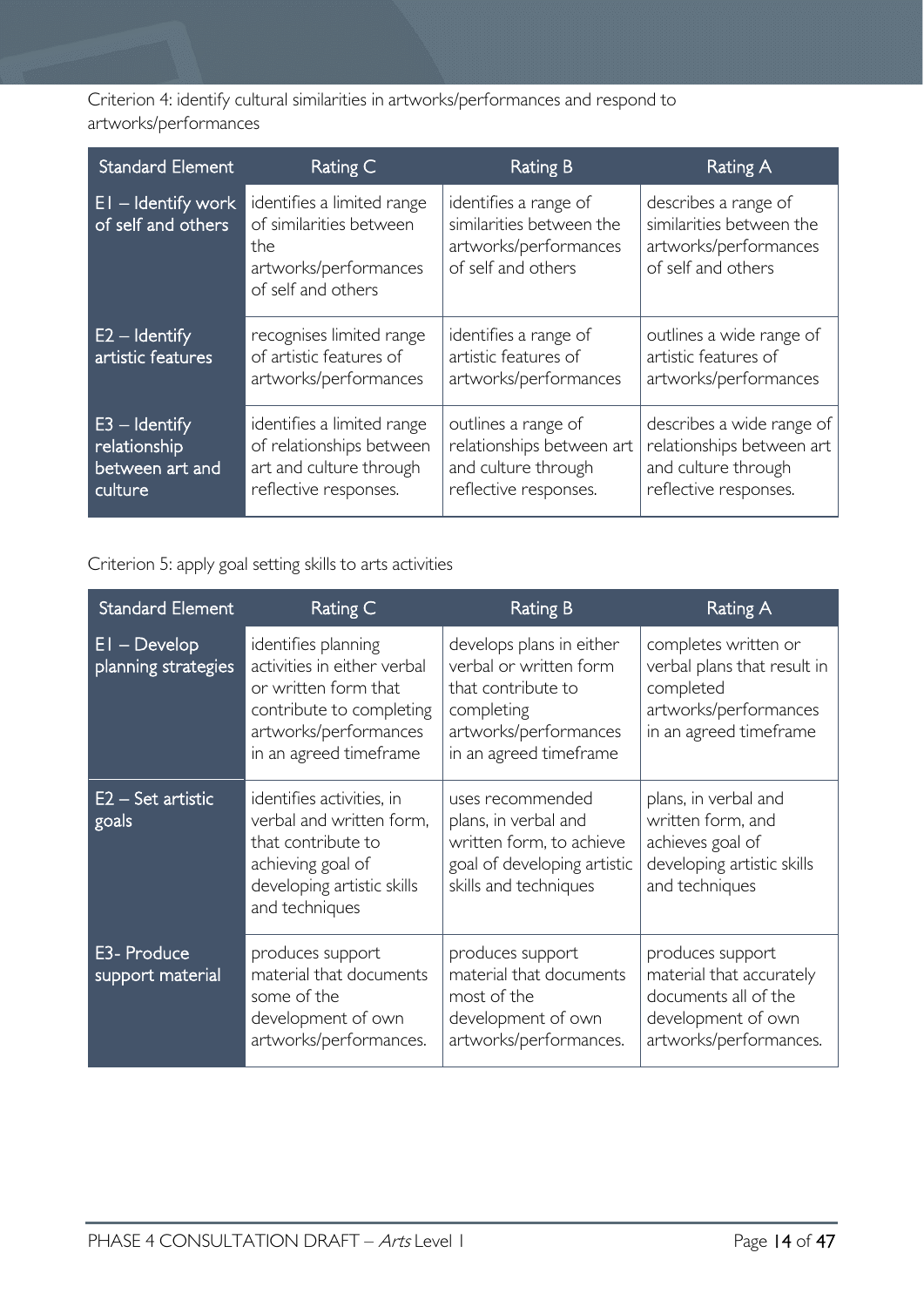Criterion 6: describe the artistic features† of own artworks/performances

| <b>Standard Element</b>             | Rating C                                                                                  | <b>Rating B</b>                                                              | Rating A                                                                      |
|-------------------------------------|-------------------------------------------------------------------------------------------|------------------------------------------------------------------------------|-------------------------------------------------------------------------------|
| EI - Outline<br>artistic principles | identifies a limited range<br>of arts principles used in<br>own<br>artworks/performances  | outlines a range of arts<br>principles used in own<br>artworks/performances  | describes a range of arts<br>principles used in own<br>artworks/performances  |
| $E2 -$ Outline<br>artistic elements | identifies a limited range<br>of arts elements used in<br>own<br>artworks/performances    | outlines a range of arts<br>elements used in own<br>artworks/performances    | describes a range of arts<br>elements used in own<br>artworks/performances    |
| E3 Outline artistic<br>techniques   | identifies a limited range<br>of arts techniques used<br>in own<br>artworks/performances. | outlines a range of arts<br>techniques used in own<br>artworks/performances. | describes a range of arts<br>techniques used in own<br>artworks/performances. |

† Refer to Appendix 6 Fundamental Elements, Principles and Techniques

Criterion 7: recognise and reflect on own learning

| <b>Standard Element</b>           | Rating C                                                                                                  | <b>Rating B</b>                                                                                               | Rating A                                                                                                           |
|-----------------------------------|-----------------------------------------------------------------------------------------------------------|---------------------------------------------------------------------------------------------------------------|--------------------------------------------------------------------------------------------------------------------|
| $EI - Work$<br>independently      | works independently for<br>a limited time                                                                 | works independently at<br>regular intervals                                                                   | works independently<br>most of the time                                                                            |
| $E2 - Recognises$<br>own learning | identifies a limited range<br>of own skills and<br>strengths when making<br>artworks/performances         | outlines a range of own<br>skills and strengths when<br>making<br>artworks/performances                       | describes a range of own<br>skills and strengths when<br>making<br>artworks/performances                           |
| E3 - Incorporate<br>feedback      | discusses feedback and at<br>limited times applies<br>feedback when<br>applicable to improve<br>own work. | discusses feedback and<br>at regular intervals<br>applies feedback when<br>applicable to improve<br>own work. | actively seeks and<br>discusses feedback and<br>always applies feedback<br>when applicable to<br>improve own work. |

### Criterion 8: create artworks/performances

| Standard Element              | Rating C                                                                               | Rating B                                                                                 | Rating A                                                      |
|-------------------------------|----------------------------------------------------------------------------------------|------------------------------------------------------------------------------------------|---------------------------------------------------------------|
| $E1 -$ Maintain task<br>focus | maintains, for a limited<br>time, task focus when<br>creating<br>artworks/performances | maintains, at regular<br>intervals, task focus when<br>creating<br>artworks/performances | sustains task focus when<br>creating<br>artworks/performances |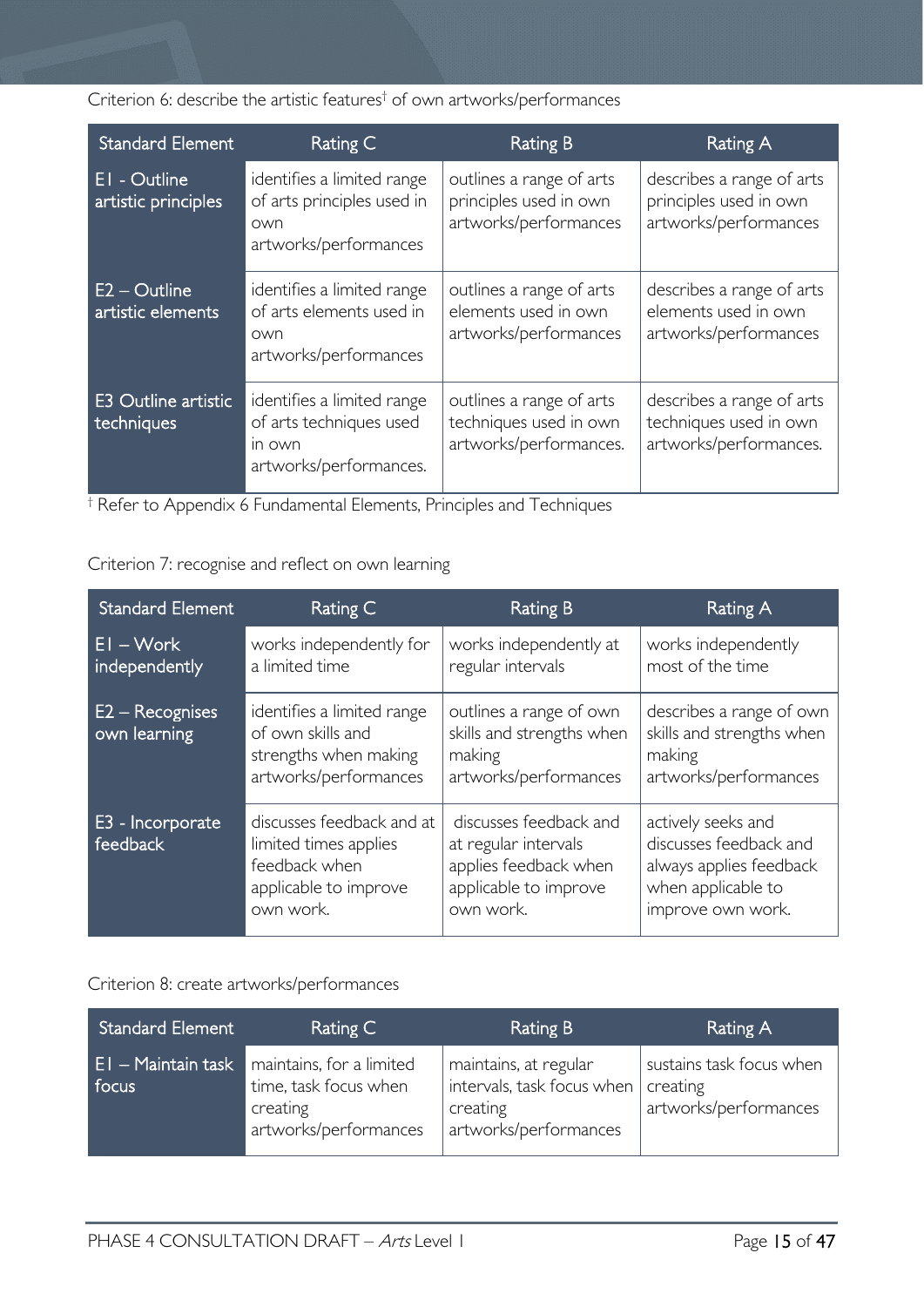| <b>Standard Element</b>                      | Rating C                                                                                                                     | <b>Rating B</b>                                                                                       | <b>Rating A</b>                                                                                                        |
|----------------------------------------------|------------------------------------------------------------------------------------------------------------------------------|-------------------------------------------------------------------------------------------------------|------------------------------------------------------------------------------------------------------------------------|
| $E2 -$ Produce<br>support material           | produces support<br>material that documents<br>in a limited way the<br>development of<br>artworks/performances               | produces support<br>material that documents<br>most of the<br>development of<br>artworks/performances | produces support<br>material that accurately<br>documents the<br>development of finished<br>artworks/performances      |
| $E3 - Complete$<br>artworks/perform<br>ances | creates<br>artworks/performances<br>that are not fully<br>resolved or realised in<br>communicating an artistic<br>intention. | creates<br>artworks/performances<br>that communicate artistic<br>intention.                           | creates resolved and<br>finished<br>artworks/performances<br>that effectively<br>communicate an artistic<br>intention. |

### <span id="page-15-0"></span>Quality Assurance

• This will be determined by TASC at time of accreditation.

### <span id="page-15-1"></span>Qualifications and Award Requirements

### <span id="page-15-2"></span>Level 1

The final award will be determined by the Office of Tasmanian Assessment, Standards and Certification from 8 ratings

The minimum requirements for an award are as follows:

EXCEPTIONAL ACHIEVEMENT (EA) 6 'A' ratings, 2 'B' rating

HIGH ACHIEVEMENT (HA) 3 'A' ratings, 4 'B' ratings, 1 'C' rating

COMMENDABLE ACHIEVEMENT (CA) 4 'B' ratings, 3 'C' ratings

SATISFACTORY ACHIEVEMENT (SA) 6 'C' ratings

PRELIMINARY ACHIEVEMENT (PA) 4 'C' ratings

A learner who otherwise achieves the rating for a CA (Commendable Achievement) or SA (Satisfactory Achievement) award but who fails to show any evidence of achievement in one or more criteria ('z' notation) will be issued with a PA (Preliminary Achievement) award.

### <span id="page-15-3"></span>Course Evaluation

• This will be confirmed by time of accreditation.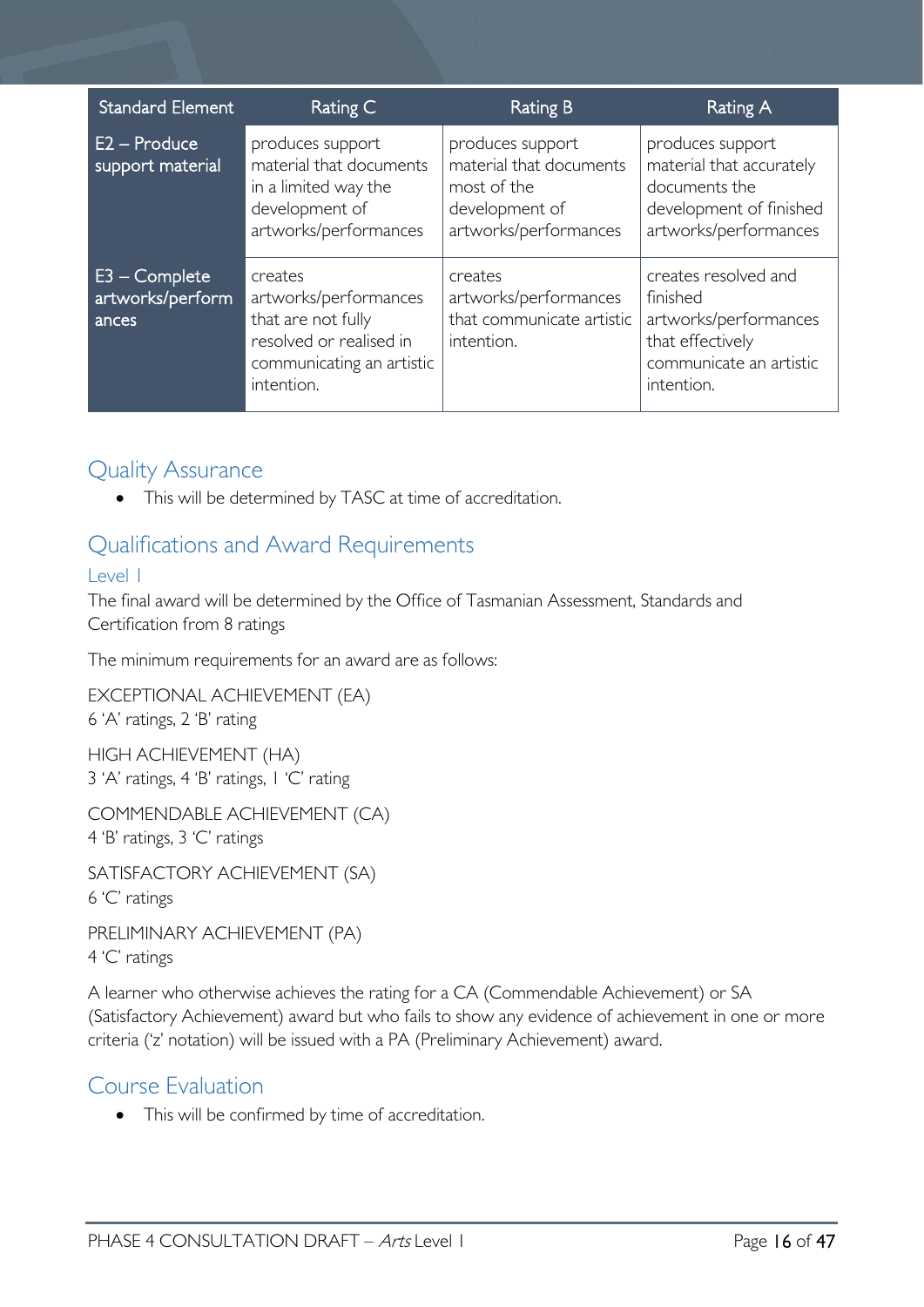### <span id="page-16-0"></span>Course Developer

This course has been developed by the Department of Education's Years 9 to 12 Learning Unit in collaboration with Catholic Education Tasmania and Independent Schools Tasmania.

### <span id="page-16-1"></span>Accreditation and Version History

• Details to be determined by TASC at time of accreditation.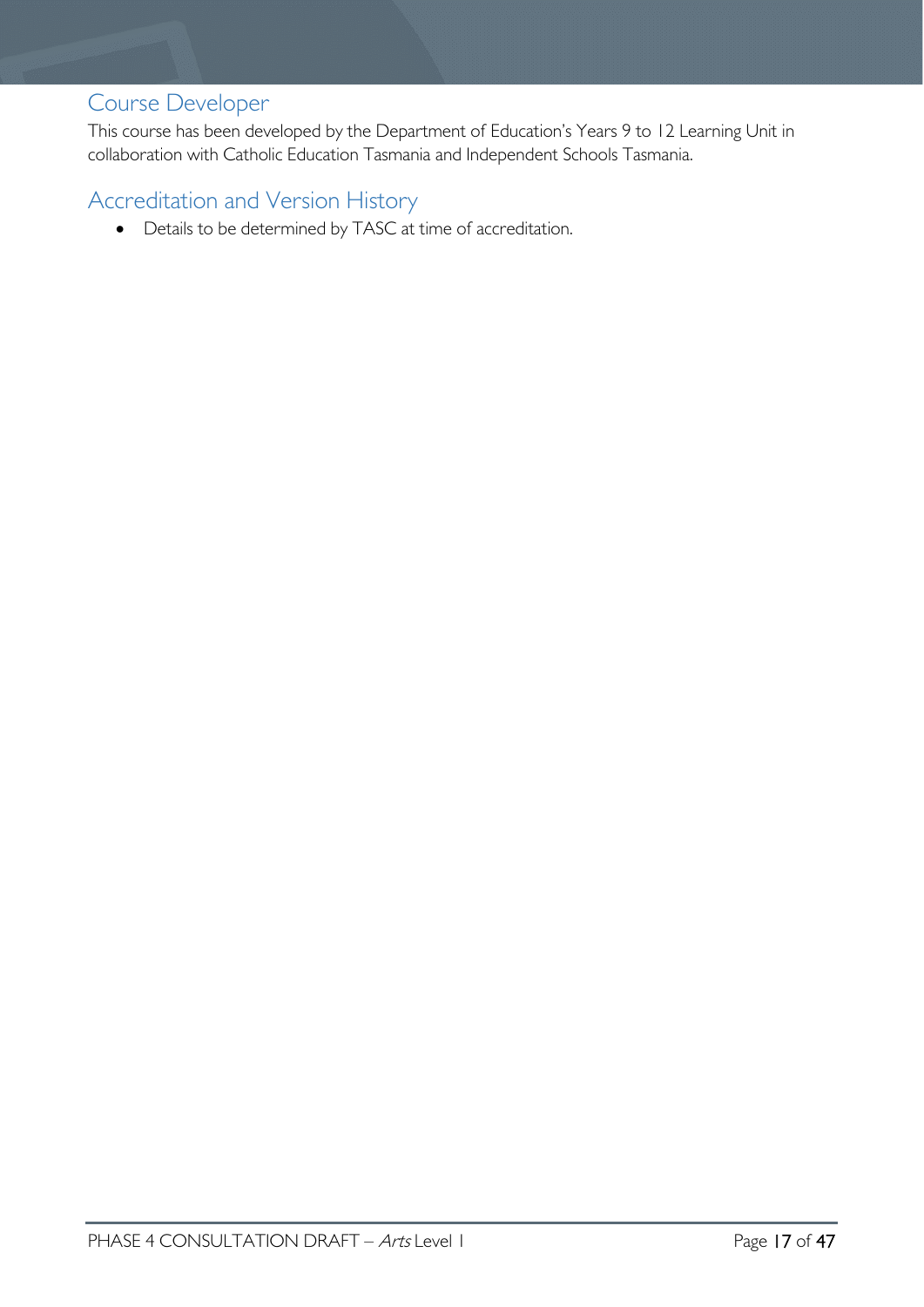## Appendix 1 - Line of Sight

| Learning Outcomes |         |                          |          |           |  |
|-------------------|---------|--------------------------|----------|-----------|--|
|                   | Content |                          |          |           |  |
|                   |         | <b>Work Requirements</b> |          |           |  |
|                   |         |                          | Criteria |           |  |
|                   |         |                          |          | Standards |  |
|                   |         |                          |          |           |  |

<span id="page-17-0"></span>

|    | Learning Outcomes                                                                                         | Course Content | Work           | Criteria       | Standards | General           |
|----|-----------------------------------------------------------------------------------------------------------|----------------|----------------|----------------|-----------|-------------------|
|    |                                                                                                           |                | Requirements   |                |           | Capabilities (GC) |
|    | use fundamental elements and artistic principles to develop and<br>create their own artworks/performances | Module 1, 2, 3 | Module 1, 2, 3 | $\mathsf{C}$   | E1, 2, 3  | GC:               |
|    |                                                                                                           |                |                |                |           | Ĝ.                |
|    | develop and practise artistic techniques                                                                  | Module 1, 2, 3 | Module 1, 2, 3 | C <sub>2</sub> | E1, 2, 3  | GC:               |
|    |                                                                                                           |                |                |                |           | G:                |
| 3. | express their own views by communicating ideas and emotions                                               | Module 1, 2, 3 | Module 1, 2, 3 | C <sub>3</sub> | E1, 2, 3  | GC:               |
|    | through their own artworks/performances                                                                   |                |                |                |           | G:                |
| 4. | observe cultural similarities in artworks and respond to                                                  | Module 1, 2, 3 | Module 1, 2, 3 | C <sub>4</sub> | E1, 2, 3  | GC:               |
|    | artworks/performances                                                                                     |                |                |                |           | G:                |
| 5. | develop goal setting skills when making and responding to art                                             | Module 1, 2, 3 | Module 1, 2, 3 | C <sub>5</sub> | E1, 2, 3  | GC:               |
|    |                                                                                                           |                |                |                |           | <u>ଙ୍</u>         |
| 6. | describe their own artwork/performances                                                                   | Module I       | Module         | C <sub>6</sub> | E1,2      | GC:               |
|    |                                                                                                           |                |                |                |           | G:                |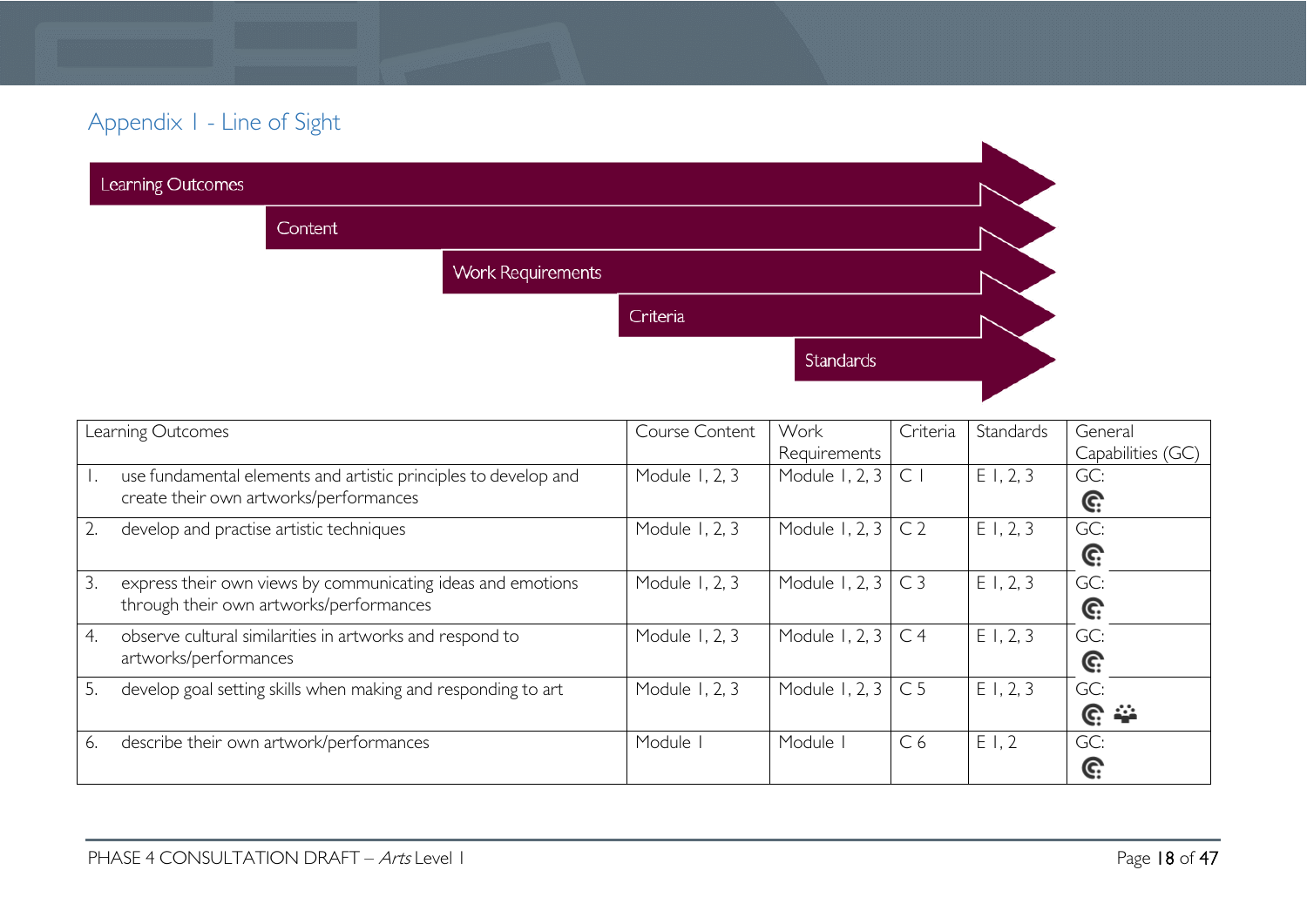| Learning Outcomes |                                                         | Course Content | Work         | Criteria | Standards    | General            |
|-------------------|---------------------------------------------------------|----------------|--------------|----------|--------------|--------------------|
|                   |                                                         |                | Requirements |          |              | Capabilities (GC)  |
|                   | develop reflective strategies to inform their artmaking | Module 2       | Module 2,    | $C$ 7    | , 2, 3<br>ΕI | GC:                |
|                   |                                                         |                |              |          |              | $\mathbb{C} \cong$ |
|                   | create artworks to express an intention                 | Module 3       | Module 3     | C8       | , 2, 3<br>ΕI | GC:                |
|                   |                                                         |                |              |          |              | $C \cong$          |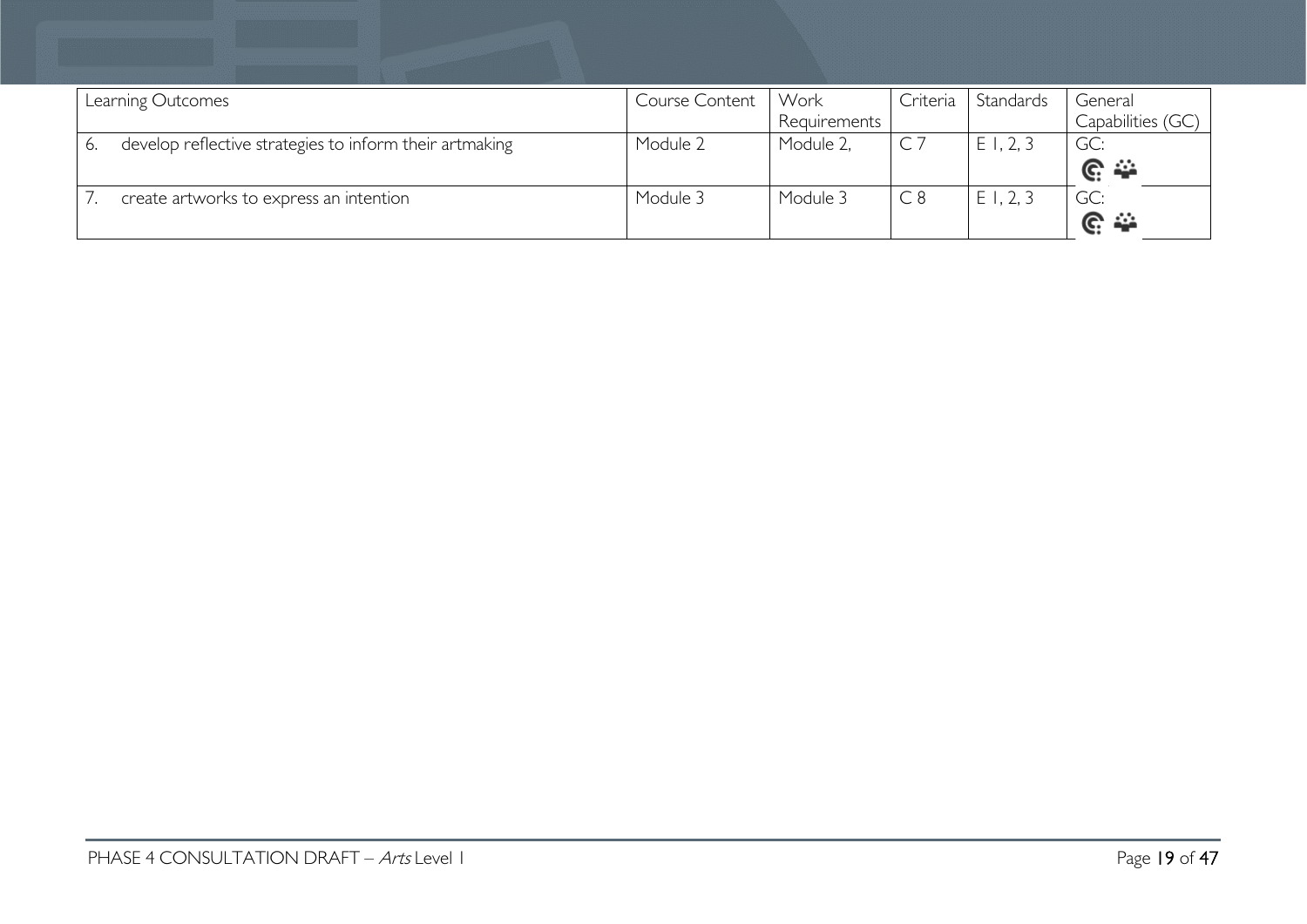### <span id="page-19-0"></span>Appendix 2 - Alignment to Curriculum Frameworks

- The Government of Western Australia School Curriculum and Standards Authority Creative Arts Life Skills Stage 6 Syllabus
- Level 1 of the Australian Core Skills Framework (ACSF).

### <span id="page-19-1"></span>Appendix 3 - Work Requirements

### <span id="page-19-2"></span>Module 1 Work Requirements Specifications

Focus Area: Discipline-based Study

Title of Work Requirement: One (1) X Work Diary (use of Work Diary to be commenced in Module 1 and continued in Module 2 and 3).

Mode /Format: Extended response

Description: A Work Diary is a collection of:

- idea generation records that can include, but are not limited to, mind maps, doodles, sketches, dance notation as drawings, script ideas, story boards, song ideas, music notation as drawings/brainstorm notes
- artist research
- documentation of the developmental process throughout the year of study
- personal reflection including thoughts, impressions, realisations, and responses to feedback
- timetables and goal setting plans
- reference materials can include random and specific: postcards, images from magazines, found objects, things from nature, dance videos, play scripts, music videos, films and posters
- experiments can include, but not limited to, playing with materials, sounds, textures, sounds and improvisations
- responses to artworks/performances including exhibitions, gallery visits, shows, films, and concerts.

Size: Suggested range of between 6 to 18 hours on task.

Relevant Criterion/Criteria: The criteria for this task are identified below, the criterion elements/descriptors selected for assessment from each criterion are at the discretion of the provider and should be determined holistically and appropriate to the learning context.

- Criterion 1: recognise and apply fundamental elements and artistic principles to artworks/performances
- Criterion 2: use artistic techniques when making artworks/performances
- Criterion 3: communicate ideas and emotions through artworks/performances
- Criterion 4: identify cultural similarities in artworks/performances and respond to artworks/performances
- Criterion 5: apply goal setting skills to arts activities
- Criterion 6: describe the artistic features of own artworks/performances.

### Focus Area: Discipline-based Study

Title of Work Requirement: One (1) X completed artwork Mode /Format: Artefact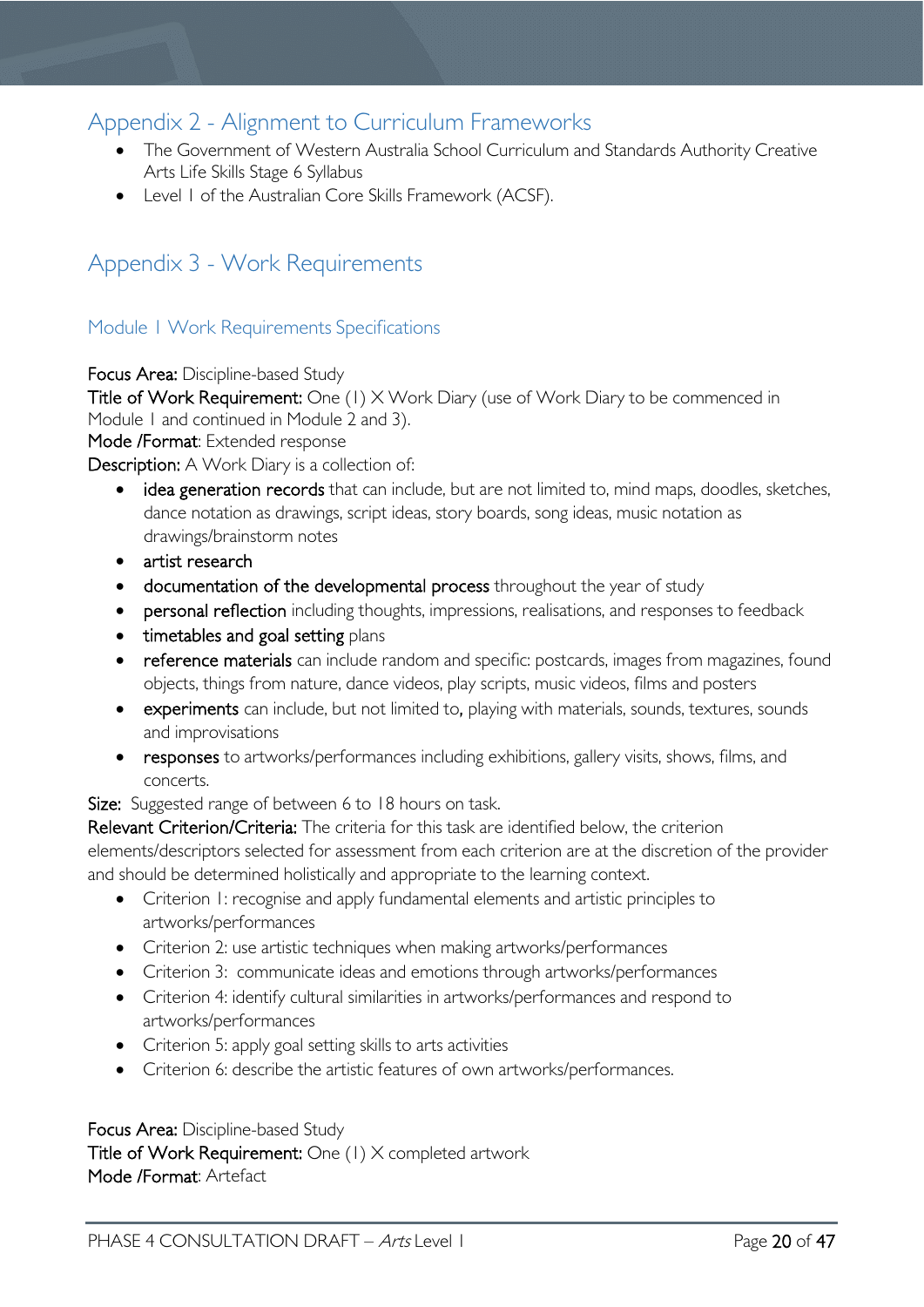Description: An artwork based on a stimulus, idea or activity that has been rehearsed, refined, developed, or trialled

Size: Suggested range of two to 10 hours on task

### Relevant Criterion/Criteria:

The criteria for this task are identified below, the criterion elements/descriptors selected for assessment from each criterion are at the discretion of the provider and should be determined holistically and appropriate to the learning context.

- Criterion 1: recognise and apply fundamental elements and artistic principles to artworks/performances
- Criterion 2: use artistic techniques when making artworks/performances
- Criterion 3: communicate ideas and emotions through artworks/performances.

### Focus Area: Discipline-based Study

Title of Work Requirement: one (1) X short response

### Mode /Format: Short response

Description: A short verbal or written response of identification of the similarities and differences between own artwork and the artwork of others.

Size: Suggested range between 30 and 50 words or 30 seconds to 1 minute multi-modal. Relevant Criterion/Criteria: The criterion for this task is identified below, the criterion elements/descriptors selected for assessment from each criterion are at the discretion of the provider and should be determined holistically and appropriate to the learning context.

• Criterion 6: describe the artistic features of own artworks/performances.

Focus Area: Discipline-based Study

### Title of Work Requirement: One (1) X Support Material

#### Mode /Format: Short response

Description: Support Material will be collected throughout the course of study and will include the following:

- evidence of research activities such as on-line or face to face visits to gallery sites, shows, concerts, films etc
- an organised collection of gallery brochures, program or exhibition notes and flyers
- completed works from previous modules
- class notes.

Size: Suggested range of between 3 to 10 hours on task.

Relevant Criterion/criteria: The criterion for this task is identified below, the criterion elements/descriptors selected for assessment from each criterion are at the discretion of the provider and should be determined holistically and appropriate to the learning context.

Criterion 5: apply goal setting skills to arts activities.

### <span id="page-20-0"></span>Module 2 Work Requirements Specifications

Focus Area: Discipline-based Study

Title of Work Requirement One (1) X Work diary journal (commenced in Module 1 and further developed in Module 2)

Mode /Format: Extended response

Description: A Works diary/journal is a collection of: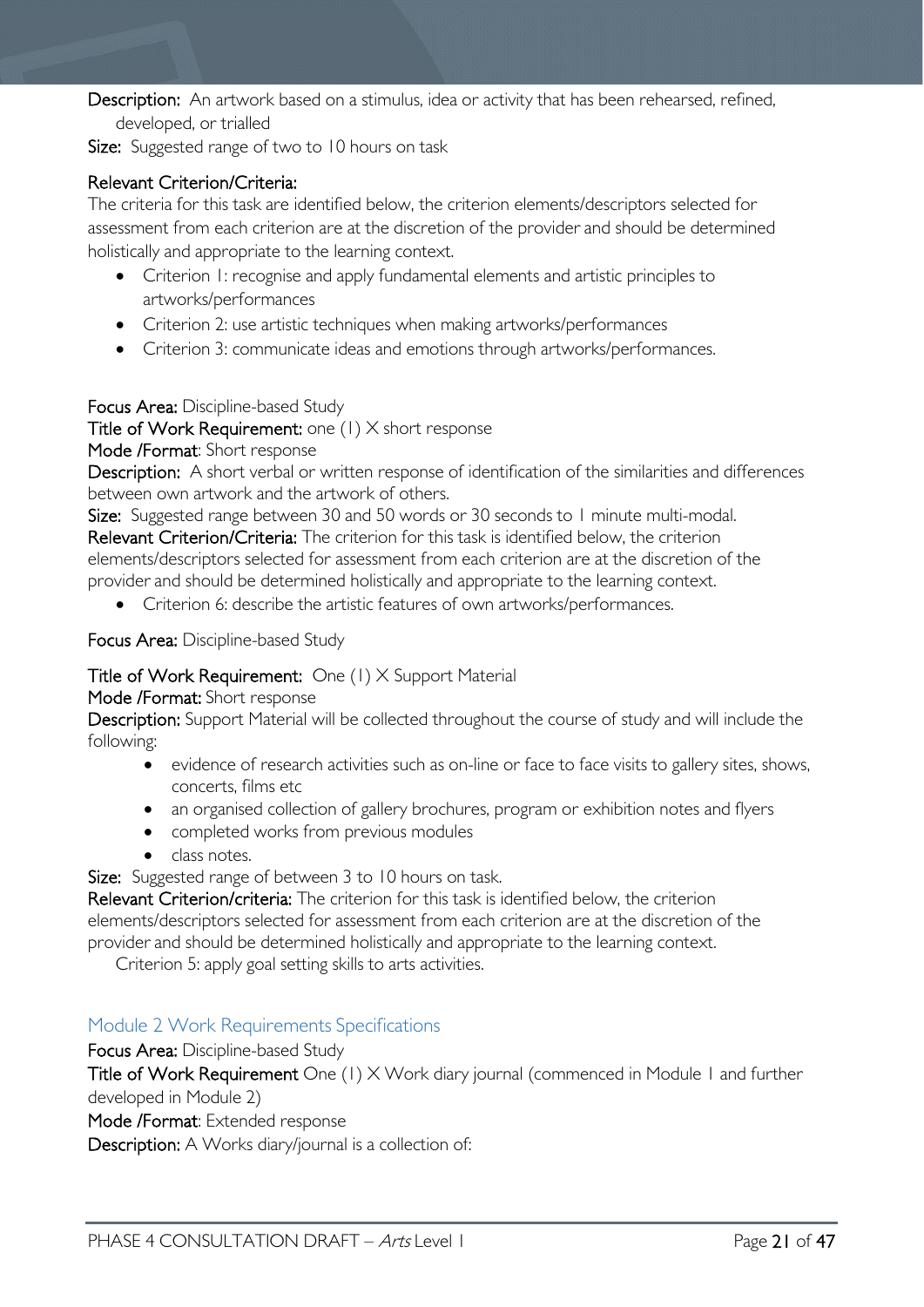- idea generation records that can include, but are not limited to, mind maps/ doodles/ sketches/ dance notation as drawings/ script ideas/ story boards/ song ideas/ music notation as drawings/brainstorm notes
- artist research
- documentation of the developmental process throughout the year of study
- personal reflection including thoughts, impressions
- timetables and goal setting plans
- reference materials can include random and specific: postcards, images from magazines, found objects, things from nature, dance videos, play scripts, music videos, films and posters
- experiments with materials
- responses to exhibitions, gallery visits, shows, films, and concerts.

Size: Suggested range of between 6 to 18 hours on task

### Relevant Criterion/Criteria:

The criteria for this task are identified below, the criterion elements/descriptors selected for assessment from each criterion are at the discretion of the provider and should be determined holistically and appropriate to the learning context.

- Criterion 1: recognise and apply fundamental elements and artistic principles to artworks/performances
- Criterion 2: use artistic techniques when making artworks/performances
- Criterion 3: communicate ideas, and/or emotions through artworks/performances
- Criterion 4: identify cultural similarities in artworks/performances and respond to artworks/performances
- Criterion 5: apply goal setting skills to arts activities
- Criterion 7: recognise and reflect on own learning.

### Focus Area: Discipline-based Study

### Title of Work Requirement: one (1) X short response

Mode /Format: Short response

Description: A short verbal or written response of recognising and reflecting on their own effectiveness as learners

Size: Suggested range between 30 and 50 words or 30 seconds to 1 minute multi-modal.

Relevant Criterion/criteria: The criterion for this task is identified below, the criterion elements/descriptors selected for assessment from each criterion are at the discretion of the provider and should be determined holistically and appropriate to the learning context.

• Criterion 7: recognise and reflect on own learning.

### Focus Area: Discipline-based Study

Title of Work Requirement: One (1) X completed artwork

### Mode /Format: Artefact

Description: An artwork based on a stimulus, idea or activity that has been rehearsed, refined, developed, or trialled.

Size: Suggested range of two to 10 hours on task.

### Relevant Criterion/Criteria:

The criteria for this task are identified below, the criterion elements/descriptors selected for assessment from each criterion are at the discretion of the provider and should be determined holistically and appropriate to the learning context.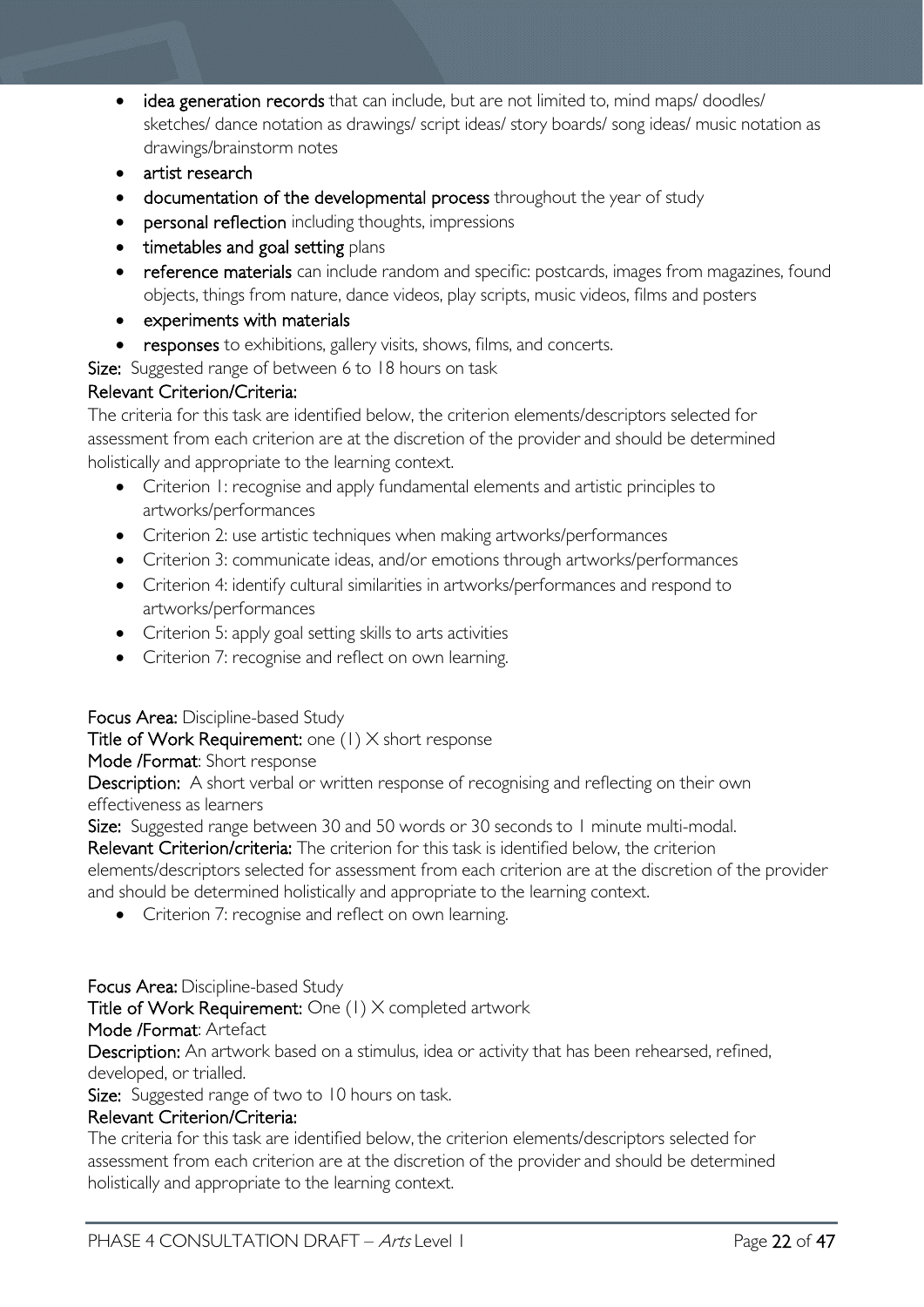- Criterion 1: recognise and apply fundamental elements and artistic principles to artworks/performances
- Criterion 2: use artistic techniques when making artworks/performances
- Criterion 3: communicate ideas and emotions through artworks/performances.

Focus Area: Discipline-based Study

Title of Work Requirement: One (1) X Support Material

### Mode /Format: Short response

Description: Support Material will be collected throughout the course of study and will include the following:

- evidence of research activities such as on-line or face to face visits to gallery sites, shows, concerts, films etc
- an organised collection of gallery brochures, program or exhibition notes and flyers
- completed works from previous modules
- class notes.

Size: Suggested range of between 3 to 10 hours on task.

Relevant Criterion/Criteria: The criterion for this task is identified below, the criterion elements/descriptors selected for assessment from each criterion are at the discretion of the provider and should be determined holistically and appropriate to the learning context.

• Criterion 5: apply goal setting skills to arts activities.

### <span id="page-22-0"></span>Module 3 Work Requirements Specifications

### Focus Area: Discipline-based Study

Title of Work Requirement One (1) X Work diary/journal (commenced in Module 1, further developed in Module 2 and continued in Module 3)

Mode /Format: Extended response

Description: A Works diary/journal is a collection of:

- idea generation records that can include, but are not limited to, mind maps/ doodles/ sketches/ dance notation as drawings/ script ideas/ story boards/ song ideas/ music notation as drawings/brainstorm notes
- artist research
- documentation of the developmental process throughout the year of study
- personal reflection including thoughts, impressions
- timetables and goal setting plans
- reference materials can include random and specific: postcards, images from magazines, found objects, things from nature, dance videos, play scripts, music videos, films and posters
- experiments with materials
- responses to exhibitions, gallery visits, shows, films, and concerts.

Size: Suggested range of between 6 to 18 hours on task.

### Relevant Criterion/Criteria:

The criteria for this task are identified below, the criterion elements/descriptors selected for assessment from each criterion are at the discretion of the provider and should be determined holistically and appropriate to the learning context.

- Criterion 1: recognise and apply fundamental elements and artistic principles to artworks/performances
- Criterion 2: use artistic techniques when making artworks/performances
- Criterion 3: communicate ideas, and/or emotions through artworks/performances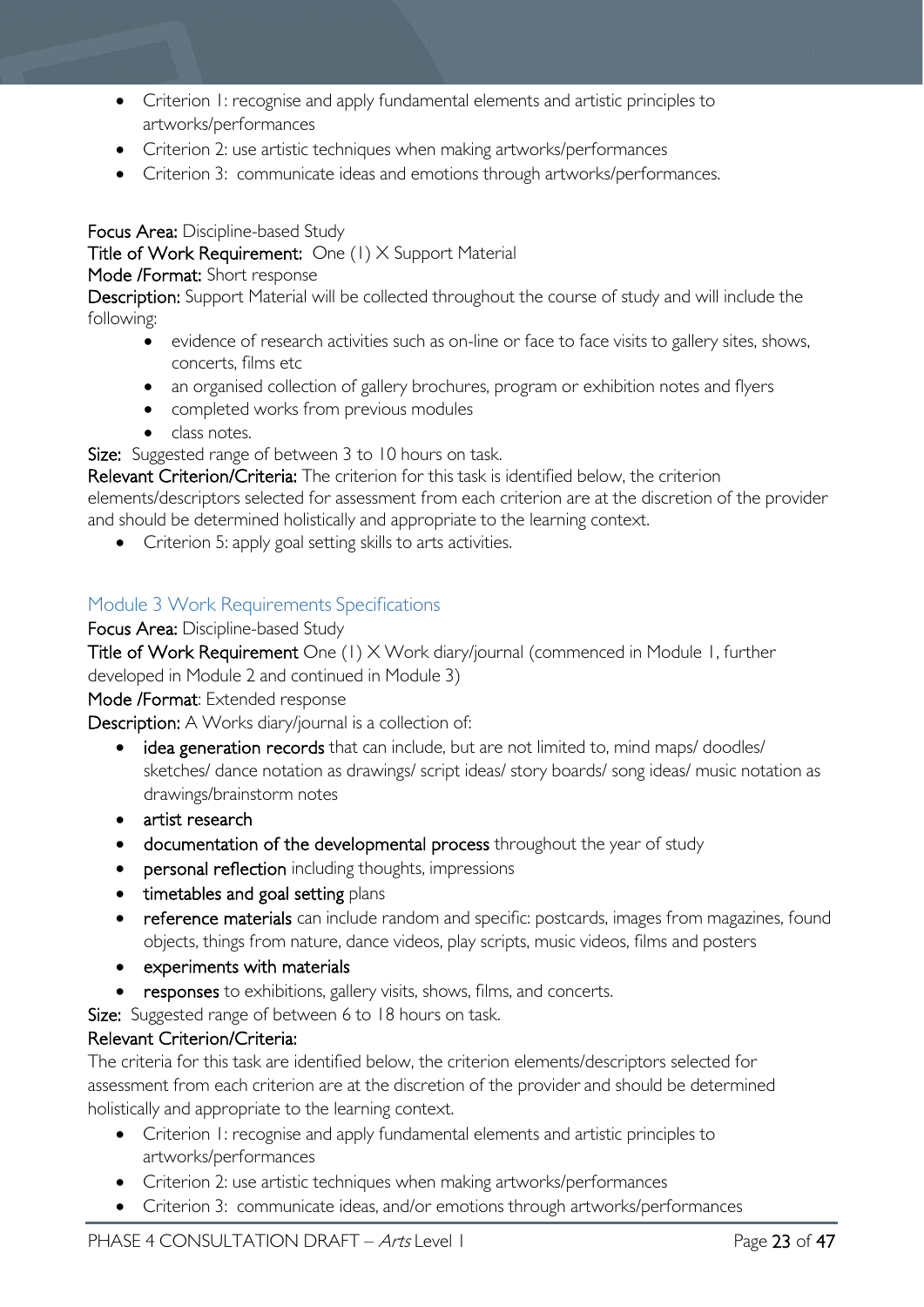- Criterion 4: identify cultural similarities in artworks/performances and respond to artworks/performances
- Criterion 5: apply goal setting skills to arts activities
- Criterion 8: create artworks/performances.

### Focus Area: Discipline-based Study

Title of Work Requirement: One (1) X completed artwork that can combine elements of other completed work from previous modules and is developed and resolved to completion

### Mode /Format: Artefact

Description: An artwork based on a stimulus, idea or activity that has been rehearsed, refined, developed, or trialled.

Size: Suggested range of 10 to 20 hours on task.

### Relevant Criterion/Criteria:

The criteria for this task are identified below, the criterion elements/descriptors selected for assessment from each criterion are at the discretion of the provider and should be determined holistically and appropriate to the learning context.

- Criterion 1: recognise and apply fundamental elements and artistic principles to artworks/performances
- Criterion 2: use artistic techniques when making artworks/performances
- Criterion 3: communicate ideas and emotions through artworks/performances
- Criterion 8: create artworks/performances.

### Focus Area: Discipline-based Study

Title of Work Requirement: One  $(1)$  X support material

### Mode /Format: Short response

Description: Support material will be collected throughout the course of study and will include the following:

- evidence of research activities such as on-line or face to face visits to gallery sites, shows, concerts, films etc
- an organised collection of gallery brochures, program or exhibition notes and flyers
- completed works from previous modules
- class notes.

Size: Suggested range of between 3 to 10 hours on task

Relevant Criterion/Criteria: The criterion for this task is identified below, the criterion

elements/descriptors selected for assessment from each criterion are at the discretion of the provider and should be determined holistically and appropriate to the learning context.

- Criterion 5: apply goal setting skills to arts activities
- Criterion 8: create artworks/performances.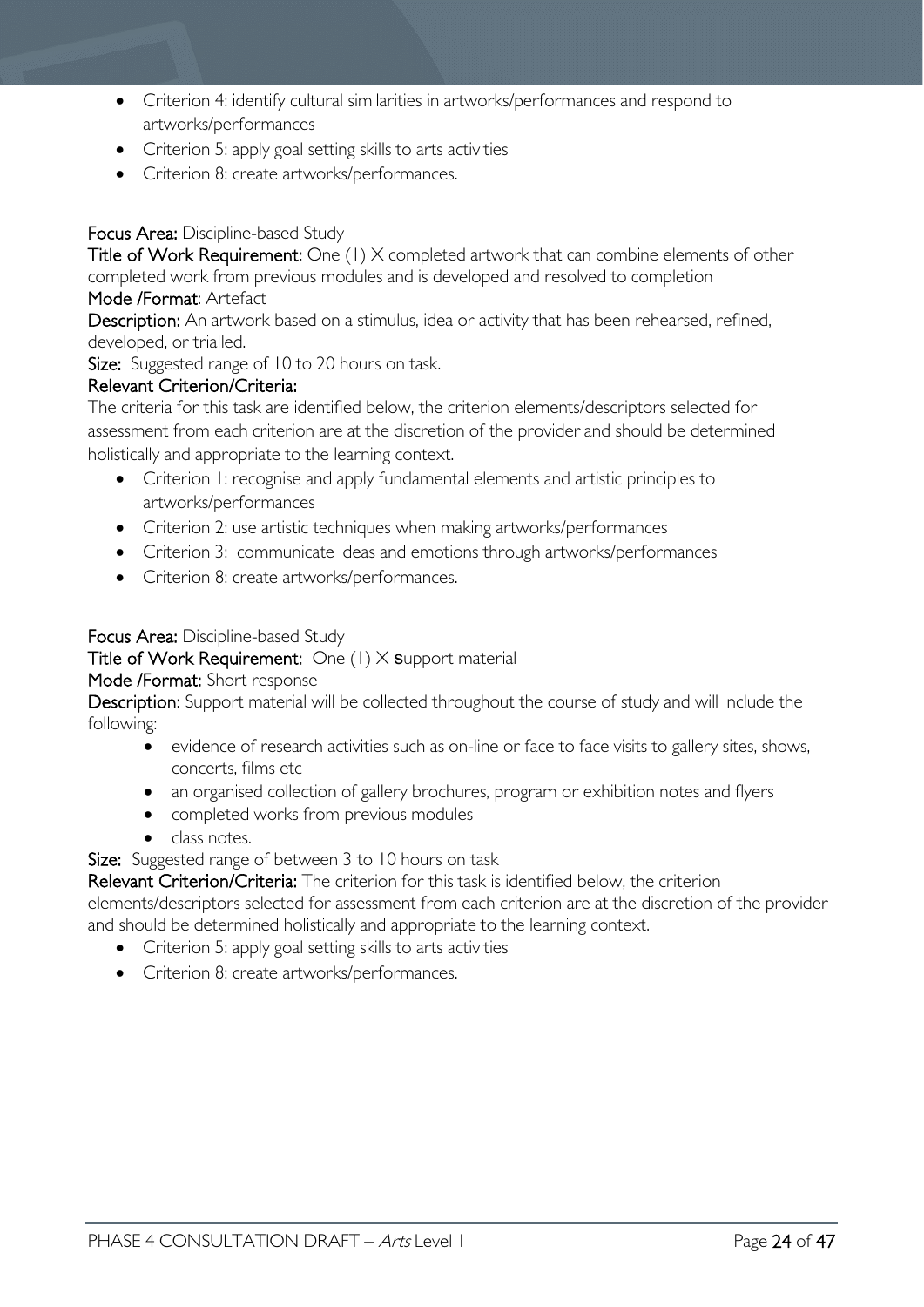### <span id="page-24-0"></span>Appendix 4 – General Capabilities and Cross-Curriculum Priorities

Learning across the curriculum content, including the cross-curriculum priorities and general capabilities, assists students to achieve the broad learning outcomes defined in the Alice Springs (Mparntwe) Education Declaration (December 2019).

#### General Capabilities:

The general capabilities play a significant role in the Australian Curriculum in equipping young Australians to live and work successfully in the twenty-first century.

In the Australian Curriculum, capability encompasses knowledge, skills, behaviours and dispositions. Students develop capability when they apply knowledge and skills confidently, effectively and appropriately in complex and changing circumstances, in their learning at school and in their lives outside school.

The general capabilities include:

- Critical and creative thinking  $\mathbb{C}$
- Ethical understanding  $\div$
- Information and communication technology capability  $\cdot \star$
- Intercultural understanding •
- Literacy  $\blacksquare$
- Numeracy
- Personal and social capability

### Cross-Curriculum Priorities:

Cross-curriculum priorities enable students to develop understanding about and address the contemporary issues they face, for their own benefit and for the benefit of Australia as a whole. The priorities provide national, regional and global dimensions which will enrich the curriculum through development of considered and focused content that fits naturally within learning areas. Incorporation of the priorities will encourage conversations between students, teachers and the wider community.

The cross-curriculum priorities include:

- Aboriginal and Torres Strait Islander Histories and Cultures  $\mathcal$
- Asia and Australia's Engagement with Asia **MA**
- Sustainability  $\triangleleft$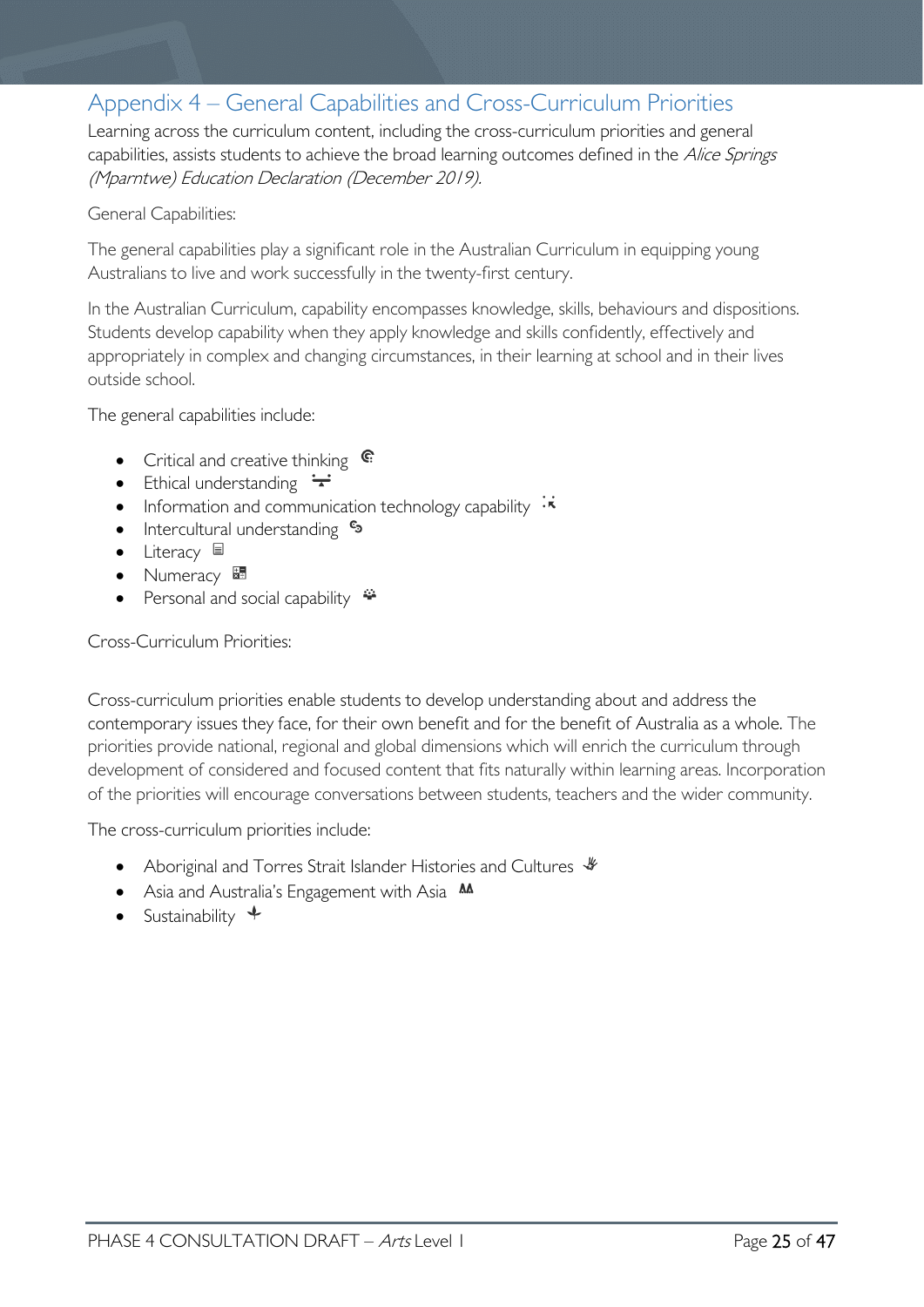## Appendix 5 – Glossary

<span id="page-25-0"></span>

| Term                                          | Definition                                                                                                                                                                                                                                                                                                                                                                         | Source<br>Acknowledgement                  | <b>Course Context</b> |
|-----------------------------------------------|------------------------------------------------------------------------------------------------------------------------------------------------------------------------------------------------------------------------------------------------------------------------------------------------------------------------------------------------------------------------------------|--------------------------------------------|-----------------------|
| Aboriginal and Torres Strait<br>Islander arts | Aboriginal and Torres Strait Islander arts are a rich contribution to the world's<br>culture, and to Australia's diverse contemporary culture and national identity.<br>Aboriginal and Torres Strait Islander arts include classical, traditional, and<br>contemporary practice, including all new forms of cultural expression.                                                   | Australia Council for<br>the Arts          | content MI-3          |
| art form                                      | Specific shape or quality an artistic expression takes, such as dance, drama, media<br>arts, music, and visual artworks.                                                                                                                                                                                                                                                           | <b>Existing TASC</b><br>accredited courses | content MI-3          |
| art skills                                    | Abilities required to conceive, design, and produce works of art through the<br>manipulation and control of tools, materials, and media.                                                                                                                                                                                                                                           | <b>Existing TASC</b><br>accredited courses | content MI-3          |
| artwork                                       | Generic term for a performance or artwork in each of the five arts disciplines of<br>dance, drama, media arts, music, and visual arts. When referred to generically<br>this curriculum uses the word 'artwork'. Within each arts discipline, the discipline<br>specific terms are used. Artworks/performances are also frequently described<br>with reference to forms and styles. | <b>Existing TASC</b><br>accredited courses | content MI-3          |
| art studios                                   | The classification of the area of art in which an artist is working; for example,<br>ceramics, painting, sculpture, photography.                                                                                                                                                                                                                                                   | <b>Existing TASC</b><br>accredited courses | content MI-3          |
| assemblage                                    | An object made of pieces fitted together; a form of sculpture comprised of<br>"found" objects.                                                                                                                                                                                                                                                                                     | <b>Existing TASC</b><br>accredited courses | content MI-3          |
| asymmetry                                     | A way of organising the parts of a design so that one side differs from the other<br>without destroying the overall balance and harmony; also called informal<br>balance.                                                                                                                                                                                                          | <b>Existing TASC</b><br>accredited courses | content MI-3          |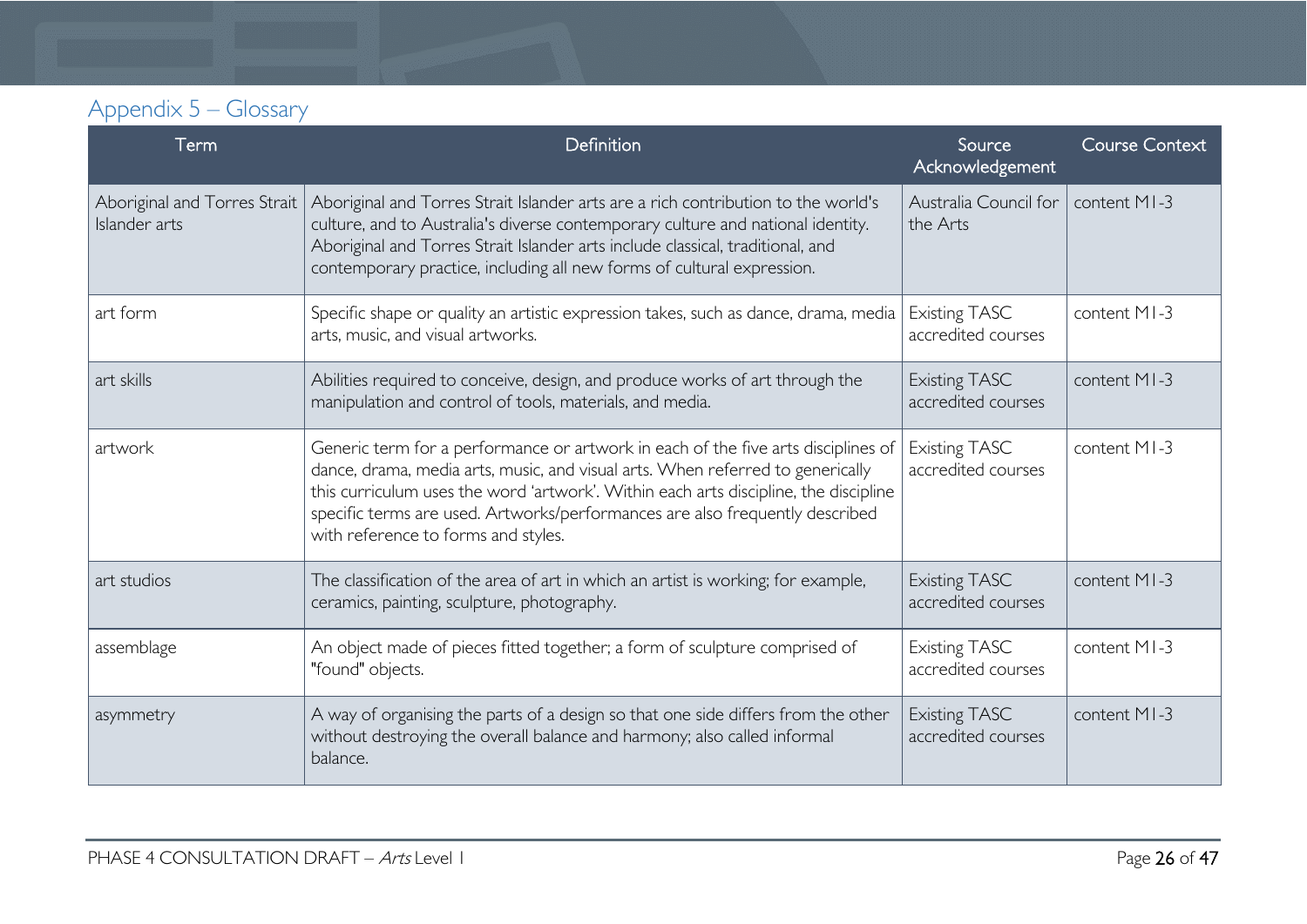| <b>Term</b>    | Definition                                                                                                                                                                                                                                                                                                      | Source<br>Acknowledgement                  | <b>Course Context</b> |
|----------------|-----------------------------------------------------------------------------------------------------------------------------------------------------------------------------------------------------------------------------------------------------------------------------------------------------------------|--------------------------------------------|-----------------------|
| audience       | Individuals or groups of people who experience the arts in a range of settings<br>and contexts (formal, informal, virtual, or interactive) through intellectual,<br>emotional, and social engagement. The artist is audience to their own artwork.                                                              | <b>Existing TASC</b><br>accredited courses | content MI-3          |
| balance        | (In Visual Arts)<br>a principle of art that refers to the way the art elements are arranged to<br>create a feeling of stability in the work, i.e., symmetrical, formal,<br>asymmetrical, informal, or radial.<br>(In Dance)<br>an even distribution of weight enabling someone to remain upright and<br>steady. | <b>Existing TASC</b><br>accredited courses | content MI-3          |
| body adornment | Items put on to decorate and/or embellish oneself.                                                                                                                                                                                                                                                              | <b>Existing TASC</b><br>accredited courses | content MI-3          |
| body awareness | Focuses on the individual's own body shapes, body bases, body parts, locomotor<br>and non-locomotor movements.                                                                                                                                                                                                  | <b>Existing TASC</b><br>accredited courses |                       |
| body of work   | A body of work represents a purposeful selection of an artists' works; the body<br>of work is usually linked by a common subject matter, style, concept, technique,<br>etc.                                                                                                                                     | <b>Existing TASC</b><br>accredited courses | content MI-3          |
| ceramics       | The process of creating functional and non-functional art forms out of clay.                                                                                                                                                                                                                                    | <b>Existing TASC</b><br>accredited courses | content MI-3          |
| character      | Identification and portrayal of a person' values, attitudes, intentions and actions<br>in imagined relationships, situations and ideas of dramatic action.                                                                                                                                                      | <b>Existing TASC</b><br>accredited courses | content MI-3          |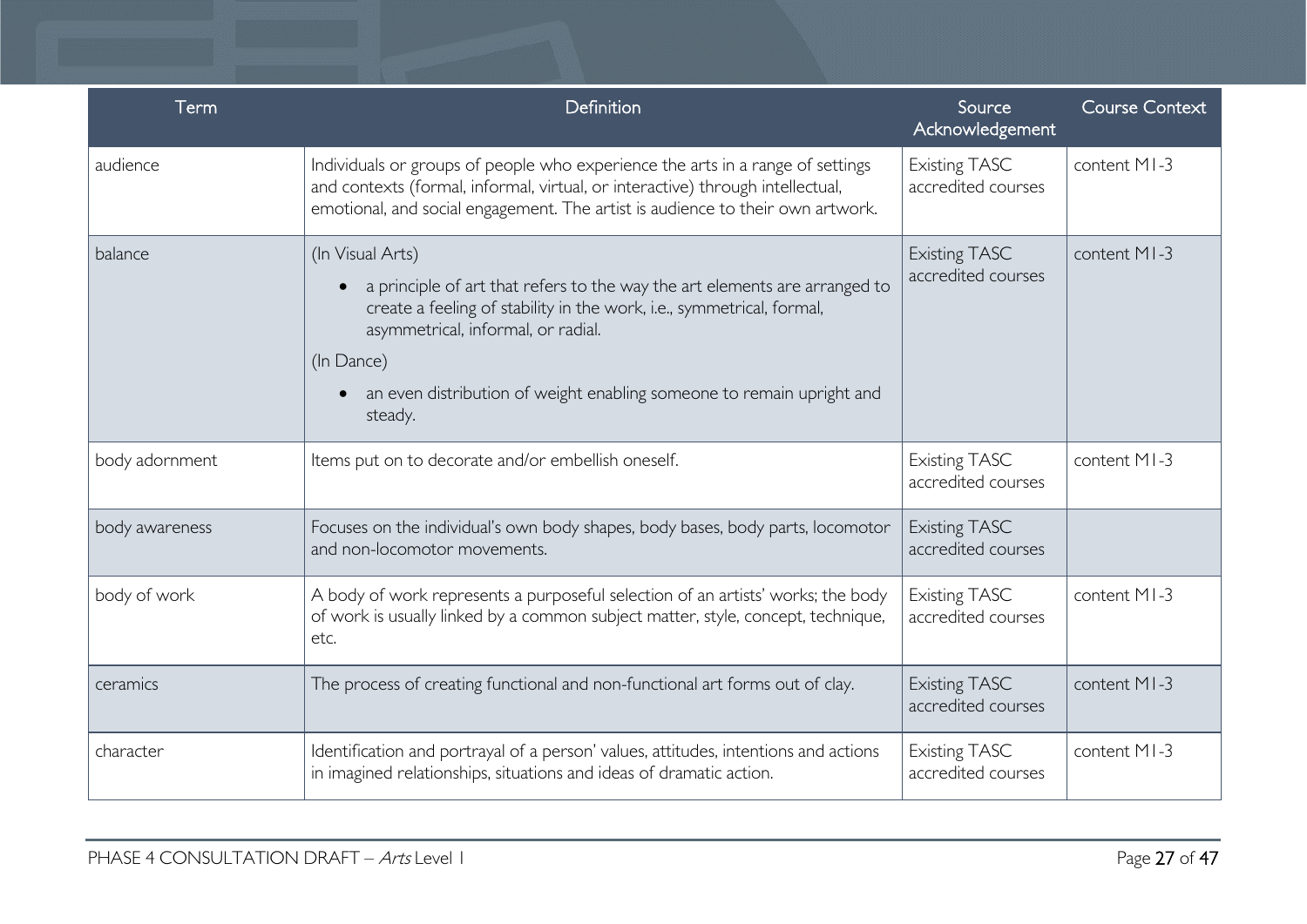| Term                   | Definition                                                                                                                                                                                                                     | Source<br>Acknowledgement                  | <b>Course Context</b> |
|------------------------|--------------------------------------------------------------------------------------------------------------------------------------------------------------------------------------------------------------------------------|--------------------------------------------|-----------------------|
| cohesion               | Unity of concept or intention, usually a logical or natural connection is apparent.                                                                                                                                            | <b>Existing TASC</b><br>accredited courses | content MI-3          |
| collaborative          | To work with another person or group to achieve or do something.                                                                                                                                                               | <b>Existing TASC</b><br>accredited courses | content MI-3          |
| collage                | Artwork made by attaching pieces of paper or other materials to a flat surface.                                                                                                                                                | <b>Existing TASC</b><br>accredited courses | content MI-3          |
| colour                 | An element of art with properties of hue (the colour name, i.e., red, blue, etc),<br>intensity (the purity and strength of the colour, i.e., bright red, dull red, etc), and<br>value (the lightness or darkness of a colour). | <b>Existing TASC</b><br>accredited courses | content MI-3          |
| compare                | Show how things are similar or different.                                                                                                                                                                                      | <b>Existing TASC</b><br>accredited courses | assessment            |
| complementary (Colour) | Complementary colours are pairs of colours that contrast with each other more<br>than any other colour, and when placed side-by-side make each other look<br>brighter.                                                         | <b>Existing TASC</b><br>accredited courses | content MI-3          |
| composition            | The placement or arrangement of elements or parts in artworks.                                                                                                                                                                 | <b>Existing TASC</b><br>accredited courses | content MI-3          |
| Contemporary Art       | Contemporary art is defined as art that is current, offering a fresh perspective<br>and point of view, and often employing new techniques and new media. Current<br>art means works by both emerging and established artists.  | <b>Existing TASC</b><br>accredited courses | content MI-3          |
| contrast               | The arrangement of opposite elements (e.g., light vs dark colours, rough vs<br>smooth textures, large vs small shapes) in an artwork to create visual interest.                                                                | <b>Existing TASC</b><br>accredited courses | content MI-3          |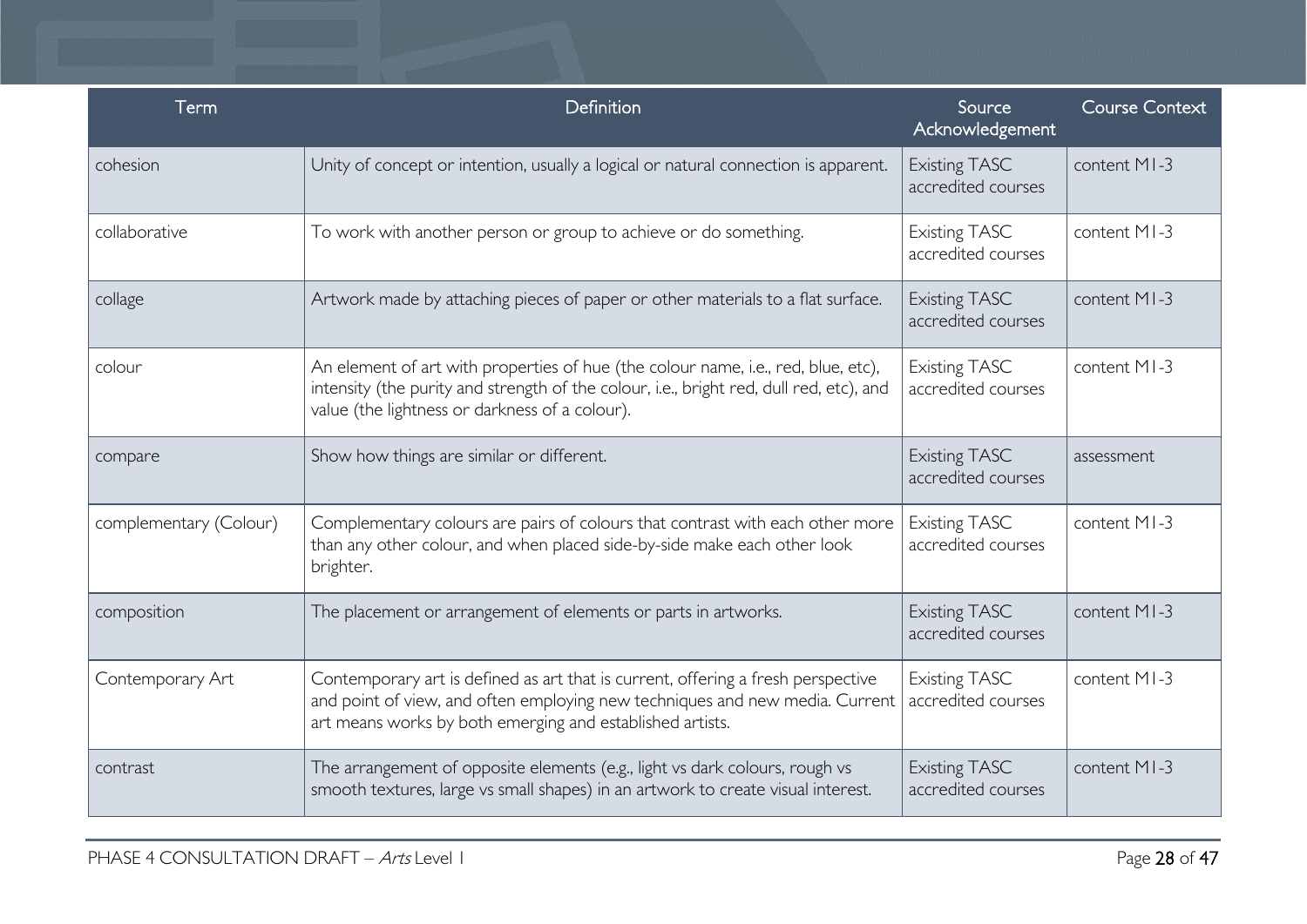| Term        | Definition                                                                                                                                                                                                                                                                                                                                                                                                                                                                                                                                                                                    | Source<br>Acknowledgement                  | <b>Course Context</b> |
|-------------|-----------------------------------------------------------------------------------------------------------------------------------------------------------------------------------------------------------------------------------------------------------------------------------------------------------------------------------------------------------------------------------------------------------------------------------------------------------------------------------------------------------------------------------------------------------------------------------------------|--------------------------------------------|-----------------------|
| control     | The power to direct what the body is doing.                                                                                                                                                                                                                                                                                                                                                                                                                                                                                                                                                   | <b>Existing TASC</b><br>accredited courses | content MI-3          |
| conventions | Traditional or culturally accepted ways of doing things based on audience<br>expectations. Each art form has hundreds of conventions built up over time and<br>widely accepted by audiences. They can be referred to as the 'technical rules'.                                                                                                                                                                                                                                                                                                                                                | <b>Existing TASC</b><br>accredited courses | content MI-3          |
| craft       | An intellectual and physical activity where artists explore the materials and<br>processes to produce unique objects for the purposes of experimentation with<br>form or function; exhibition; production; and personal or community need.<br>Indigenous cultures draw no distinction between art and craft and, similarly,<br>contemporary culture values the interplay between the art/craft, design/craft,<br>the art/designer, or the design/maker. The crafted and handmade sit alongside<br>the manufactured design object as part of historical, national, and cultural<br>identities. | <b>Existing TASC</b><br>accredited courses | content MI-3          |
| culture     | The social practices of a particular people or group including shared beliefs,<br>values, knowledge, customs, and lifestyle.                                                                                                                                                                                                                                                                                                                                                                                                                                                                  | <b>Existing TASC</b><br>accredited courses | content MI-3          |
| demonstrate | Show by example.                                                                                                                                                                                                                                                                                                                                                                                                                                                                                                                                                                              | <b>Existing TASC</b><br>accredited courses | content MI-3          |
| describe    | Provide characteristics and features.                                                                                                                                                                                                                                                                                                                                                                                                                                                                                                                                                         | <b>Existing TASC</b><br>accredited courses | assessment            |
| design      | Plan or blueprint for a visual work of art as well as the outcome or product of<br>applying; may also refer to design in terms of technology and functional art.                                                                                                                                                                                                                                                                                                                                                                                                                              | <b>Existing TASC</b><br>accredited courses | content MI-3          |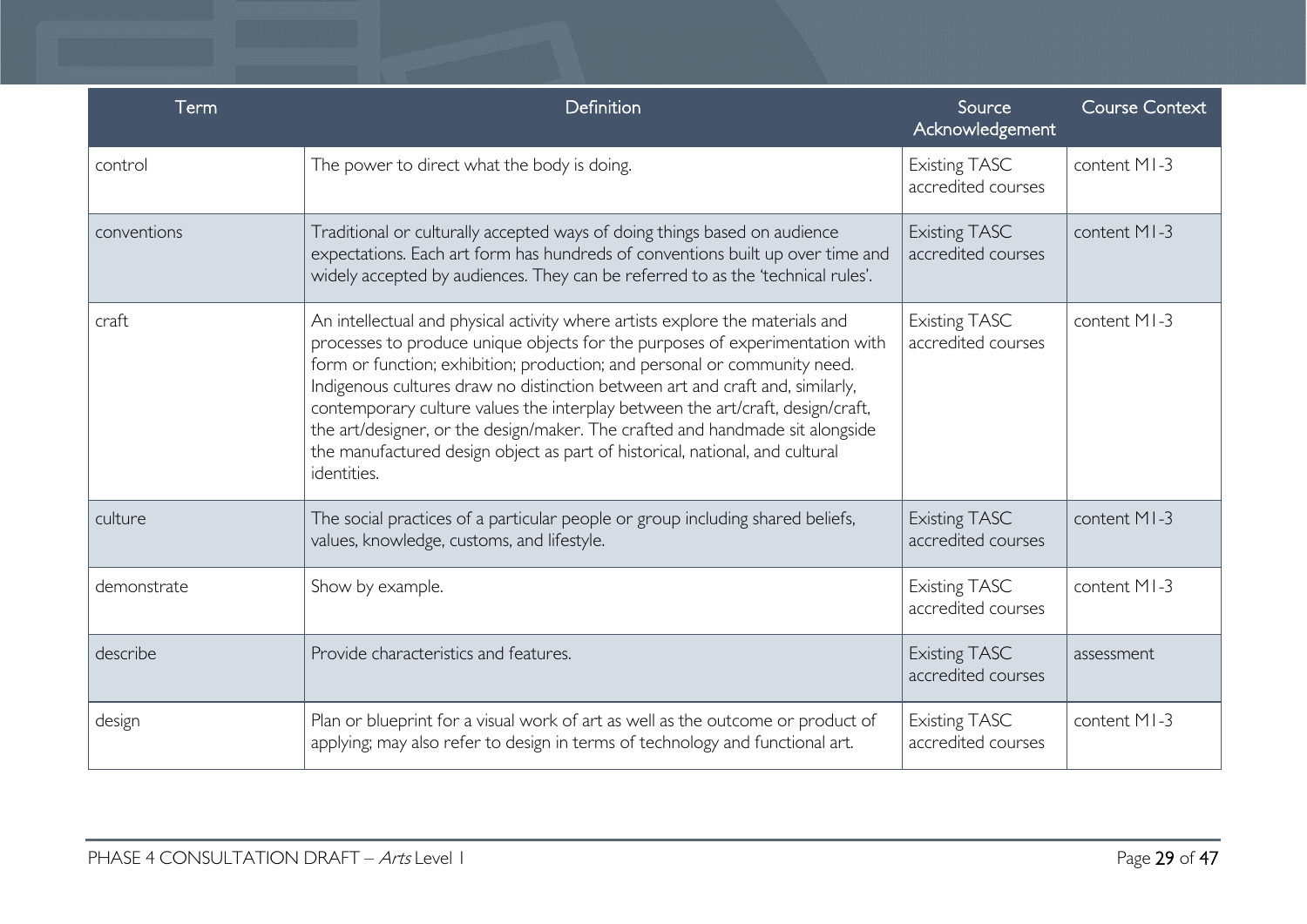| Term              | Definition                                                                                                                                                                                                      | Source<br>Acknowledgement                  | <b>Course Context</b>          |
|-------------------|-----------------------------------------------------------------------------------------------------------------------------------------------------------------------------------------------------------------|--------------------------------------------|--------------------------------|
| design elements   | Include line, colour, shape, texture, space, and form found in<br>artworks/performances.                                                                                                                        | <b>Existing TASC</b><br>accredited courses | content MI-3                   |
| design principles | Accepted conventions associated with organising design elements and can<br>include unity, balance, hierarchy, scale, proportion, emphasis, similarity and<br>contrast.                                          | <b>Existing TASC</b><br>accredited courses | content MI-3                   |
| Digital Art       | Computer generated art forms including digital imaging, painting and drawing<br>with a graphics tablet, animation, 3D printing, pixel art, factual art and algorithm<br>and net art.                            | <b>Existing TASC</b><br>accredited courses | content MI-3                   |
| Digital Media     | Technology driven by computer access with emphasis on web based and print<br>output design.                                                                                                                     | <b>Existing TASC</b><br>accredited courses | content MI-3                   |
| dimensional       | Measurement in one direction. A two-dimensional (2-D) work of art has the<br>two dimensions of length and width; a three-dimensional (3-D) work of art has<br>the three dimensions of length, width, and depth. | <b>Existing TASC</b><br>accredited courses | content MI-3                   |
| discuss           | Identify issues and provide points for and/or against.                                                                                                                                                          | <b>Existing TASC</b><br>accredited courses | assessment                     |
| document          | To create a record of (something) through writing or record keeping.                                                                                                                                            | <b>Existing TASC</b><br>accredited courses | content MI-3 and<br>assessment |
| documented forms  | Art form where the process and product need to be recorded and described to<br>share out of time and place; for example, performance art.                                                                       | <b>Existing TASC</b><br>accredited courses | content MI-3                   |
| drama             | Drama is a mode of fictional representation through dialogue and performance<br>experienced in all cultures and form the very beginning of human interactions.                                                  | <b>Existing TASC</b><br>accredited courses | content MI-3                   |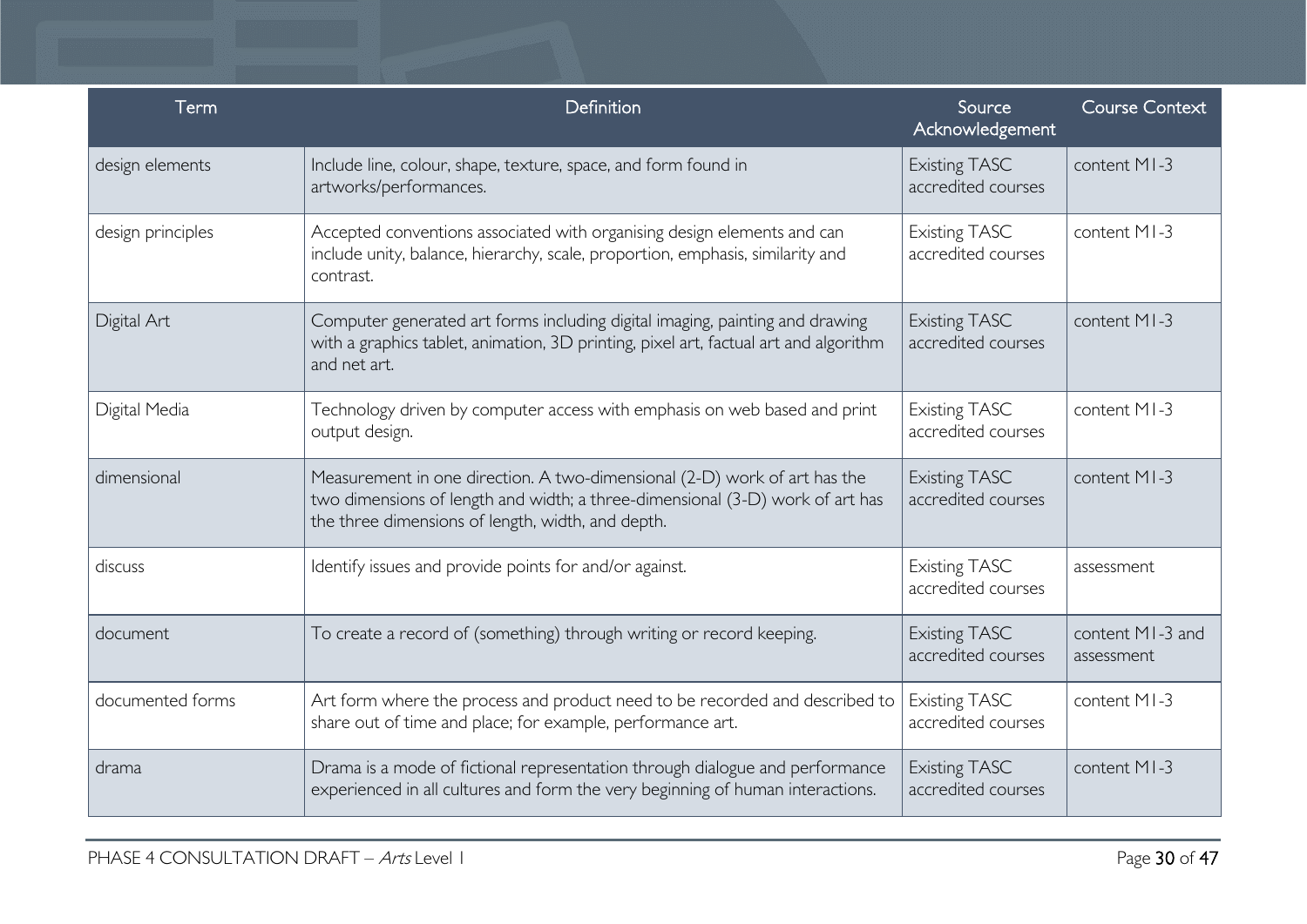| Term              | Definition                                                                                                                                                                                                                                                                | Source<br>Acknowledgement                  | <b>Course Context</b>         |
|-------------------|---------------------------------------------------------------------------------------------------------------------------------------------------------------------------------------------------------------------------------------------------------------------------|--------------------------------------------|-------------------------------|
| dramatic play     | When learners use their imaginations or pretend. They may use objects, actions<br>and storylines to symbolise things that concern them.                                                                                                                                   | <b>Existing TASC</b><br>accredited courses | content MI-3                  |
| drawing           | A picture or diagram made with a pencil, pen, or crayon rather than paint.                                                                                                                                                                                                | <b>Existing TASC</b><br>accredited courses | content MI-3                  |
| dynamics          | (In Dance) how dance is performed including weight, force, energy, and<br>movement qualities.<br>(In Music) how music is performed including volume, energy and intensity.                                                                                                | <b>Existing TASC</b><br>accredited courses | content MI-3                  |
| Environmental Art | Environmental art, or eco-art, is an umbrella term for Romanticism, eco-realism,<br>and Gaia Art: three movements which seek to promote humanity's<br>interconnectedness to the natural world and criticise the destruction of our<br>environment.                        | <b>Existing TASC</b><br>accredited courses | content MI-3                  |
| evaluate          | Make a judgement based on criteria; determine the value of.                                                                                                                                                                                                               | <b>Existing TASC</b><br>accredited courses | content MI-3and<br>assessment |
| Expressionism     | Expressionism refers to art in which the image of reality is distorted to make it<br>expressive of the artist's feelings or ideas.                                                                                                                                        | <b>Existing TASC</b><br>accredited courses | content MI-3                  |
| expressive skills | (In Dance) the use of facial expression to communicate in performance.<br>(In Drama) the use of facial and vocal expression to communicate in<br>performance.<br>(In Music) the use of elements such as dynamics combined with technical skills to<br>enhance performance | <b>Existing TASC</b><br>accredited courses | content MI-3                  |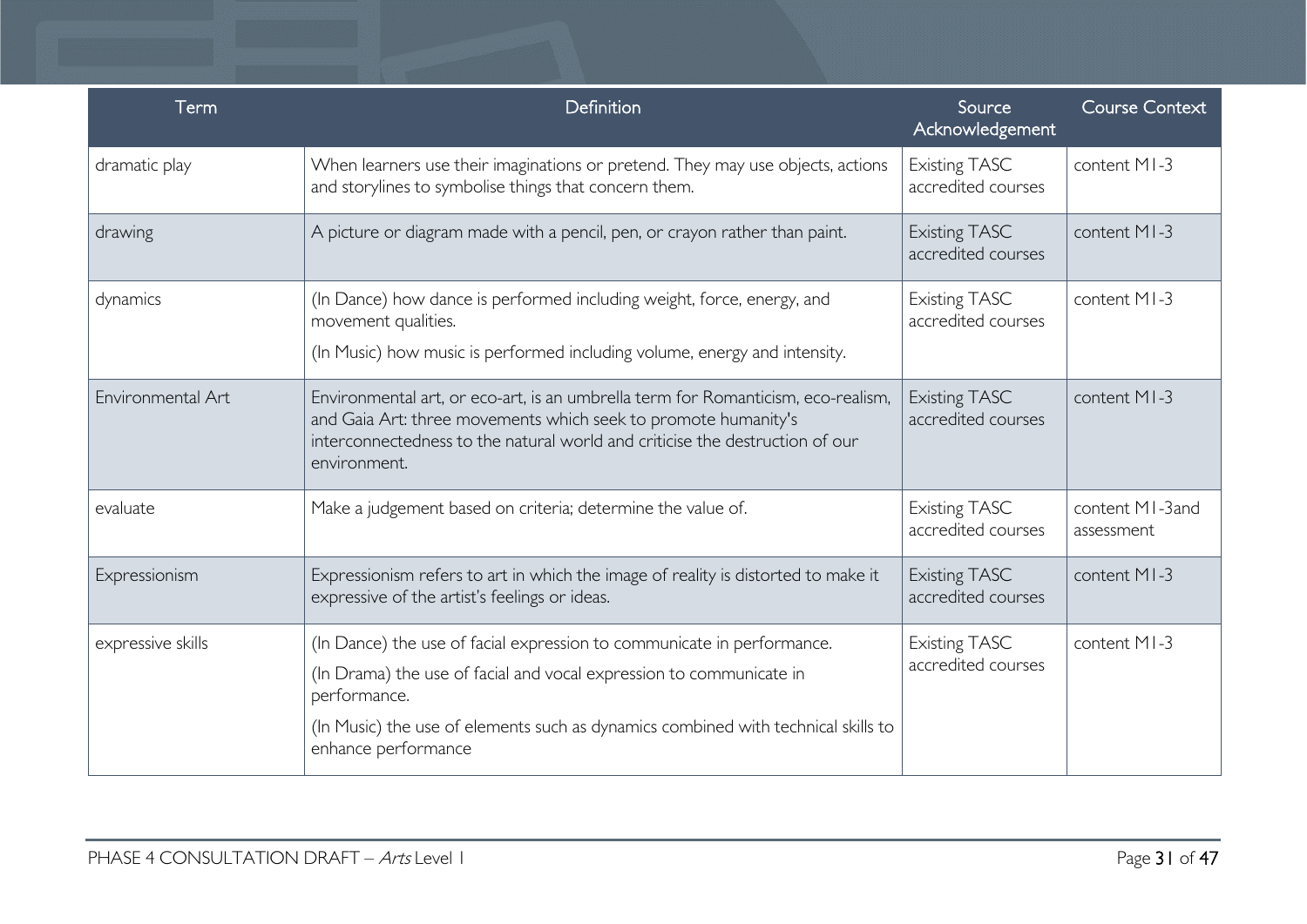| Term                           | Definition                                                                                                                                                                                                                                                            | Source<br>Acknowledgement                  | <b>Course Context</b> |
|--------------------------------|-----------------------------------------------------------------------------------------------------------------------------------------------------------------------------------------------------------------------------------------------------------------------|--------------------------------------------|-----------------------|
| fabrication                    | The action or process of manufacturing or inventing something.                                                                                                                                                                                                        | <b>Existing TASC</b><br>accredited courses | content MI-3          |
| fibre art                      | A type of art using fibres, yarn, and fabric as the medium to create tactile forms<br>and images through surface design, weaving, and construction techniques.                                                                                                        | <b>Existing TASC</b><br>accredited courses | content MI-3          |
| form                           | The visible shape or configuration of something.                                                                                                                                                                                                                      | <b>Existing TASC</b><br>accredited courses | content MI-3          |
| found objects                  | Common or unusual objects that may be used to create a work of art;<br>specifically refers to scrap, discarded materials that have been "found" and used<br>in artworks.                                                                                              | <b>Existing TASC</b><br>accredited courses | content MI-3          |
| functional art                 | Functional objects such as dishes and clothes that are of a high artistic quality<br>and/or craftsmanship; art with a utilitarian purpose.                                                                                                                            | <b>Existing TASC</b><br>accredited courses | content MI-3          |
| fundamental movement<br>skills | Fundamental movement skills can include locomotor and non-locomotor skills -<br>rolling, balancing, sliding, jogging, running, leaping, jumping, hopping, dodging,<br>galloping, skipping, bouncing, throwing, catching, kicking, striking.                           | <b>Existing TASC</b><br>accredited courses | content MI-3          |
| gestural                       | (In Visual Arts)<br>Gestural is a term used to describe the application of paint in free<br>sweeping gestures with a brush.<br>(In Drama and Dance)<br>Refers to motions of the body that can signify an action or idea for<br>example the gesture of waving goodbye. | <b>Existing TASC</b><br>accredited courses | content MI-3          |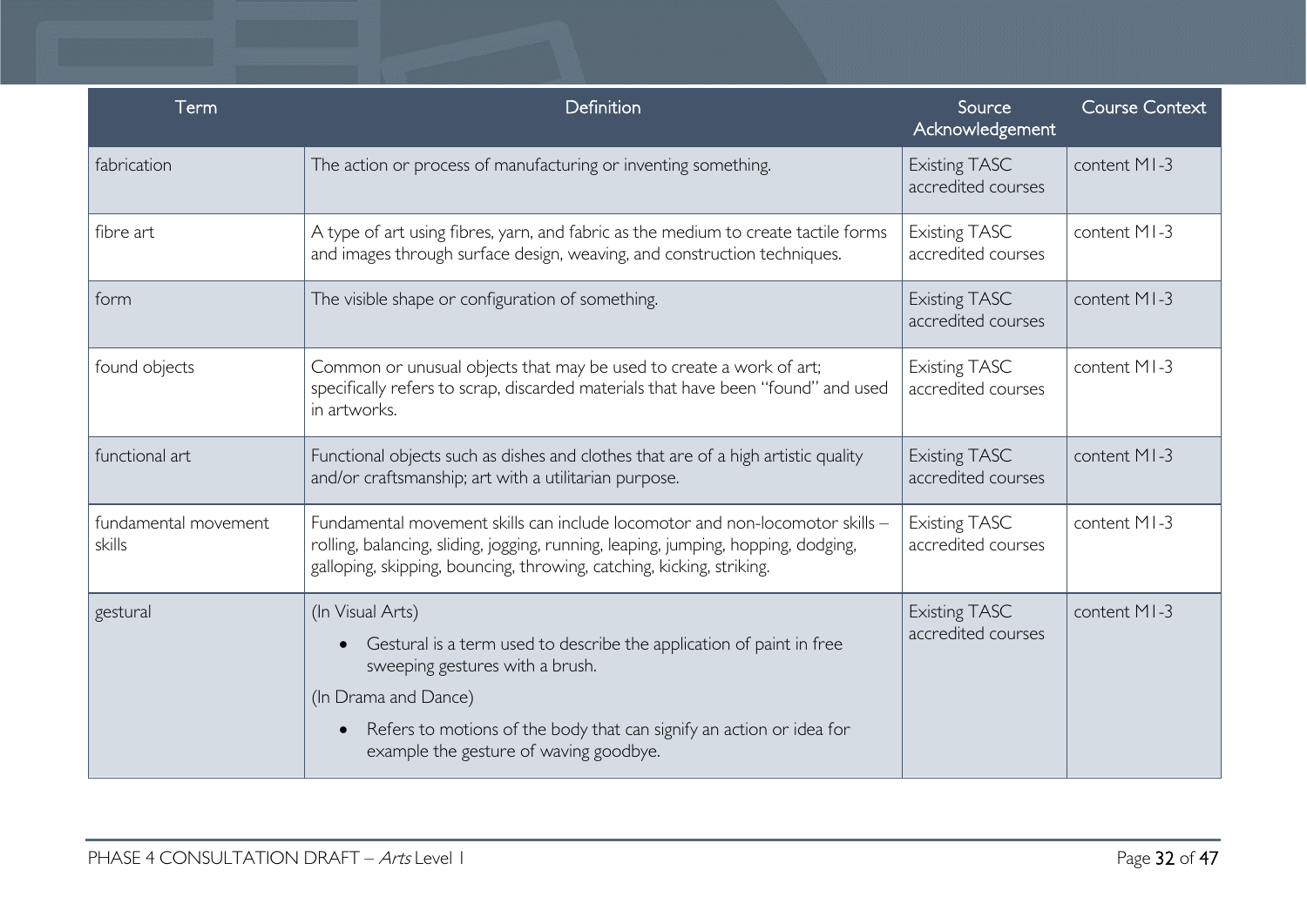| Term            | Definition                                                                                                                                               | Source<br>Acknowledgement                  | <b>Course Context</b> |
|-----------------|----------------------------------------------------------------------------------------------------------------------------------------------------------|--------------------------------------------|-----------------------|
| graphic design  | The art of visual communication that combines images, words, and ideas to<br>convey information to an audience, especially to produce a specific effect. | <b>Existing TASC</b><br>accredited courses | content MI-3          |
| harmony         | In art, harmony is the combination or adaptation of parts, elements, or related<br>things, to form a consistent and orderly whole.                       | <b>Existing TASC</b><br>accredited courses | content MI-3          |
| hybrid art form | The combination of more than one art form within an artwork.                                                                                             | <b>Existing TASC</b><br>accredited courses | content MI-3          |
| hybridity       | The combination of different things resulting in the development of a hybrid.                                                                            | <b>Existing TASC</b><br>accredited courses | content MI-3          |
| ideas           | In this course the word has an open meaning and can be interpreted as<br>understandings, thoughts, notions, opinions, views, or beliefs.                 | <b>Existing TASC</b><br>accredited courses | content MI-3          |
|                 | (In Dance) movement that is created spontaneously, either free-form or highly<br>structured.                                                             |                                            |                       |
|                 | (In Drama) a spontaneous enactment taking on roles and situations to create<br>dramatic action and extend an idea.                                       |                                            |                       |
|                 | (In Music) spontaneously extending and varying music ideas in response to initial<br>material or responses invented by other performers in an ensemble.  |                                            |                       |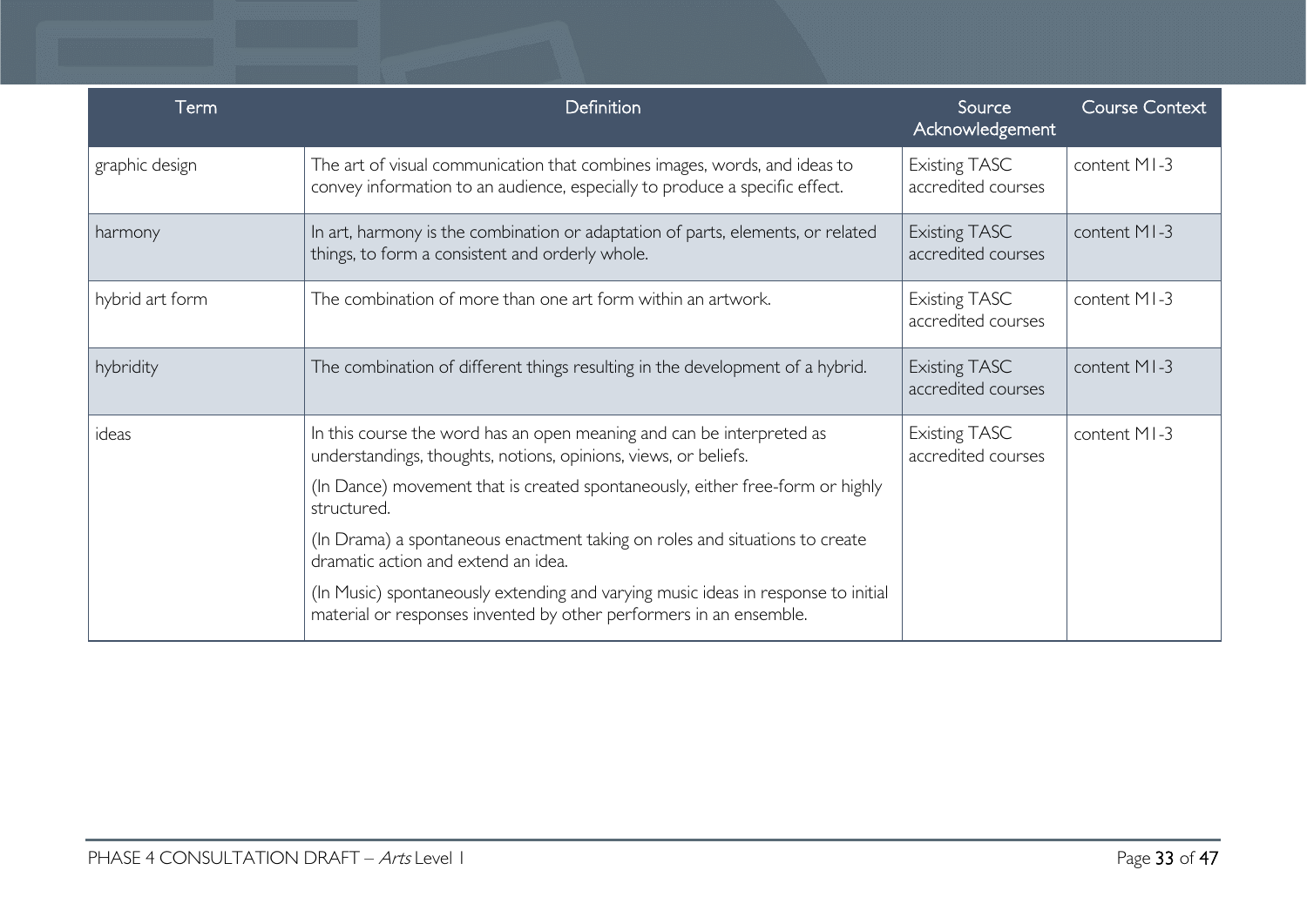| Term          | Definition                                                                                                                                                                                                                                                                                                                                                                                                                                                                                                                                                                                                                                                                                  | Source<br>Acknowledgement                  | <b>Course Context</b> |
|---------------|---------------------------------------------------------------------------------------------------------------------------------------------------------------------------------------------------------------------------------------------------------------------------------------------------------------------------------------------------------------------------------------------------------------------------------------------------------------------------------------------------------------------------------------------------------------------------------------------------------------------------------------------------------------------------------------------|--------------------------------------------|-----------------------|
| impressionism | 19th-century art movement that rejected the historical themes and nostalgic<br>images favoured by the academic and romantic painters of the day. The<br>Impressionists looked to the life around them as the inspiration for their<br>paintings of sunlit landscapes, middle-class people at leisure, and mothers with<br>children. The many inventions of the Industrial Revolution included portable oil<br>paints and easels that allowed the artist to break free of the studio and paint en<br>plein air (out of doors), or from sketches done directly on the spot. This<br>approach encouraged the use of spontaneous, unblended brushstrokes of<br>vibrant colour by these artists. | <b>Existing TASC</b><br>accredited courses | content MI-3          |
| improvisation | Spontaneous, creative activity applying the elements of an art form.                                                                                                                                                                                                                                                                                                                                                                                                                                                                                                                                                                                                                        | <b>Existing TASC</b><br>accredited courses | content MI-3          |
| intention     | The meaning an artist wishes to convey.                                                                                                                                                                                                                                                                                                                                                                                                                                                                                                                                                                                                                                                     | <b>Existing TASC</b><br>accredited courses | content MI-3          |
| interpret     | Draw meaning from.                                                                                                                                                                                                                                                                                                                                                                                                                                                                                                                                                                                                                                                                          | <b>Existing TASC</b><br>accredited courses | content MI-3          |
| kiln          | A furnace in which clay is fired.                                                                                                                                                                                                                                                                                                                                                                                                                                                                                                                                                                                                                                                           | <b>Existing TASC</b><br>accredited courses | content MI-3          |
| landscape     | The subject matter category in which the main theme of the work is natural<br>scenery such as mountains, valleys, trees, rivers, and lakes. Traditionally, the<br>space depicted in a landscape is divided into three parts. The foreground is the<br>part closest to you, the viewer. Objects in the foreground are usually larger and<br>more detailed than other objects; they overlap other objects. Objects in the<br>middle ground appear to be behind objects in the foreground. The background<br>is the part of the painting farthest from the viewer. Objects in the background<br>are usually smaller and less distinct than other objects in the work.                          | <b>Existing TASC</b><br>accredited courses | content MI-3          |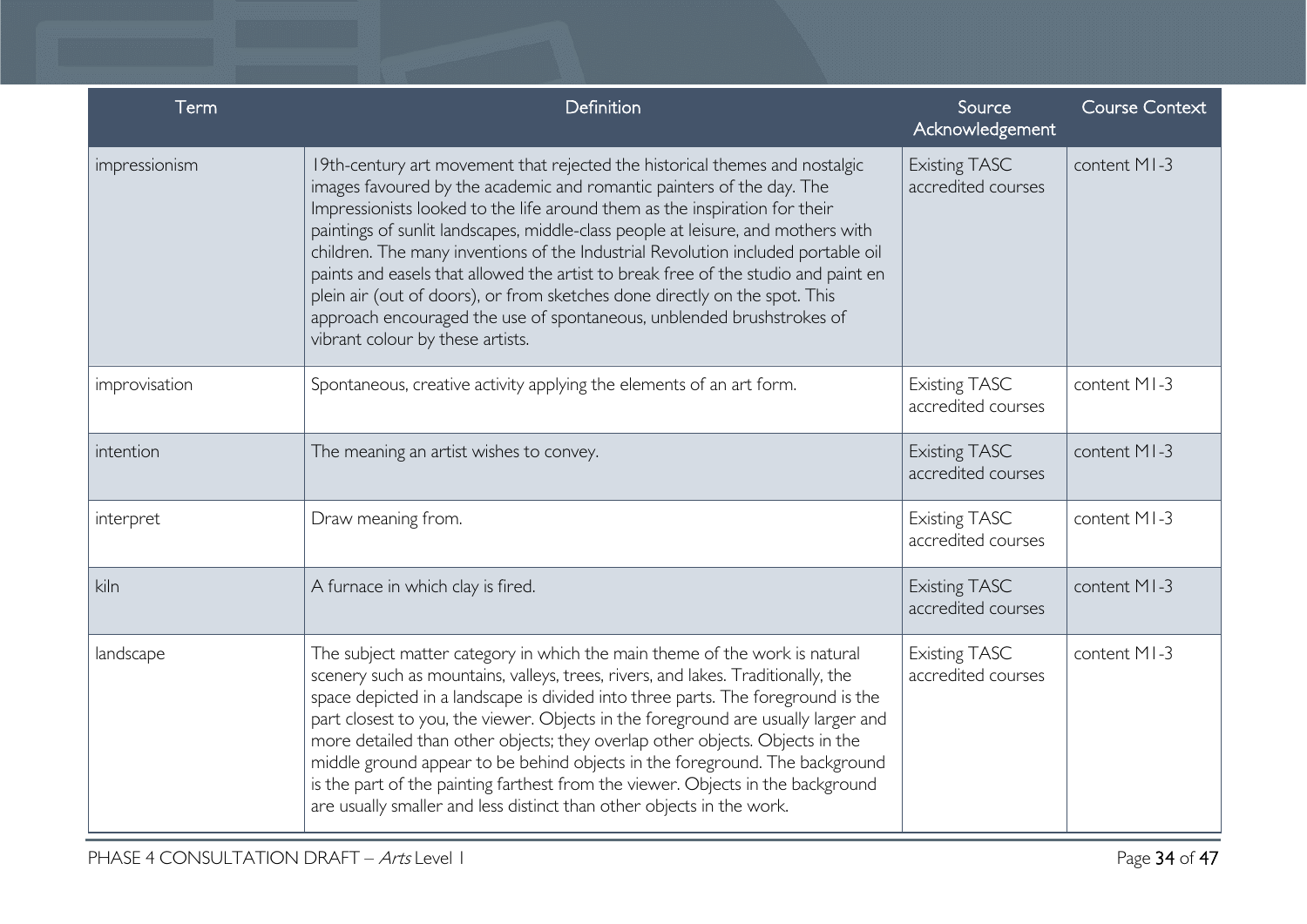| <b>Term</b>          | Definition                                                                                                                                                                                          | Source<br>Acknowledgement                  | <b>Course Context</b> |
|----------------------|-----------------------------------------------------------------------------------------------------------------------------------------------------------------------------------------------------|--------------------------------------------|-----------------------|
| life drawing         | The act of drawing the human figure from a living model.                                                                                                                                            | <b>Existing TASC</b><br>accredited courses | content MI-3          |
| locomotor movement   | Travelling movements, movement from one space to another such as walking,<br>running, hopping, skipping, leaping, or crawling.                                                                      | <b>Existing TASC</b><br>accredited courses | content MI-3          |
| magnification        | An enlarged representation, image, or model.                                                                                                                                                        | <b>Existing TASC</b><br>accredited courses | content MI-3          |
| materials (1)        | The substances used in the creation of a work of art.                                                                                                                                               | <b>Existing TASC</b><br>accredited courses | content MI-3          |
| materials (2)        | Physical resources, equipment including technologies, and information used to<br>make artworks/performances. For example, paint, digital camera, pencil, drum<br>and/or clarinet.                   | <b>Existing TASC</b><br>accredited courses | content MI-3          |
| media representation | The act of representing people, places and times, shared social values and beliefs<br>through images, sounds and text, or a combination of these. The representations<br>are a constructed reality. | <b>Existing TASC</b><br>accredited courses | content MI-3          |
| medium               | The material used in making an artwork.                                                                                                                                                             | <b>Existing TASC</b><br>accredited courses | content MI-3          |
| metamorphosis        | A transformation in physical form or character.                                                                                                                                                     | <b>Existing TASC</b><br>accredited courses | content MI-3          |
| metaphor             | A thing regarded as representative or symbolic of something else; the<br>substitution of one idea or object with another.                                                                           | <b>Existing TASC</b><br>accredited courses | content MI-3          |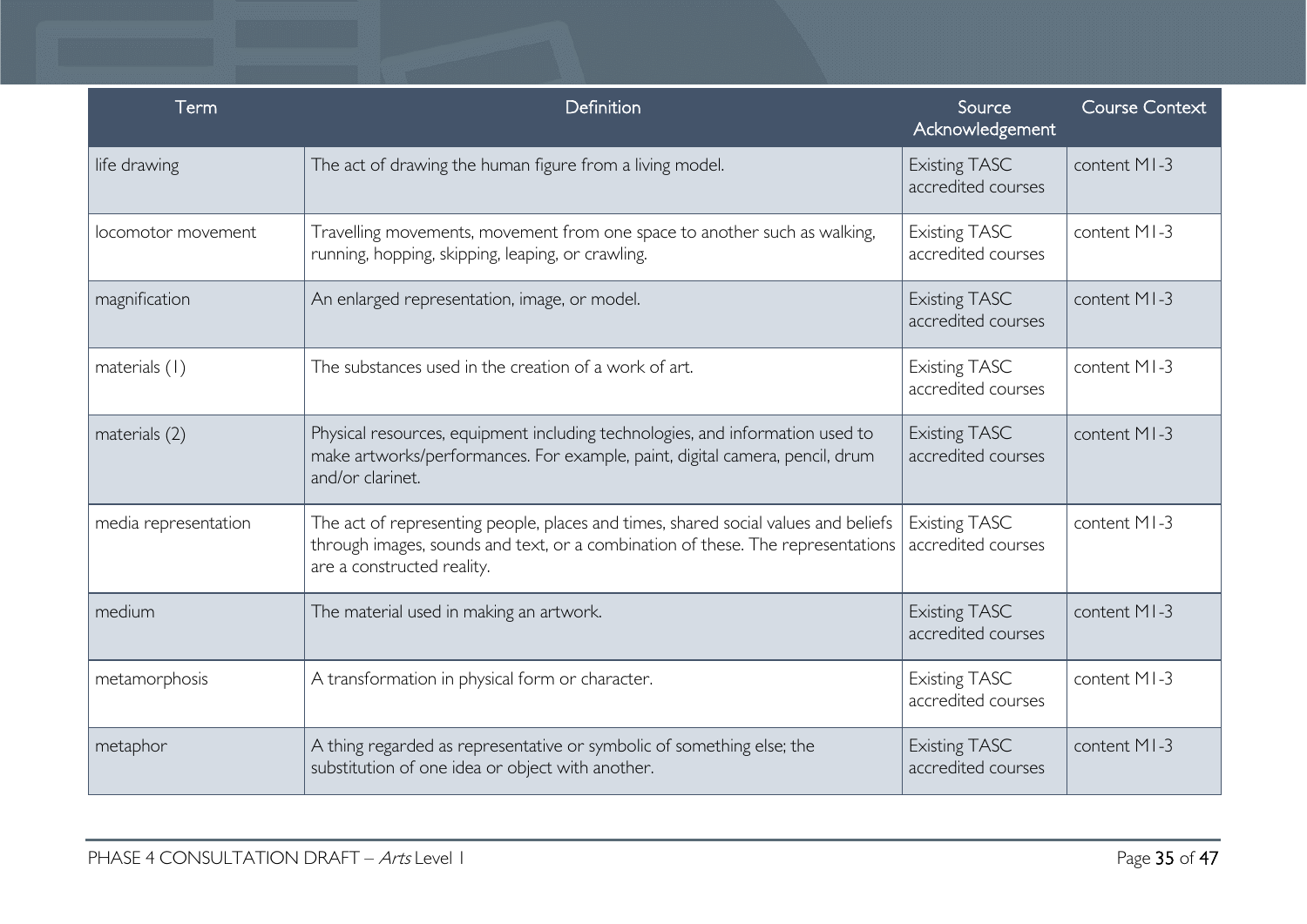| Term                | Definition                                                                                                                                                                                                                                                                                                                                                                                                                                                                                                                                                                                                                                                                                                                                                                                                             | Source<br>Acknowledgement                  | <b>Course Context</b> |
|---------------------|------------------------------------------------------------------------------------------------------------------------------------------------------------------------------------------------------------------------------------------------------------------------------------------------------------------------------------------------------------------------------------------------------------------------------------------------------------------------------------------------------------------------------------------------------------------------------------------------------------------------------------------------------------------------------------------------------------------------------------------------------------------------------------------------------------------------|--------------------------------------------|-----------------------|
| minimisation        | A reduction in scale or proportion relative to other design elements.                                                                                                                                                                                                                                                                                                                                                                                                                                                                                                                                                                                                                                                                                                                                                  | <b>Existing TASC</b><br>accredited courses | content MI-3          |
| mixed media         | Any artwork that uses more than one medium.                                                                                                                                                                                                                                                                                                                                                                                                                                                                                                                                                                                                                                                                                                                                                                            | <b>Existing TASC</b><br>accredited courses | content MI-3          |
| Modernism           | Refers to the overall art movement from the late 1800s to the early 1970s in<br>which artists were primarily interested in how they presented their artistic ideas<br>and issues rather than reproducing the world as it appears visually. This focus on<br>the cultivation of individual style and artistic process led many modern artists<br>toward an abstracted use of the elements of art. The new creative possibilities<br>encouraged a great diversity of activity, and artists experimented with new visual<br>formats and ideas. Reflecting this artistic diversity, Modernism can be considered<br>as a larger heading under which several different art movements such as<br>Impressionism, Fauvism, Expressionism, Cubism, Dada, Surrealism, and Abstract<br>Expressionism all flourished in succession. | <b>Existing TASC</b><br>accredited courses | content MI-3          |
| motif               | A decorative design or pattern; a distinctive feature or dominant idea in an<br>artwork.                                                                                                                                                                                                                                                                                                                                                                                                                                                                                                                                                                                                                                                                                                                               | <b>Existing TASC</b><br>accredited courses | content MI-3          |
| movement            | (In Dance) the way the body moves in and through space.                                                                                                                                                                                                                                                                                                                                                                                                                                                                                                                                                                                                                                                                                                                                                                | <b>Existing TASC</b>                       | Content MI-3          |
|                     | (In Drama) using facial expression, posture, and action expressively in space and<br>time to create roles, situations, relationships, atmosphere, and symbols.                                                                                                                                                                                                                                                                                                                                                                                                                                                                                                                                                                                                                                                         | accredited courses                         |                       |
|                     | (In Media Arts) the way the eye discovers images or text; the suggestion of<br>movement through sound.                                                                                                                                                                                                                                                                                                                                                                                                                                                                                                                                                                                                                                                                                                                 |                                            |                       |
| movement vocabulary | The accumulation of movement, steps, gestures that make up a repertoire for<br>physical expression of feelings or ideas.                                                                                                                                                                                                                                                                                                                                                                                                                                                                                                                                                                                                                                                                                               | <b>Existing TASC</b><br>accredited courses | Content MI-3          |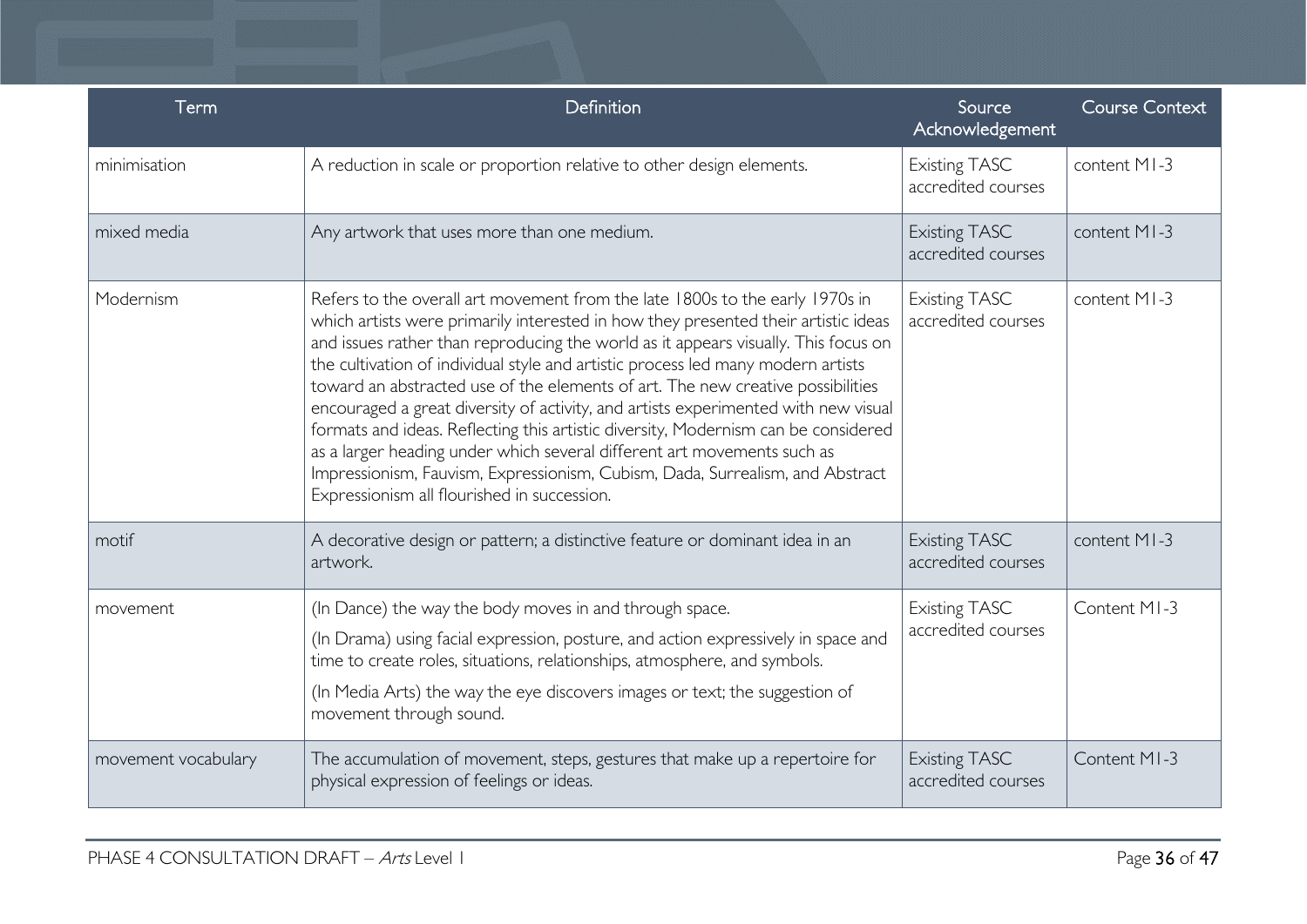| Term                   | Definition                                                                                                                                                                                                                                                                                                                         | Source<br>Acknowledgement                                                                    | <b>Course Context</b> |
|------------------------|------------------------------------------------------------------------------------------------------------------------------------------------------------------------------------------------------------------------------------------------------------------------------------------------------------------------------------|----------------------------------------------------------------------------------------------|-----------------------|
| movements              | A tendency or style in art with a specific common philosophy or goal, followed<br>by a group of artists during a restricted period, (usually a few months, years or<br>decades) or, at least, with the heyday of the movement defined within several<br>years.                                                                     | <b>Existing TASC</b><br>accredited courses                                                   | content MI-3          |
| multimodality          | A text may be defined as multimodal when it combines two or more semiotic<br>systems: linguistic, visual, audio, gestural or spatial.                                                                                                                                                                                              | <b>Existing TASC</b><br>accredited courses                                                   | content MI-3          |
| mural                  | Surface treatment or decoration that is applied directly to a wall. A painted<br>fresco is one form of a mural.                                                                                                                                                                                                                    | <b>Existing TASC</b><br>accredited courses                                                   | content MI-3          |
| Neoclassicism          | "New" classicism movement of the late 18th and early 19th Centuries.<br>Neoclassicism was inspired by the classical style of ancient Greece and Rome,<br>and the classical ideals of harmony, idealised realism, clarity, and reason are all<br>generally found in examples of neoclassical architecture, painting, and sculpture. | <b>Existing TASC</b><br>accredited courses                                                   | content MI-3          |
| non-locomotor movement | Movement of the body occurring above a stationary base, on the spot<br>movement. Also called axial movement. For example, bending, stretching,<br>twisting, shaking, bouncing, sinking, pushing, pulling, or swinging and swaying.                                                                                                 | <b>Existing TASC</b><br>accredited courses                                                   | content MI-3          |
| outline                | Sketch in general terms; indicate the main features of.                                                                                                                                                                                                                                                                            | Government of<br>Western Australia<br><b>School Curriculum</b><br>and Standards<br>Authority | content MI-3          |
| painting               | Paintings are made of organic and inorganic materials which are put together by<br>an artist to create a specific image. They form a simple construction consisting of<br>one or more paint layers and a support for those layers.                                                                                                 | <b>Existing TASC</b><br>accredited courses                                                   | content MI-3          |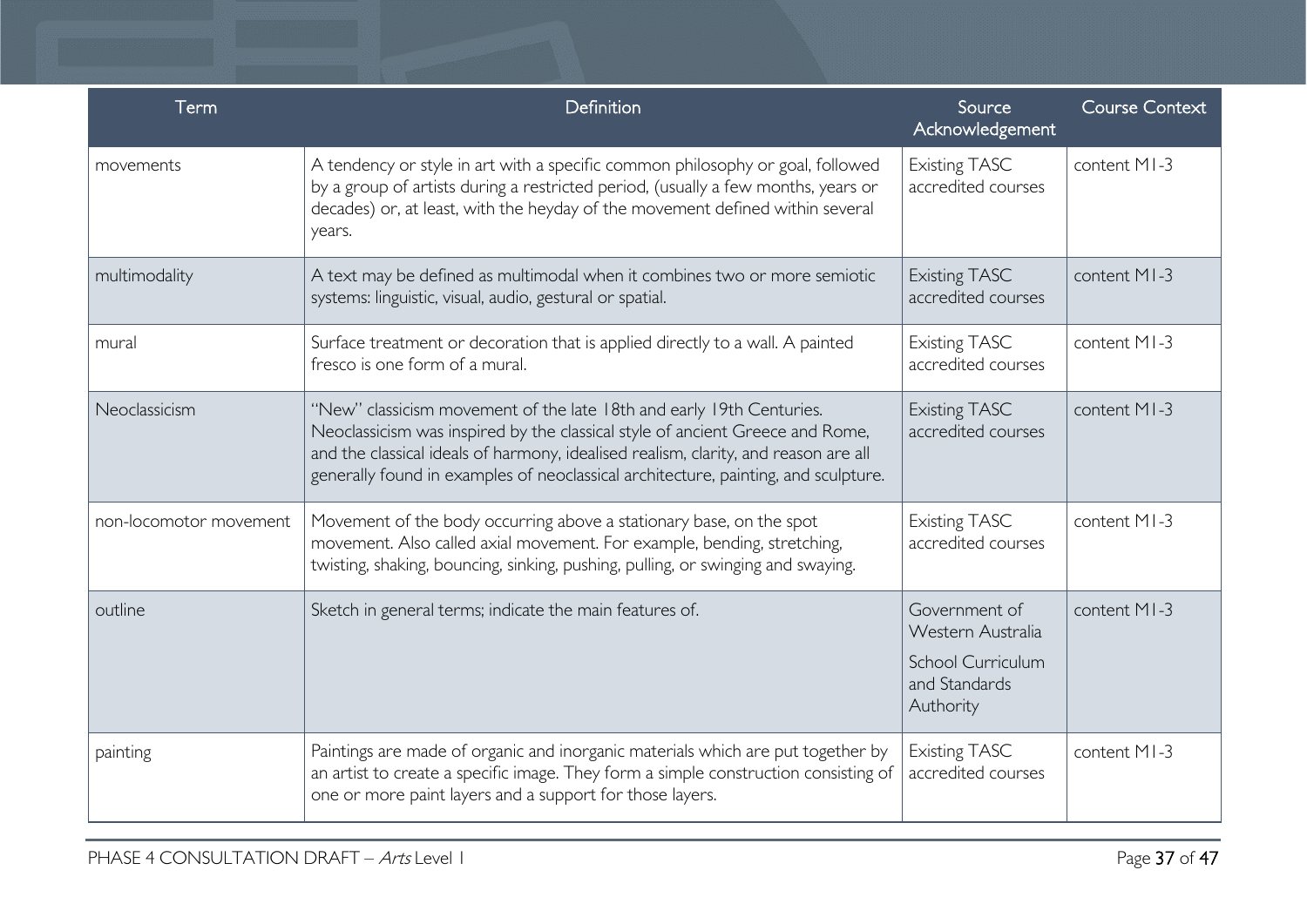| $\mathsf{Term}$ | Definition                                                                                                                                                                                                                                                                | Source<br>Acknowledgement                  | <b>Course Context</b> |
|-----------------|---------------------------------------------------------------------------------------------------------------------------------------------------------------------------------------------------------------------------------------------------------------------------|--------------------------------------------|-----------------------|
| perform         | Enact or stage a presentation for an audience.                                                                                                                                                                                                                            | <b>Existing TASC</b><br>accredited courses | content MI-3          |
| personal voice  | The personal flavour imparted by the writer when he/she is engaged with a<br>topic. The authors attitude comes through in the writing.                                                                                                                                    | <b>Existing TASC</b><br>accredited courses | content MI-3          |
| perspective     | System of representing three-dimensional objects on a two-dimensional surface,<br>giving the illusion of depth in space. Linear perspective deals with drawing, and<br>atmospheric perspective attempts to use colour and value changes to get the<br>effect of distance. | <b>Existing TASC</b><br>accredited courses | content MI-3          |
| photography     | The art or practice of taking and processing photographs.                                                                                                                                                                                                                 | <b>Existing TASC</b><br>accredited courses | content MI-3          |
| pictorial space | The illusionary space in a painting or other two-dimensional art that appears to<br>recede backward into depth from the picture plane.                                                                                                                                    | <b>Existing TASC</b><br>accredited courses | content MI-3          |
| pitch           | The relative highness or lowness of sound.                                                                                                                                                                                                                                | <b>Existing TASC</b><br>accredited courses | content MI-3          |
| Pop Art         | Pop Art was a style of modern art in the 1960s that used the imagery of mass-<br>media, mass-production, and mass-culture.                                                                                                                                                | <b>Existing TASC</b><br>accredited courses | content MI-3          |
| portrait        | Subject matter category in which the main purpose of the artwork is to<br>communicate a likeness of an individual or group of individuals.                                                                                                                                | <b>Existing TASC</b><br>accredited courses | content MI-3          |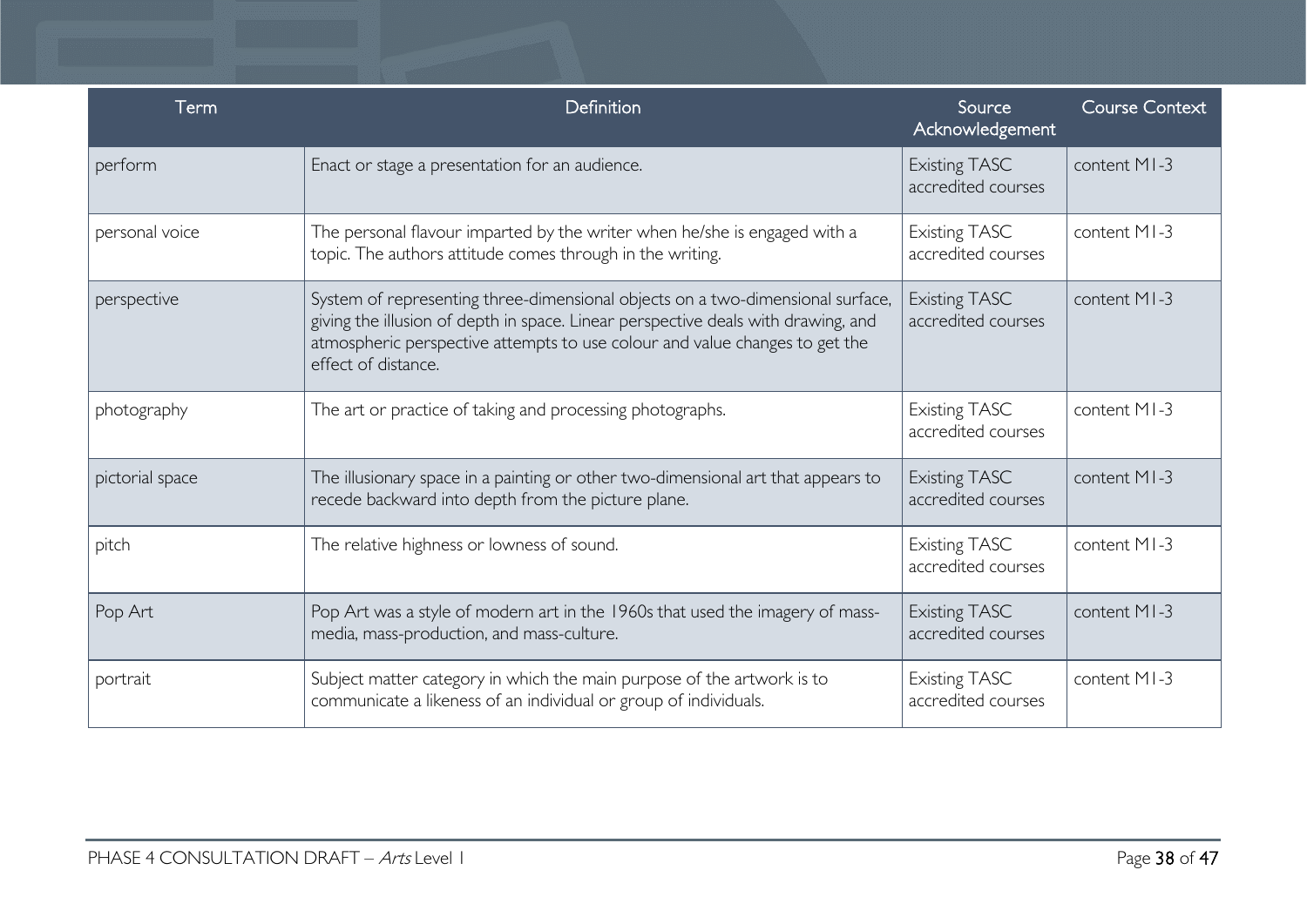| Term           | Definition                                                                                                                                                                                                                                                                                                                                                                                                              | Source<br>Acknowledgement                  | <b>Course Context</b> |
|----------------|-------------------------------------------------------------------------------------------------------------------------------------------------------------------------------------------------------------------------------------------------------------------------------------------------------------------------------------------------------------------------------------------------------------------------|--------------------------------------------|-----------------------|
| Post-Modern    | A term used to describe the period of art which followed the modern period,<br>i.e., from the 1950s until recently. The term implies a shift away from the formal<br>rigors of the modernists, toward the less formally and emotionally stringent Pop<br>artists, and other art movements which followed.                                                                                                               | <b>Existing TASC</b><br>accredited courses | content MI-3          |
| practise       | Regularly revising, developing, and consolidating skills, techniques, and repertoire<br>as a class or an individual.                                                                                                                                                                                                                                                                                                    | <b>Existing TASC</b><br>accredited courses | content MI-3          |
| present        | To show for others to scrutinise or consider.                                                                                                                                                                                                                                                                                                                                                                           | <b>Existing TASC</b><br>accredited courses | content MI-3          |
| primary source | Primary sources provide first-hand testimony or direct evidence concerning a<br>topic under investigation. They are created by witnesses or recorders who<br>experienced the events or conditions being documented. Often these sources<br>are created at the time when the events or conditions are occurring, but<br>primary sources can also include autobiographies, memoirs, and oral histories<br>recorded later. | <b>Existing TASC</b><br>accredited courses | content MI-3          |
| printmaking    | The category of fine art printing processes, including etching, lithography,<br>woodcut, and silkscreen, in which multiple images are made from the same<br>metal plate, heavy stone, wood or linoleum block, or silkscreen, with black-and-<br>white or colour printing inks.                                                                                                                                          | <b>Existing TASC</b><br>accredited courses | content MI-3          |
| proportion     | The relationship in size of one component of a work of art to another.                                                                                                                                                                                                                                                                                                                                                  | <b>Existing TASC</b><br>accredited courses | content MI-3          |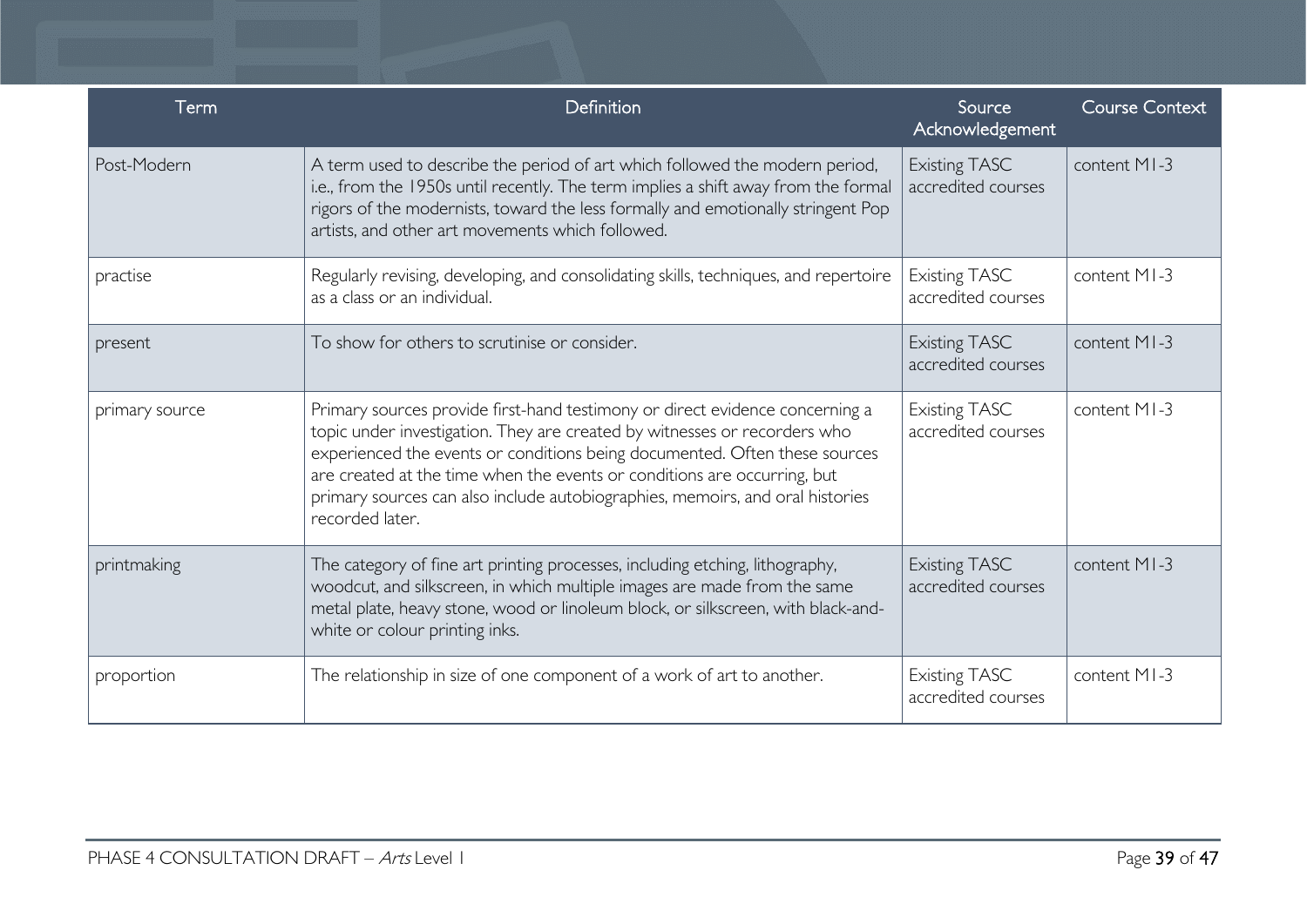| Term        | Definition                                                                                                                                                                                                                                                                                                                                                                                                              | Source<br>Acknowledgement                   | <b>Course Context</b>         |
|-------------|-------------------------------------------------------------------------------------------------------------------------------------------------------------------------------------------------------------------------------------------------------------------------------------------------------------------------------------------------------------------------------------------------------------------------|---------------------------------------------|-------------------------------|
| Realism     | 19th-century art movement in which artists focused attention on ordinary<br>people, such as peasants and laborers, who had not been pictured in art up to<br>that time. Realists depicted real scenes from contemporary life, from city street<br>scenes to country funerals. They tried to show the beauty in the commonplace,<br>refusing to idealise or gloss over reality as Neoclassical and Romantic artists had. | <b>Existing TASC</b><br>accredited courses  | content MI-3                  |
| realistic   | Artwork that attempts a photographic likeness of the subject matter; sometimes<br>refers to the choice of subject that is commonplace as opposed to courtly and<br>idealised.                                                                                                                                                                                                                                           | <b>Existing TASC</b><br>accredited courses  | content MI-3                  |
| recognise   | Recall particular features of information from knowledge.                                                                                                                                                                                                                                                                                                                                                               | Queensland General<br>English Syllabus 2019 | content MI-3                  |
| Renaissance | Literally means "rebirth." The Renaissance period in Europe lasted from the<br>14th Century through the 16th Century and was distinguished by a renewed<br>interest in classical art, architecture, literature, and philosophy.                                                                                                                                                                                         | <b>Existing TASC</b><br>accredited courses  | content MI-3                  |
| represent   | Use words, images, symbols or signs to convey meaning.                                                                                                                                                                                                                                                                                                                                                                  | <b>Existing TASC</b><br>accredited courses  | Content MI-3                  |
| resolved    | Completed with a level of refinement and clarity of purpose/vision.                                                                                                                                                                                                                                                                                                                                                     | <b>Existing TASC</b><br>accredited courses  | content MI-3and<br>assessment |
| rhythm      | (In Dance) a combination of long and short movement.<br>(In Media arts) a technique or effect achieved in editing.<br>(In Music) combinations of long and short sounds that convey a sense of<br>movement, subdivision of sound within a beat.                                                                                                                                                                          | <b>Existing TASC</b><br>accredited courses  | content MI-3                  |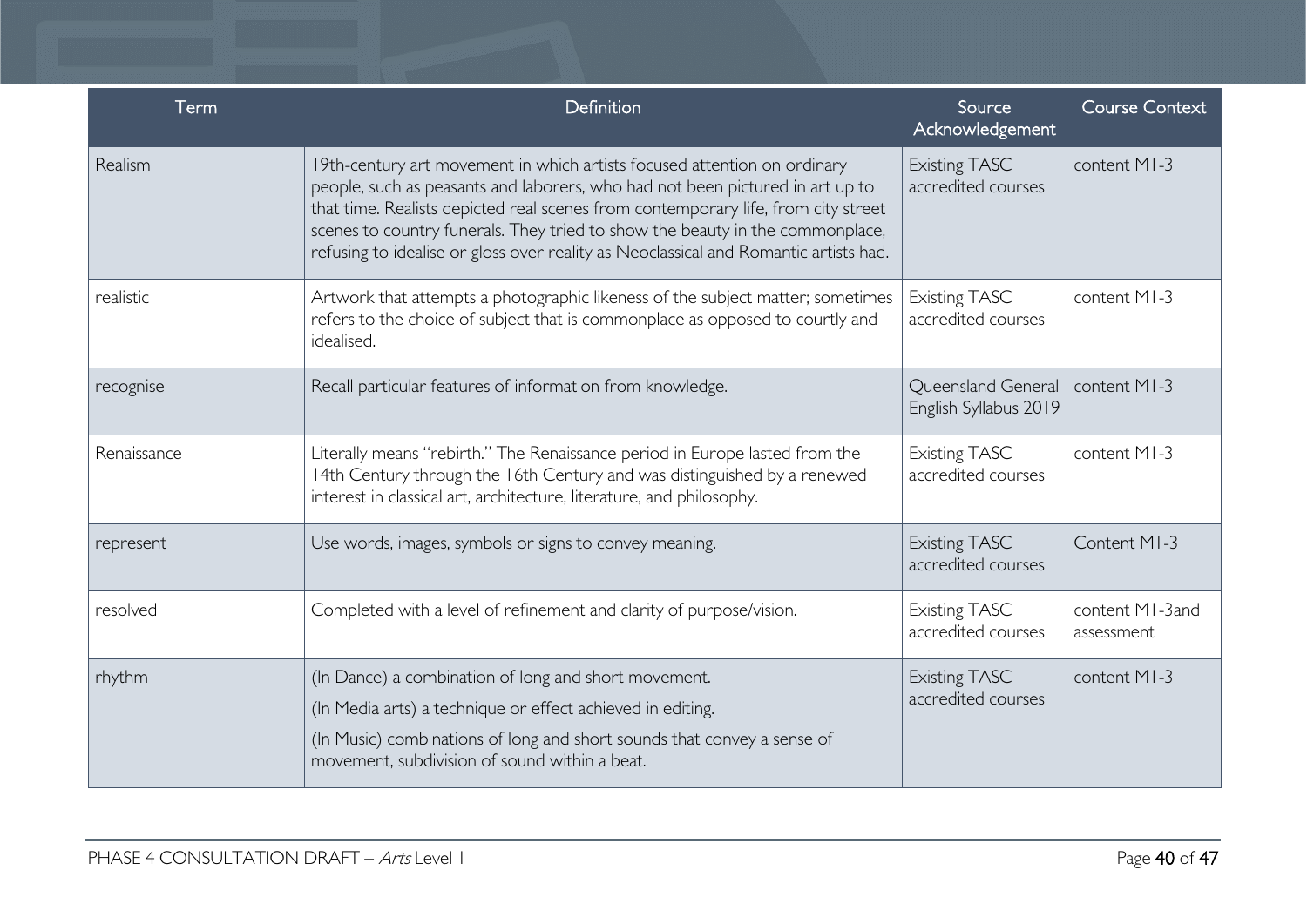| Term                 | Definition                                                                                                                                                                                                                                                                                                                                                                                                                                          | Source<br>Acknowledgement                  | <b>Course Context</b> |
|----------------------|-----------------------------------------------------------------------------------------------------------------------------------------------------------------------------------------------------------------------------------------------------------------------------------------------------------------------------------------------------------------------------------------------------------------------------------------------------|--------------------------------------------|-----------------------|
| role-play            | To pretend to be someone else.                                                                                                                                                                                                                                                                                                                                                                                                                      | <b>Existing TASC</b><br>accredited courses | content MI-3          |
| romanticism          | Late 18th and early 19th Century movement that emphasised the values of<br>passionate emotion and artistic freedom. Romanticism was a philosophical<br>attitude that emphasised emotion, imagination, mystery, and the pursuit of one's<br>unique destiny. The Romantics had a deep fascination with historical literature<br>and artistic styles that stood in contrast to a world that was becoming<br>increasingly industrialised and developed. | <b>Existing TASC</b><br>accredited courses | content MI-3          |
| safe dance practices | Can be defined as the practice of selecting and executing safe movement. The<br>focus is on providing dance activities and exercises which allow students to<br>participate without risk of injury. All dance movement should be performed<br>relevant to an individual's body type and capabilities.                                                                                                                                               | <b>Existing TASC</b><br>accredited courses | content MI-3          |
| sculpture            | Object carved or modelled in wood, stone, etc, or cast in metal for an aesthetic,<br>non-functional purpose, or the process of producing it, hence sculptor.<br>"Sculptural" is used to describe art (including painting and drawing) that has<br>pronounced three-dimensional qualities.                                                                                                                                                           | <b>Existing TASC</b><br>accredited courses | content MI-3          |
| space                | (In Dance) where the body moves, including level, dimension, direction, shape,<br>active space, positive space, negative space, planes, pathways, general space,<br>personal space, and performance space.                                                                                                                                                                                                                                          | <b>Existing TASC</b><br>accredited courses |                       |
|                      | (In Drama) the space of the performance and audience, fictional space of the<br>dramatic action and the emotional space between characters.                                                                                                                                                                                                                                                                                                         |                                            |                       |
|                      | (In Media and Visual Arts) the distance and relationship between objects, sounds<br>or text or the depiction of place.                                                                                                                                                                                                                                                                                                                              |                                            |                       |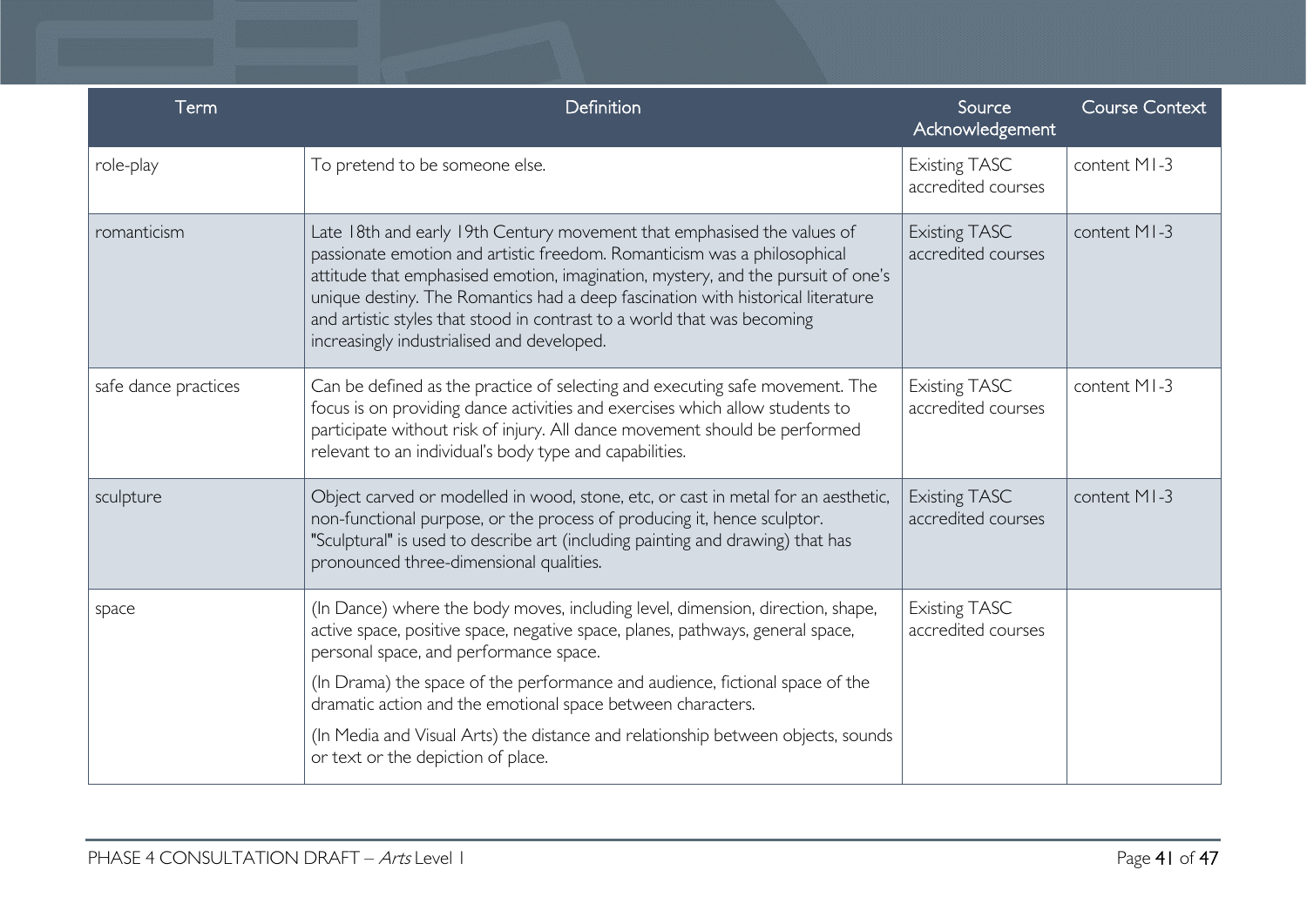| Term              | Definition                                                                                                                                                                                                                                                                                                                                                                                                                                                                         | Source<br>Acknowledgement                  | <b>Course Context</b>         |
|-------------------|------------------------------------------------------------------------------------------------------------------------------------------------------------------------------------------------------------------------------------------------------------------------------------------------------------------------------------------------------------------------------------------------------------------------------------------------------------------------------------|--------------------------------------------|-------------------------------|
| still life        | The subject matter category in which the main purpose of the artwork is to<br>show inanimate objects.                                                                                                                                                                                                                                                                                                                                                                              | <b>Existing TASC</b><br>accredited courses | content MI-3                  |
| stimulus          | A thing or event that evokes a reaction and arouses activity or energy in<br>someone or something; a spur or incentive.                                                                                                                                                                                                                                                                                                                                                            | <b>Existing TASC</b><br>accredited courses | content MI-3                  |
| <b>Street Art</b> | Artwork that is created in a public space, typically without official permission.<br>The term gained popularity during the graffiti art boom of the early 1980s and<br>continues to be applied to subsequent incarnations. Stencil graffiti, wheat pasted<br>poster art or sticker art, and street installation or sculpture are common forms<br>of modern street art. Video projection, yarn bombing and Lock On sculpture<br>became popularised at the turn of the 21st Century. | <b>Existing TASC</b><br>accredited courses | content MI-3                  |
| style             | Refers to the visual appearance of a work of art that relates it to other works by<br>the same artist or one from the same period, training, location, "school", art<br>movement or archaeological culture.                                                                                                                                                                                                                                                                        | <b>Existing TASC</b><br>accredited courses | content MI-3                  |
| stylisation       | The act of stylising; using artistic forms and conventions to create a desired<br>effect.                                                                                                                                                                                                                                                                                                                                                                                          | <b>Existing TASC</b><br>accredited courses | content MI-3                  |
| summarise         | Express, concisely, the relevant details.                                                                                                                                                                                                                                                                                                                                                                                                                                          | <b>Existing TASC</b><br>accredited courses | content MI-3                  |
| support material  | Collection of materials that show the development of, and further inform the<br>context of the work in question.                                                                                                                                                                                                                                                                                                                                                                   | <b>Existing TASC</b><br>accredited courses | content MI-3and<br>assessment |
| symbol            | A thing that represents or stands for something else; a mark or character used<br>as a conventional representation of an object, function, or process.                                                                                                                                                                                                                                                                                                                             | <b>Existing TASC</b><br>accredited courses | content MI-3                  |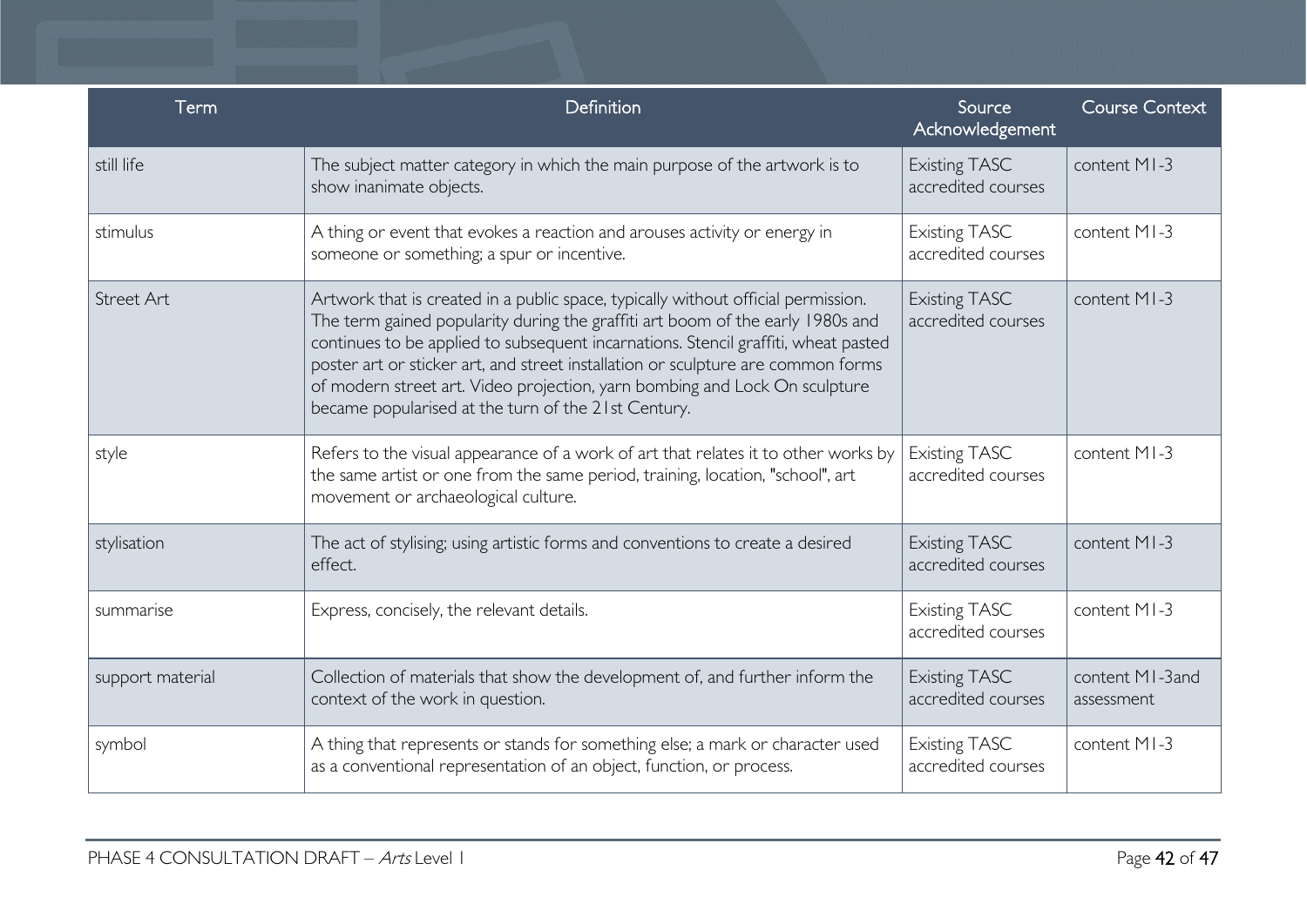| Term                    | Definition                                                                                                                                                                                                                                                                                                                                                                                                                                                                                     | Source<br>Acknowledgement                  | <b>Course Context</b> |
|-------------------------|------------------------------------------------------------------------------------------------------------------------------------------------------------------------------------------------------------------------------------------------------------------------------------------------------------------------------------------------------------------------------------------------------------------------------------------------------------------------------------------------|--------------------------------------------|-----------------------|
| symmetry                | A way of organising the parts of a design so that one side duplicates or mirrors<br>the other.                                                                                                                                                                                                                                                                                                                                                                                                 | <b>Existing TASC</b><br>accredited courses | content MI-3          |
| synergy                 | The interaction of two or more agents or forces so that their combined effect is<br>greater than the sum of their individual effects.                                                                                                                                                                                                                                                                                                                                                          | <b>Existing TASC</b><br>accredited courses | content MI-3          |
| synthesise              | To combine to form a new, complex product.                                                                                                                                                                                                                                                                                                                                                                                                                                                     | <b>Existing TASC</b><br>accredited courses | content MI-3          |
| technique               | The method, procedure, or way something is done. Combination of<br>proficiencies in control, accuracy, alignment, strength, balance and coordination<br>in an art form that develop with practice.                                                                                                                                                                                                                                                                                             | <b>Existing TASC</b><br>accredited courses | content MI-3          |
| technologies/technology | The term 'technologies' should be understood (in its widest sense) to<br>encompass the application of devices, tools, machines and techniques/processes<br>to the production of artistic works. The following may be considered<br>technologies in the context of this course:<br>brushes, spatulas, cutting tools and pottery wheels<br>computer systems (and their selection/use may be appropriate in specific<br>studios or tasks)<br>the care and maintenance of art tools and equipment. | <b>Existing TASC</b><br>accredited courses | content MI-3          |
| text                    | The means for communication. Their forms and conventions have developed to<br>help us communicate effectively with a variety of audiences for a range of<br>purposes. Texts can be written, visual, spoken, or multimodal and in print or<br>digital/online forms.                                                                                                                                                                                                                             | <b>Existing TASC</b><br>accredited courses | content MI-3          |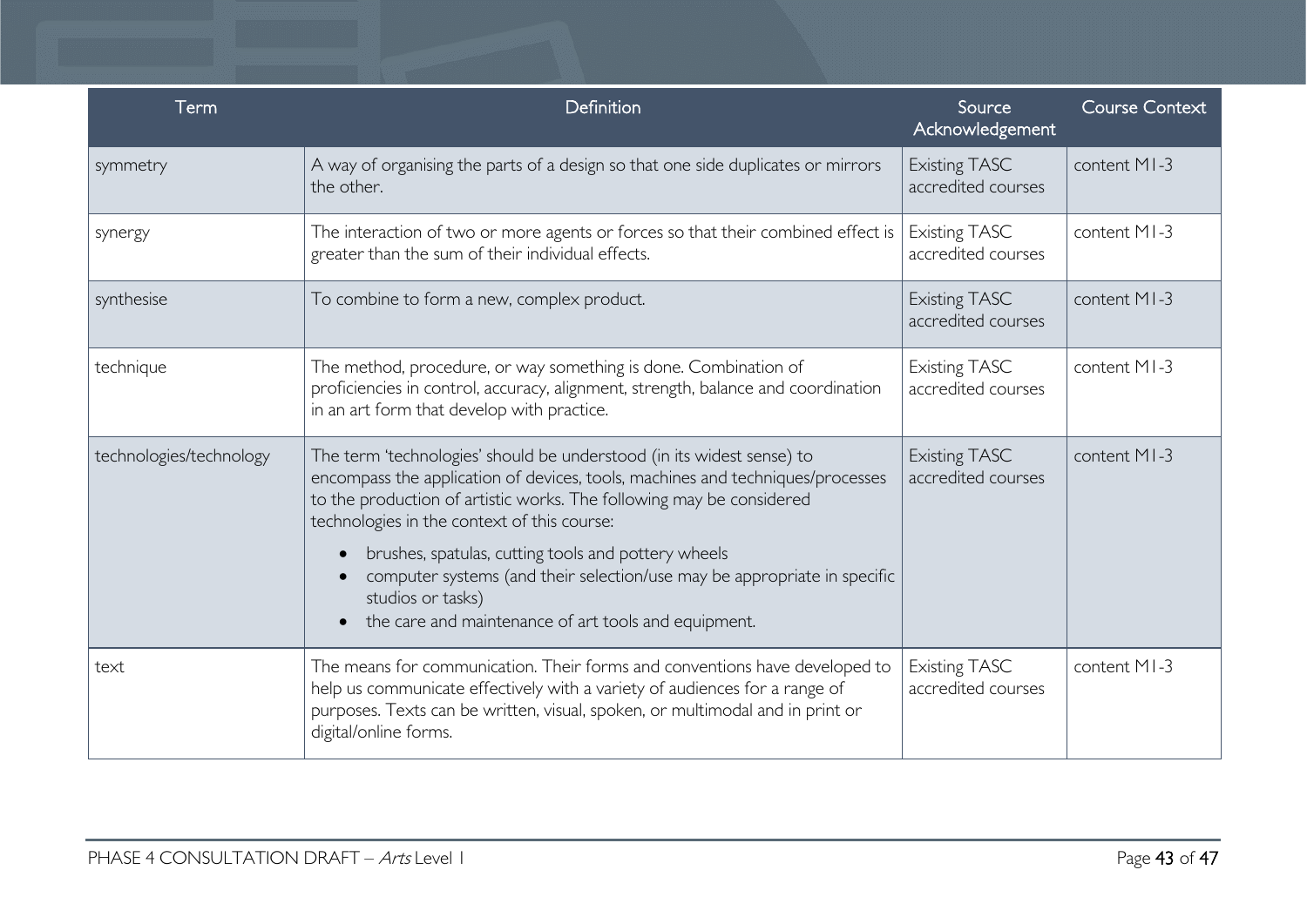| Term             | Definition                                                                                                                                                                                                                                                                                                   | Source<br>Acknowledgement                  | <b>Course Context</b> |
|------------------|--------------------------------------------------------------------------------------------------------------------------------------------------------------------------------------------------------------------------------------------------------------------------------------------------------------|--------------------------------------------|-----------------------|
| texture          | Element of art that refers to the perceived surface quality or "feel" of an object<br>- its roughness, smoothness, softness, etc. Artworks can deal with the actual<br>physical texture of a surface or the illusion of texture, depending on the aim of<br>the artist.                                      | <b>Existing TASC</b><br>accredited courses | content MI-3          |
| theme            | A subject or topic of discourse or of artistic representation.                                                                                                                                                                                                                                               | <b>Existing TASC</b><br>accredited courses | content MI-3          |
| time-based media | Time-based art can span a wide range of material, from video and sound<br>artworks/performances, film or slide based projections and includes software-<br>based art and technology-based installations and projections. Time-based media<br>or the 'moving image' is also referred to as the 4th Dimension. | <b>Existing TASC</b><br>accredited courses | content MI-3          |
| tone             | The lightness or darkness of a colour (value).                                                                                                                                                                                                                                                               | <b>Existing TASC</b><br>accredited courses | content MI-3          |
| transformation   | To change the nature, function, or condition of; to alter or be altered radically in<br>form, function.                                                                                                                                                                                                      | <b>Existing TASC</b><br>accredited courses | content MI-3          |
| transposition    | The act of exchanging or substituting.                                                                                                                                                                                                                                                                       | <b>Existing TASC</b><br>accredited courses | content MI-3          |
| unity            | Refers to the visual quality of wholeness or oneness that is achieved through<br>effective use of the elements of art and principles of design.                                                                                                                                                              | <b>Existing TASC</b><br>accredited courses | content MI-3          |
| visual language  | The elements and principles of art, design, or architectural works.                                                                                                                                                                                                                                          | <b>Existing TASC</b><br>accredited courses | content MI-3          |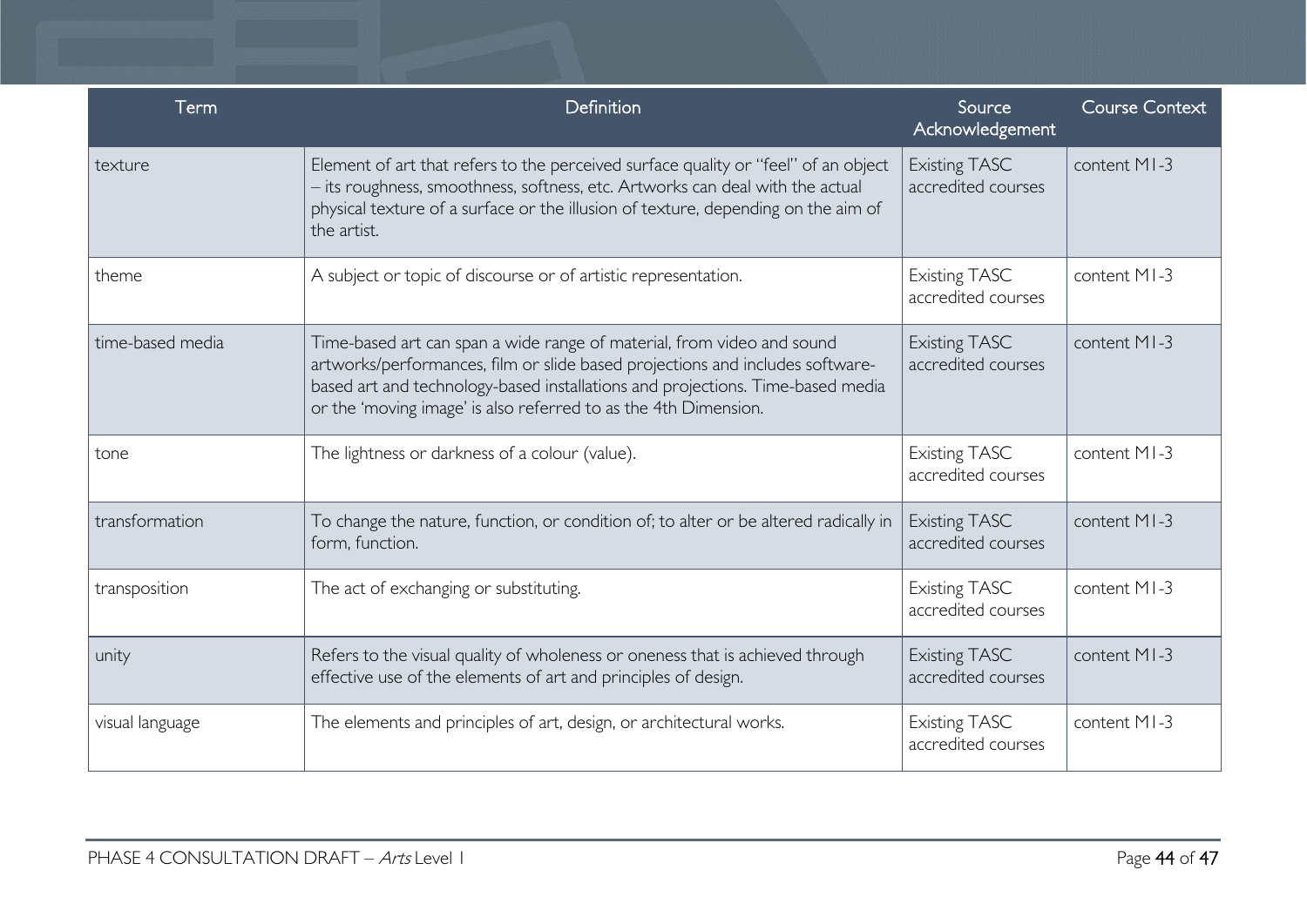| Term             | <b>Definition</b>                                                                                                                                                                       | Source<br>Acknowledgement                  | <b>Course Context</b> |
|------------------|-----------------------------------------------------------------------------------------------------------------------------------------------------------------------------------------|--------------------------------------------|-----------------------|
| visual narrative | The context and purpose of art, design, or architectural works.                                                                                                                         | <b>Existing TASC</b><br>accredited courses | content MI-3          |
| visual synthesis | Structural devices used in art, design, or architectural works; the synergy created<br>by fusing two or more ideas/images or manipulating one idea/image into another<br>form or state. | <b>Existing TASC</b><br>accredited courses | content MI-3          |
| wearable art     | The making of individually designed pieces of hand-made clothing/accessories as<br>artistic expressions.                                                                                | Existing TASC<br>accredited courses        | content MI-3          |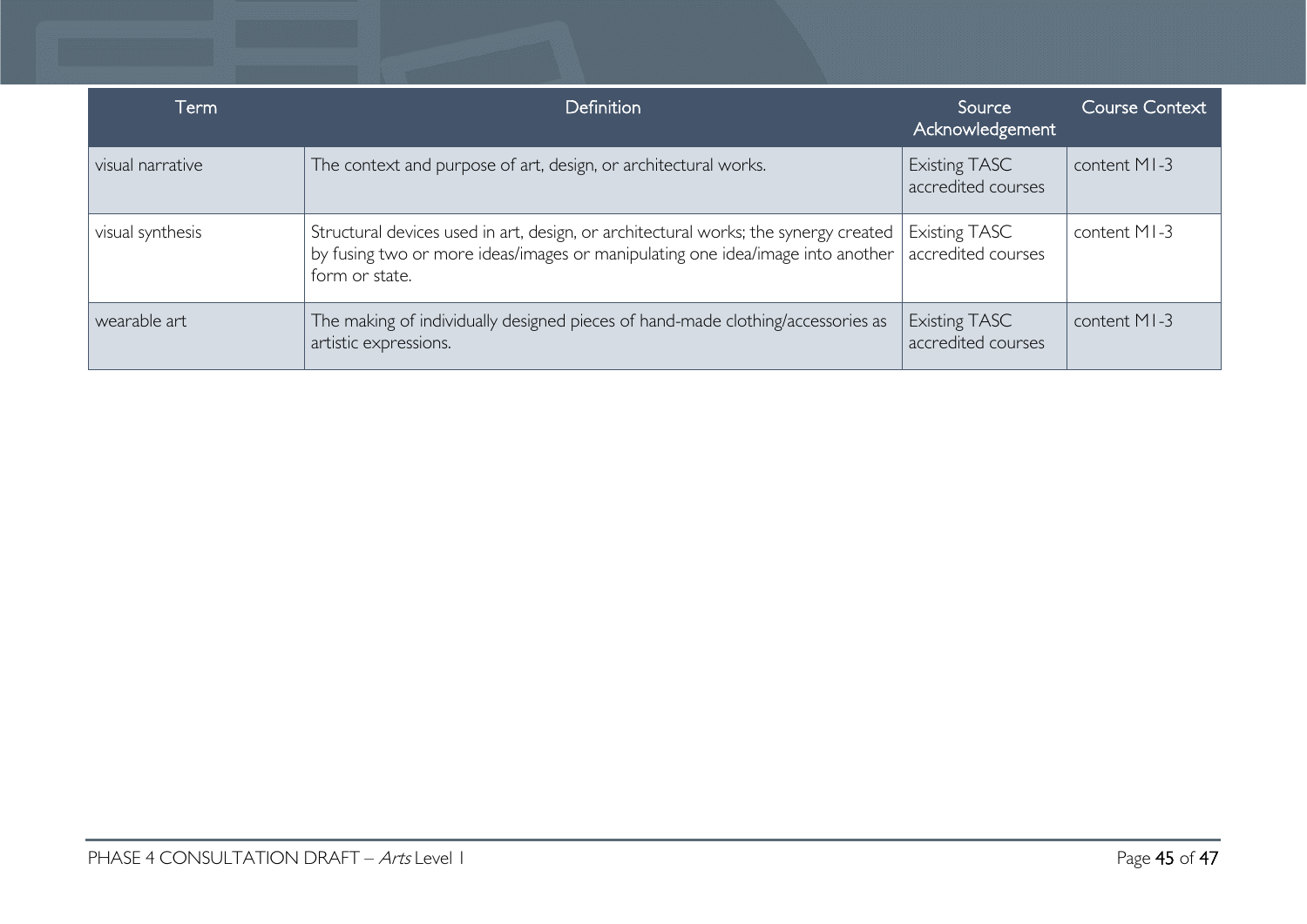### <span id="page-45-0"></span>Appendix 6 – Fundamental Artistic Elements, Principles and Techniques

There are common artistic principles that apply to all arts disciplines and there are elements, artistic principles, and techniques that apply to the discrete arts disciplines of Dance, Drama, Media Arts, Music and Visual Arts.

### <span id="page-45-1"></span>Fundamental artistic principles that apply to all five arts disciplines

- The learner is both the artist and the audience, and the learner makes, and responds to, artworks/performances
- Artistic process is made up of phases that can include inspiration, development, creation, communication, and reflection and these phases can be revisited and repeated throughout the creation of an artwork or to develop techniques and skills
- Art is a form of meaning making through aesthetic, practical and cognitive processes, in other words, we use our senses, hands, faces, bodies, and minds, to create art
- Art is a personal form of communication to express ideas, emotions, and information
- Art is a form of cultural transmission, in other words cultural ideas, traditions and forms are transmitted through the making of art.

### <span id="page-45-2"></span>Fundamental artistic elements, principles, and techniques that are specific to each art discipline Dance elements, principles, and techniques

The elements of Dance can be expressed as space, time, dynamics, and relationships. When making dances, learners can use simple choreographic devices such as unison and canon, the use of repetition, the use of different levels, and the use of locomotor and non-locomotor phrases.

In Dance, students use the body to communicate and express meaning through purposeful movement. Dance practice integrates choreography, performance, and appreciation of and responses to dance and dance making.

Dance techniques include developing control of the body, developing strength, flexibility, and expressiveness through the body, creating movements to express intentions, and remembering and repeating movement.

### Drama elements, principles, and techniques

The elements of Drama can include focus, tension, timing, mood, space, language, and movement. When making drama learners can investigate the dramatic space and improvise or create scripted works.

In Drama, students explore and depict real and fictional worlds through use of stories, role, bodies, and movement to create dramatic action. They create, rehearse, perform, and respond to drama.

Drama techniques can include developing improvisation skills, vocal and physical skills, characterisation, and role development skills and remembering and repeating scenes.

### Media elements, principles, and techniques

The elements of Media Arts can include language, time, space, sound, movement, and lighting. Composition is the placement or arrangement of elements or parts in the media artworks.

In Media Arts, students use communications technologies to creatively explore, make and interpret stories about people, ideas, and the world around them. They explore the diverse cultural, social, and organisational influences on communications practices, and draw on this understanding when making and responding to media artworks.